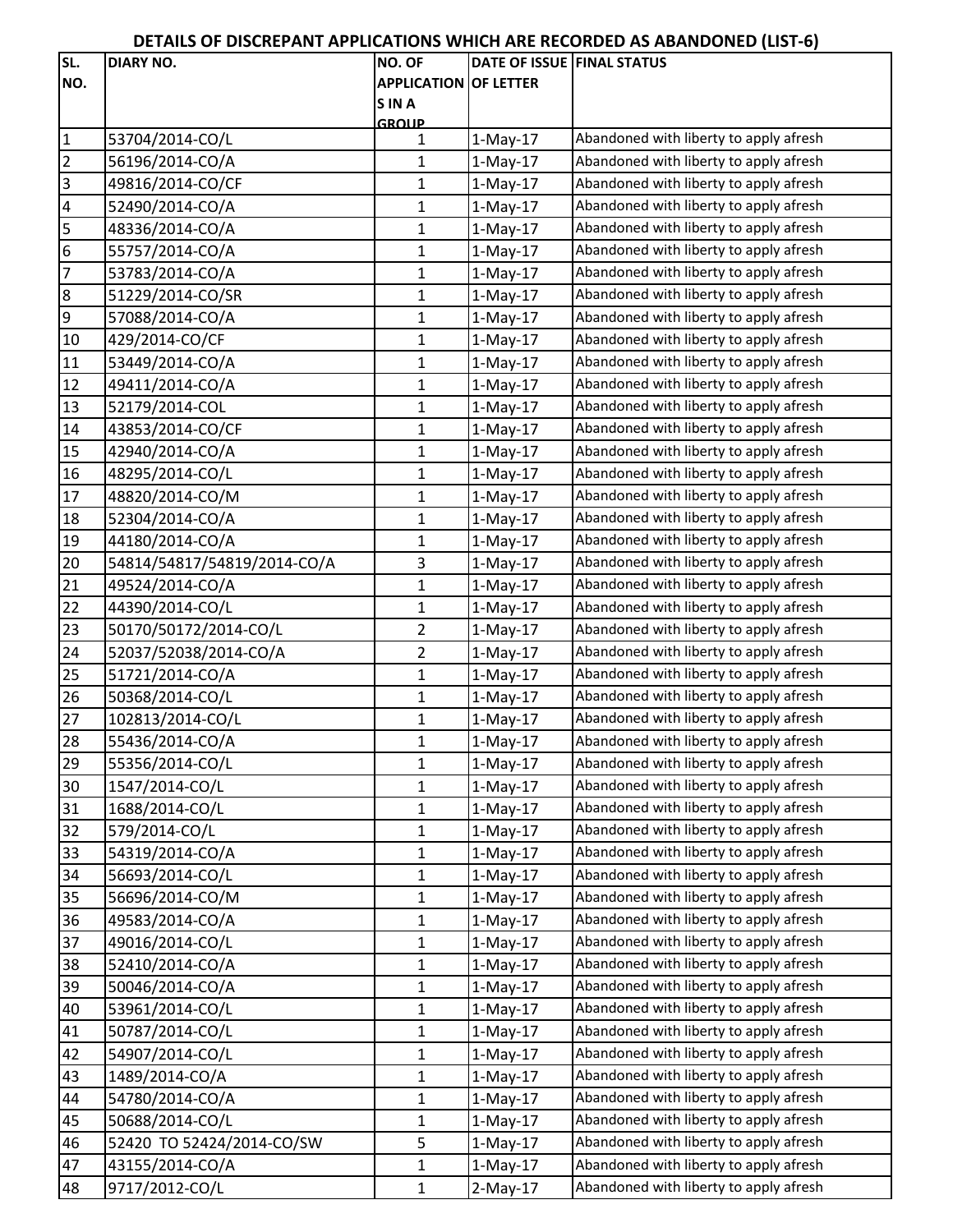| 49              | 52500/2014-CO/A                  | 1              | $2-May-17$  | Abandoned with liberty to apply afresh |
|-----------------|----------------------------------|----------------|-------------|----------------------------------------|
| 50              | 52070/2014-CO/A                  | 1              | $2-May-17$  | Abandoned with liberty to apply afresh |
| 51              | 54965/2014-CO/L                  | $\mathbf{1}$   | $2-May-17$  | Abandoned with liberty to apply afresh |
| 52              | 52491/2014-CO/A                  | $\mathbf{1}$   | $2-May-17$  | Abandoned with liberty to apply afresh |
| 53              | 54007/2014-CO/L                  | $\mathbf{1}$   | $2-May-17$  | Abandoned with liberty to apply afresh |
| 54              | 56156/2014-CO/L                  | $\mathbf{1}$   | $2-May-17$  | Abandoned with liberty to apply afresh |
| 55              | 47830/2014-CO/A                  | $\mathbf{1}$   | $2-May-17$  | Abandoned with liberty to apply afresh |
| 56              | 55772/2014-CO/A                  | 1              | $2-May-17$  | Abandoned with liberty to apply afresh |
| 57              | 48006/2014-CO/A                  | $\mathbf{1}$   | $2-May-17$  | Abandoned with liberty to apply afresh |
| 58              | 47829/2014-CO/A                  | $\mathbf{1}$   | $2-May-17$  | Abandoned with liberty to apply afresh |
| 59              | 49282/2014-CO/L                  | $\mathbf{1}$   | $2-May-17$  | Abandoned with liberty to apply afresh |
| 60              | 55574/2014-CO/A                  | $\mathbf{1}$   | $2-May-17$  | Abandoned with liberty to apply afresh |
| 61              | 5584 TO 5586/2014-CO/A           | 3              | $2-May-17$  | Abandoned with liberty to apply afresh |
| 62              | 845 & 846/2012-CO/A              | $\overline{2}$ | $2-May-17$  | Abandoned with liberty to apply afresh |
| 63              | 52929/2014-CO/SW                 | 1              | $2-May-17$  | Abandoned with liberty to apply afresh |
| 64              | 55290/2014-CO/A                  | $\mathbf{1}$   | $3-May-17$  | Abandoned with liberty to apply afresh |
| 65              | 43935/2014-CO/A                  | $\mathbf{1}$   | $3-May-17$  | Abandoned with liberty to apply afresh |
| 66              | 50469/2014-CO/L                  | 1              | 3-May-17    | Abandoned with liberty to apply afresh |
| 67              | 42938,42943,42939,42944,42948/20 | 5              | $3-May-17$  | Abandoned with liberty to apply afresh |
|                 | $14$ -CO/A                       |                |             |                                        |
| 68              | 55742,55743,55744,55745/2014-    | 4              | $3-May-17$  | Abandoned with liberty to apply afresh |
|                 | CO/A                             |                |             |                                        |
| 69              | 194/2014-CO/A                    | $\mathbf{1}$   | $3-May-17$  | Abandoned with liberty to apply afresh |
| 70              | 969/2014-CO/A                    | $\mathbf{1}$   | $3-May-17$  | Abandoned with liberty to apply afresh |
| 71              | 53092/2014-CO/L                  | $\mathbf{1}$   | $3-May-17$  | Abandoned with liberty to apply afresh |
| 72              | 50950/2014-CO/A                  | $\mathbf{1}$   | $3-May-17$  | Abandoned with liberty to apply afresh |
| 73              | 49242/2014-CO/A                  | 1              | $3-May-17$  | Abandoned with liberty to apply afresh |
| 74              | 52810/2014-CO/L                  | 1              | $3-May-17$  | Abandoned with liberty to apply afresh |
| 75              | 446/447/2014-CO/L                | $\mathbf{1}$   | $3-May-17$  | Abandoned with liberty to apply afresh |
| 76              | 51689/2014-CO/L                  | $\mathbf{1}$   | 3-May-17    | Abandoned with liberty to apply afresh |
| 77              | 47471/2014-CO/SW                 | $\mathbf{1}$   | 3-May-17    | Abandoned with liberty to apply afresh |
| $\overline{78}$ | 54623/2014-CO/A                  | 1              | 3-May-17    | Abandoned with liberty to apply afresh |
| 79              | 54900,54898/2014-CO/A            | $\overline{2}$ | $3-May-17$  | Abandoned with liberty to apply afresh |
| 80              | 46853/2014-CO/A                  | $\mathbf{1}$   | $3-May-17$  | Abandoned with liberty to apply afresh |
| 81              | 55872/2014-CO/L                  | $\mathbf{1}$   | 3-May-17    | Abandoned with liberty to apply afresh |
| 82              | 45665,45814,45817,45824,45825,45 | 7              | $3-May-17$  | Abandoned with liberty to apply afresh |
|                 | 783,45822/2016-CO/SR             |                |             |                                        |
| 83              | 44355/2014-CO/L                  | 1              | $4$ -May-17 | Abandoned with liberty to apply afresh |
| 84              | 461/2014-CO/L                    | $\mathbf{1}$   | $4-May-17$  | Abandoned with liberty to apply afresh |
| 85              | 56689/2014-CO/A                  | 1              | 4-May-17    | Abandoned with liberty to apply afresh |
| 86              | 51518/2014-CO/L                  | $\mathbf{1}$   | 4-May-17    | Abandoned with liberty to apply afresh |
| 87              | 45257/2014-CO/A                  | $\mathbf{1}$   | 4-May-17    | Abandoned with liberty to apply afresh |
| 88              | 44786/2014-CO/L                  | $\mathbf{1}$   | 4-May-17    | Abandoned with liberty to apply afresh |
| 89              | 48311/2014-CO/A                  | 1              | $4-May-17$  | Abandoned with liberty to apply afresh |
| 90              | 44082/2014-CO/A                  | 1              | 4-May-17    | Abandoned with liberty to apply afresh |
| 91              | 49715/2014-CO/A                  | 1              | $4$ -May-17 | Abandoned with liberty to apply afresh |
| 92              | 49602/2014-CO/L                  | $\mathbf{1}$   | 4-May-17    | Abandoned with liberty to apply afresh |
| 93              | 6601,6602/2014-CO/SW             | $\overline{2}$ | $4$ -May-17 | Abandoned with liberty to apply afresh |
| 94              | 56723/2014-CO/A                  | 1              | $4$ -May-17 | Abandoned with liberty to apply afresh |
| 95              | 55268,55269/2014-CO/A            | $\overline{2}$ | 4-May-17    | Abandoned with liberty to apply afresh |
| 96              | 52823/2014-CO/L                  | 1              | $4-May-17$  | Abandoned with liberty to apply afresh |
| 97              | 54710/2014-CO/A                  | $\mathbf{1}$   | 4-May-17    | Abandoned with liberty to apply afresh |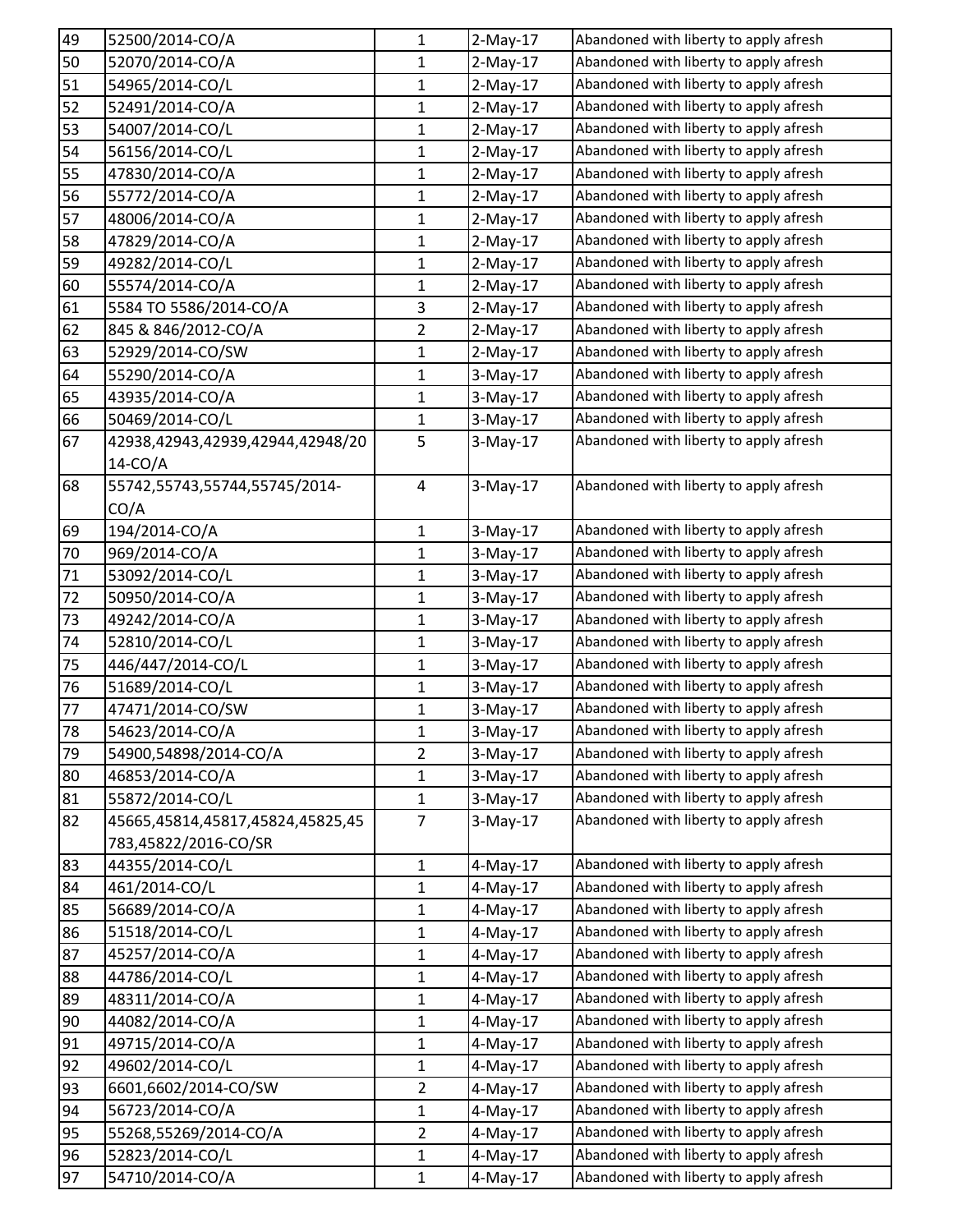| 98  | 51675/2014-CO/L                   | $\mathbf{1}$   | 4-May-17    | Abandoned with liberty to apply afresh |
|-----|-----------------------------------|----------------|-------------|----------------------------------------|
| 99  | 56705/2014-CO/L                   | 1              | 4-May-17    | Abandoned with liberty to apply afresh |
| 100 | 52668/2014-CO/SR                  | $\mathbf{1}$   | 4-May-17    | Abandoned with liberty to apply afresh |
| 101 | 364/2014-CO/A                     | 1              | 4-May-17    | Abandoned with liberty to apply afresh |
| 102 | 219/2014-CO/SW                    | 1              | 4-May-17    | Abandoned with liberty to apply afresh |
| 103 | 13501/2014-CO/L                   | $\mathbf{1}$   | 4-May-17    | Abandoned with liberty to apply afresh |
| 104 | 56699/2014-CO/L                   | 1              | 4-May-17    | Abandoned with liberty to apply afresh |
| 105 | 53093/2014-CO/L                   | $\mathbf{1}$   | $4$ -May-17 | Abandoned with liberty to apply afresh |
| 106 | 56645/2014-CO/A                   | $\mathbf{1}$   | 4-May-17    | Abandoned with liberty to apply afresh |
| 107 | 56801/2014-CO/M                   | $\mathbf{1}$   | 4-May-17    | Abandoned with liberty to apply afresh |
| 108 | 55688/2014-CO/A                   | $\mathbf{1}$   | 4-May-17    | Abandoned with liberty to apply afresh |
| 109 | 48607,48603/2014-CO/A             | $\overline{2}$ | $4$ -May-17 | Abandoned with liberty to apply afresh |
| 110 | 51410,51405,51407,51409/2014-CO/L | $\overline{4}$ | 4-May-17    | Abandoned with liberty to apply afresh |
| 111 | 5261/2013-CO/L                    | 1              | 4-May-17    | Abandoned with liberty to apply afresh |
| 112 | 54601/2014-CO/A                   | 1              | 4-May-17    | Abandoned with liberty to apply afresh |
| 113 | 50416/2014-CO/A                   | $\mathbf{1}$   | 4-May-17    | Abandoned with liberty to apply afresh |
| 114 | 55251,55266/2014-CO/SW            | $\overline{2}$ | 4-May-17    | Abandoned with liberty to apply afresh |
| 115 | 50910/2014-CO/L                   | 1              | $4$ -May-17 | Abandoned with liberty to apply afresh |
| 116 | 43979/2014-CO/L                   | $\mathbf{1}$   | 4-May-17    | Abandoned with liberty to apply afresh |
| 117 | 53445/2014-CO/A                   | 1              | $4$ -May-17 | Abandoned with liberty to apply afresh |
| 118 | 3787/2014-CO/L                    | $\mathbf{1}$   | 4-May-17    | Abandoned with liberty to apply afresh |
| 119 | 53469/2014-CO/L                   | 1              | 4-May-17    | Abandoned with liberty to apply afresh |
| 120 | 53374,53375,53376/2014-CO/A       | 3              | 4-May-17    | Abandoned with liberty to apply afresh |
| 121 | 50943,50946/2014-CO/A             | $\overline{2}$ | 4-May-17    | Abandoned with liberty to apply afresh |
| 122 | 50967/2014-CO/L                   | 1              | 4-May-17    | Abandoned with liberty to apply afresh |
| 123 | 1315/2014-CO/SR                   | $\mathbf{1}$   | 4-May-17    | Abandoned with liberty to apply afresh |
| 124 | 50100/2014-CO/A                   | 1              | $4$ -May-17 | Abandoned with liberty to apply afresh |
| 125 | 50204/2014-CO/A                   | $\mathbf{1}$   | 4-May-17    | Abandoned with liberty to apply afresh |
| 126 | 54997/2014-CO/L                   | $\mathbf{1}$   | 4-May-17    | Abandoned with liberty to apply afresh |
| 127 | 43659/2014-CO/A                   | $\mathbf{1}$   | 4-May-17    | Abandoned with liberty to apply afresh |
| 128 | 432/2014-CO/SR                    | $\mathbf{1}$   | $4$ -May-17 | Abandoned with liberty to apply afresh |
| 129 | 9953/2014-CO/L                    | 1              | 4-May-17    | Abandoned with liberty to apply afresh |
| 130 | 56788/2014-CO/A                   | 1              | 4-May-17    | Abandoned with liberty to apply afresh |
| 131 | 557738,55776/2014-CO/A            | $\overline{2}$ | 4-May-17    | Abandoned with liberty to apply afresh |
| 132 | 52485/2014-CO/SW                  | $\mathbf{1}$   | $4$ -May-17 | Abandoned with liberty to apply afresh |
| 133 | 51081,51080/2014-CO/L             | $\overline{2}$ | $4$ -May-17 | Abandoned with liberty to apply afresh |
| 134 | 49587/2014-CO/L                   | $\mathbf{1}$   | 4-May-17    | Abandoned with liberty to apply afresh |
| 135 | 45939/2014-CO/A                   | 1              | 4-May-17    | Abandoned with liberty to apply afresh |
| 136 | 43844/2014-CO/L                   | $\mathbf{1}$   | $4-May-17$  | Abandoned with liberty to apply afresh |
| 137 | 46443/2014-CO/A                   | 1              | $4-May-17$  | Abandoned with liberty to apply afresh |
| 138 | 6440/2013-CO/A                    | 1              | 4-May-17    | Abandoned with liberty to apply afresh |
| 139 | 55133/2014-CO/CF                  | $\mathbf 1$    | 4-May-17    | Abandoned with liberty to apply afresh |
| 140 | 8557/2013-CO/L                    | 1              | 4-May-17    | Abandoned with liberty to apply afresh |
| 141 | 49270/2041-CO/A                   | $\mathbf{1}$   | $4-May-17$  | Abandoned with liberty to apply afresh |
| 142 | 54516/2014-CO/A                   | 1              | $4$ -May-17 | Abandoned with liberty to apply afresh |
| 143 | 45980/2014-CO/A                   | 1              | 4-May-17    | Abandoned with liberty to apply afresh |
| 144 | 52333/2014-CO/SW                  | $\mathbf{1}$   | 4-May-17    | Abandoned with liberty to apply afresh |
| 145 | 55604/2014-CO/SW                  | 1              | 4-May-17    | Abandoned with liberty to apply afresh |
| 146 | 51511/2014-CO/SW                  | $\mathbf{1}$   | 4-May-17    | Abandoned with liberty to apply afresh |
| 147 | 560/2014-CO/A                     | 1              | 4-May-17    | Abandoned with liberty to apply afresh |
| 148 | 52883/2014-CO/SR                  | $\mathbf{1}$   | $4-May-17$  | Abandoned with liberty to apply afresh |
| 149 | 44222/2014-CO/L                   | $\mathbf{1}$   | 4-May-17    | Abandoned with liberty to apply afresh |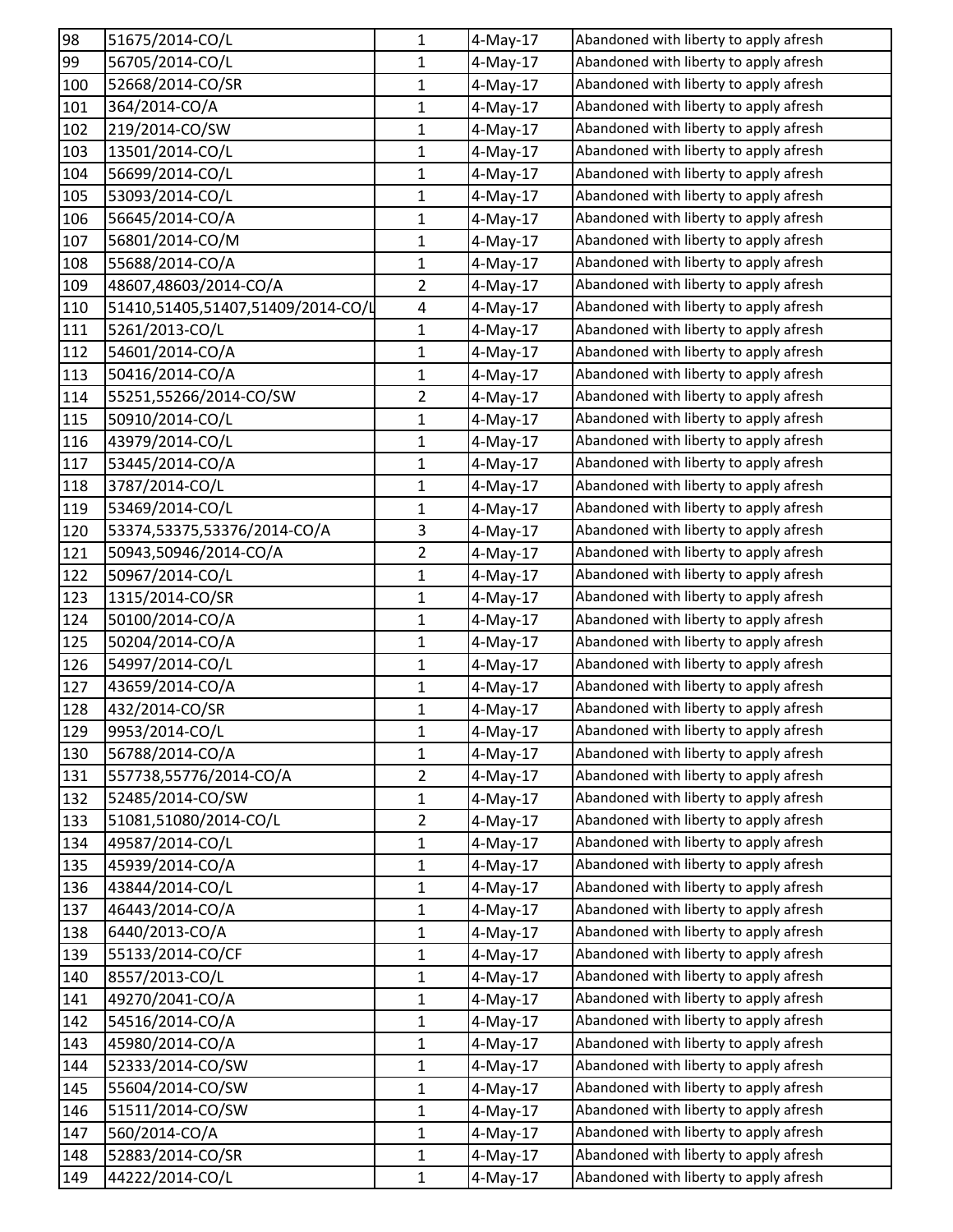| 150 | 50559/2014-CO/L                    | 1              | 4-May-17    | Abandoned with liberty to apply afresh |
|-----|------------------------------------|----------------|-------------|----------------------------------------|
| 151 | 267/2014-CO/A                      | $\mathbf{1}$   | $4$ -May-17 | Abandoned with liberty to apply afresh |
| 152 | 51006/2014-CO/L                    | $\mathbf{1}$   | $4-May-17$  | Abandoned with liberty to apply afresh |
| 153 | 798/799,800,801,02,03,794,95,96/20 |                | $4$ -May-17 | Abandoned with liberty to apply afresh |
|     | $14$ -CO/L                         | 9              |             |                                        |
| 154 | 53637/2014-CO/SW                   | $\mathbf 1$    | $4$ -May-17 | Abandoned with liberty to apply afresh |
| 155 | 52099/2014-CO/L                    | 1              | $4$ -May-17 | Abandoned with liberty to apply afresh |
| 156 | 50316/2014-CO/L                    | $\mathbf 1$    | $4$ -May-17 | Abandoned with liberty to apply afresh |
| 157 | 8623,8625,8626/2015-CO/L           | $\mathbf{3}$   | $4$ -May-17 | Abandoned with liberty to apply afresh |
| 158 | 55700,55701/2014-CO/CF             | $\overline{2}$ | 4-May-17    | Abandoned with liberty to apply afresh |
| 159 | 45002/2014-CO/L                    | $\mathbf{1}$   | $4$ -May-17 | Abandoned with liberty to apply afresh |
| 160 | 50216/2014-CO/L                    | 1              | 4-May-17    | Abandoned with liberty to apply afresh |
| 161 | 50130/2014-CO/L                    | $\mathbf 1$    | 4-May-17    | Abandoned with liberty to apply afresh |
| 162 | 45460/2014-CO/A                    | $\mathbf{1}$   | 4-May-17    | Abandoned with liberty to apply afresh |
| 163 | 54519/2014-CO/A                    | 1              | $4$ -May-17 | Abandoned with liberty to apply afresh |
| 164 | 1120,1121,1118/2014-CO/A           | $\mathbf{3}$   | $4$ -May-17 | Abandoned with liberty to apply afresh |
| 165 | 475/2014-CO/CF                     | 1              | 4-May-17    | Abandoned with liberty to apply afresh |
| 166 | 48639/2014-CO/L                    | $\mathbf{1}$   | $4$ -May-17 | Abandoned with liberty to apply afresh |
| 167 | 48649,48647,48648/2014-CO/A        | 3              | $4-May-17$  | Abandoned with liberty to apply afresh |
| 168 | 1434,1435,1433/2014-CO/A           | 3              | $4-May-17$  | Abandoned with liberty to apply afresh |
| 169 | 49927,49929/2014-CO/A              | $\overline{2}$ | $4$ -May-17 | Abandoned with liberty to apply afresh |
| 170 | 49925/2014-CO/A                    | $\mathbf{1}$   | 4-May-17    | Abandoned with liberty to apply afresh |
| 171 | 52786,52789,52630,52632/2014-CO/L  | $\overline{4}$ | $4$ -May-17 | Abandoned with liberty to apply afresh |
| 172 | 51695/2014-CO/CF                   | 1              | $4$ -May-17 | Abandoned with liberty to apply afresh |
| 173 | 51926/2014-CO/A                    | $\mathbf{1}$   | $4$ -May-17 | Abandoned with liberty to apply afresh |
| 174 | 51692,51693/2014-CO/A              | $\overline{2}$ | $4$ -May-17 | Abandoned with liberty to apply afresh |
| 175 | 51426/2014-CO/A                    | $\mathbf{1}$   | $4$ -May-17 | Abandoned with liberty to apply afresh |
| 176 | 54268/2014-CO/SW                   | 1              | $4$ -May-17 | Abandoned with liberty to apply afresh |
| 177 | 55998/2014-CO/SW                   | $\mathbf{1}$   | $4$ -May-17 | Abandoned with liberty to apply afresh |
| 178 | 54729/2014-CO/L                    | 1              | 4-May-17    | Abandoned with liberty to apply afresh |
| 179 | 56881/2014-CO/L                    | $\mathbf{1}$   | 5-May-17    | Abandoned with liberty to apply afresh |
| 180 | 43741/2014-CO/L                    | $\mathbf{1}$   | 5-May-17    | Abandoned with liberty to apply afresh |
| 181 | 56342/2014-CO/M                    | 1              | $5-May-17$  | Abandoned with liberty to apply afresh |
| 182 | 10676/2013-CO/A                    | $\mathbf 1$    | $5-May-17$  | Abandoned with liberty to apply afresh |
| 183 | 54978/2014-CO/SW                   | 1              | $5-May-17$  | Abandoned with liberty to apply afresh |
| 184 | 55680/2014-CO/L                    | $\mathbf 1$    | $5-May-17$  | Abandoned with liberty to apply afresh |
| 185 | 54579/2014-CO/A                    | $\mathbf{1}$   | $5-May-17$  | Abandoned with liberty to apply afresh |
| 186 | 50484/2014-CO/L                    | $\mathbf{1}$   | $5-May-17$  | Abandoned with liberty to apply afresh |
| 187 | 53268/53269/53237/53261/53262/5    | 13             | $5-May-17$  | Abandoned with liberty to apply afresh |
|     | 3263/53264/53267/53266/53221/53    |                |             |                                        |
|     | 220/53265/53270/2014-CO/L          |                |             |                                        |
| 188 | 50158/2014-CO/L                    | 1              | 5-May-17    | Abandoned with liberty to apply afresh |
| 189 | 55525/2014-CO/A                    | $\mathbf{1}$   | $5-May-17$  | Abandoned with liberty to apply afresh |
| 190 | 1137/2014-CO/L                     | $\mathbf 1$    | $5-May-17$  | Abandoned with liberty to apply afresh |
| 191 | 390/2014-CO/L                      | $\mathbf{1}$   | $5-May-17$  | Abandoned with liberty to apply afresh |
| 192 | 1490/2014-CO/A                     | 1              | $5-May-17$  | Abandoned with liberty to apply afresh |
| 193 | 55766/2014-CO/A                    | 1              | $5-May-17$  | Abandoned with liberty to apply afresh |
| 194 | 56231/2014-CO/SW                   | 1              | $5-May-17$  | Abandoned with liberty to apply afresh |
| 195 | 56075/2014-CO/L                    | $\mathbf 1$    | $5-May-17$  | Abandoned with liberty to apply afresh |
| 196 | 52520/2014-CO/L                    | $\mathbf{1}$   | 5-May-17    | Abandoned with liberty to apply afresh |
| 197 | 54954/2014-CO/A                    | 1              | $5-May-17$  | Abandoned with liberty to apply afresh |
| 198 | 54572/2014-CO/A                    | $\mathbf 1$    | $5-May-17$  | Abandoned with liberty to apply afresh |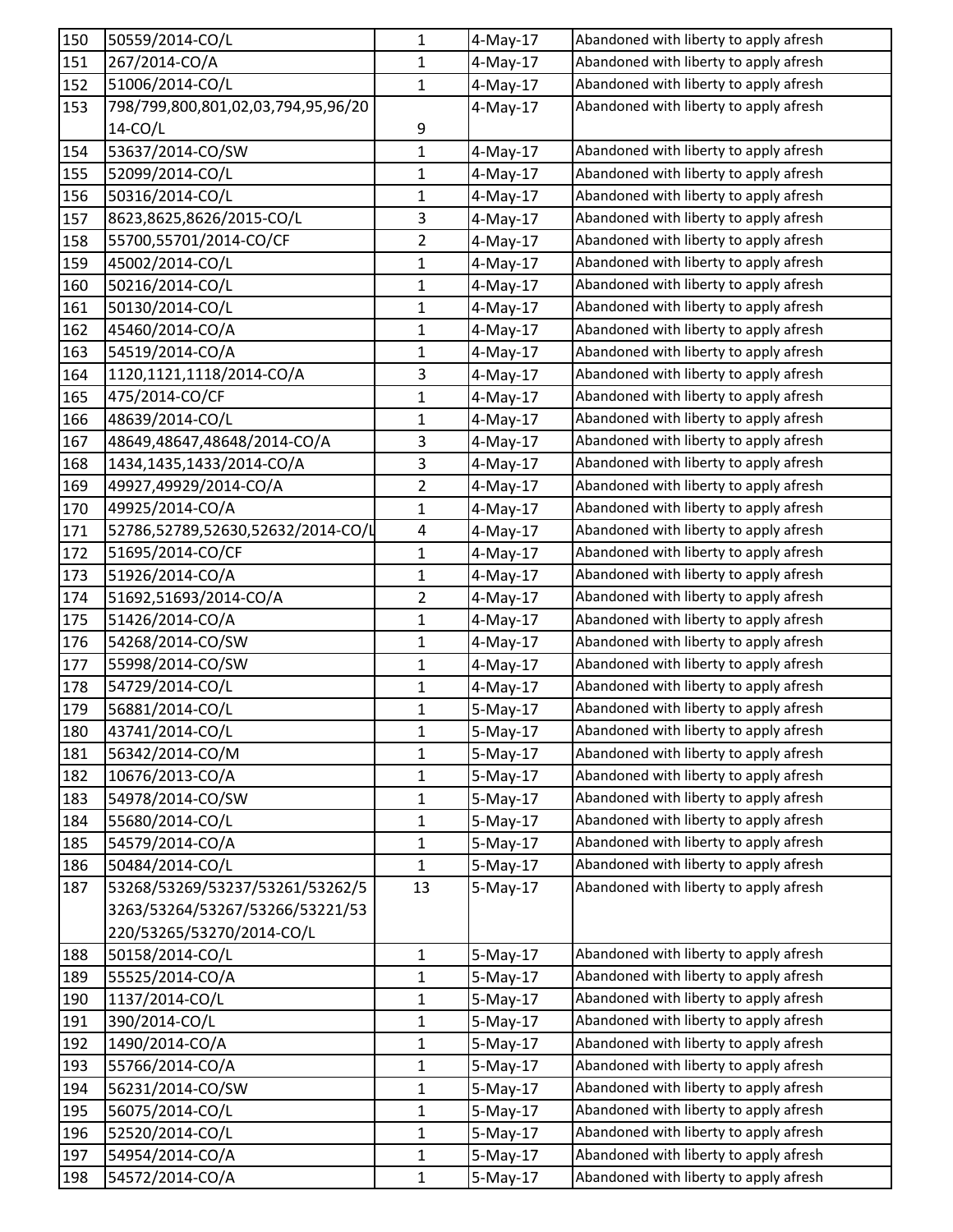| 199 | 54564/2014-CO/SR                | $\mathbf{1}$   | 5-May-17               | Abandoned with liberty to apply afresh |
|-----|---------------------------------|----------------|------------------------|----------------------------------------|
| 200 | 1422/1420/1419/1418/1417/1416/1 | $\overline{7}$ | $5-May-17$             | Abandoned with liberty to apply afresh |
|     | 415/2014-CO/A                   |                |                        |                                        |
| 201 | 54554/2014-CO/L                 | $\mathbf 1$    | $5-May-17$             | Abandoned with liberty to apply afresh |
| 202 | 48833/48835/48837/              | 3              | $5-May-17$             | Abandoned with liberty to apply afresh |
| 203 | 49380/49381/2014-CO/L           | $\overline{2}$ | $5-May-17$             | Abandoned with liberty to apply afresh |
| 204 | 3244/3246/3248/3241/3242/3241/3 | 8              | 5-May-17               | Abandoned with liberty to apply afresh |
|     | 238/3231/2011-CO/L              |                |                        |                                        |
| 205 | 56558/2014-CO/L                 | $\mathbf 1$    | $5-May-17$             | Abandoned with liberty to apply afresh |
| 206 | 54555/2014-CO/L                 | 1              | $5-May-17$             | Abandoned with liberty to apply afresh |
| 207 | 54384/2014-CO/L                 | $\mathbf{1}$   | $5-May-17$             | Abandoned with liberty to apply afresh |
| 208 | 55677/2014-CO/L                 | 1              | 5-May-17               | Abandoned with liberty to apply afresh |
| 209 | 53437/2014-CO/A                 | 1              | 5-May-17               | Abandoned with liberty to apply afresh |
| 210 | 3975/3974/2011-CO/A             | $\overline{2}$ | $5-May-17$             | Abandoned with liberty to apply afresh |
| 211 | 2249/2011-CO/L                  | $\mathbf{1}$   | $5-May-17$             | Abandoned with liberty to apply afresh |
| 212 | 54707/2014-CO/SW                | $\mathbf{1}$   | $5-May-17$             | Abandoned with liberty to apply afresh |
| 213 | 49362/2014-CO/A                 | 1              | 5-May-17               | Abandoned with liberty to apply afresh |
| 214 | 49365/2014-CO/A                 | $\mathbf{1}$   | 5-May-17               | Abandoned with liberty to apply afresh |
| 215 | 55354/2014-CO/SR                | $\mathbf 1$    | $5-May-17$             | Abandoned with liberty to apply afresh |
| 216 | 55249/55242/2014-CO/L           | $\overline{2}$ | $5-May-17$             | Abandoned with liberty to apply afresh |
| 217 | 47309/2014-CO/L                 | 1              | $5-May-17$             | Abandoned with liberty to apply afresh |
| 218 | 47673/2014-CO/A                 | 1              | 5-May-17               | Abandoned with liberty to apply afresh |
| 219 | 54607/2014-CO/L                 | 1              | $5-May-17$             | Abandoned with liberty to apply afresh |
| 220 | 998/2014-CO/L                   | $\mathbf 1$    | $5-May-17$             | Abandoned with liberty to apply afresh |
| 221 | 52480/2014-CO/L                 | $\mathbf{1}$   | 5-May-17               | Abandoned with liberty to apply afresh |
| 222 | 54437/2014-CO/A                 | 1              | $5-May-17$             | Abandoned with liberty to apply afresh |
| 223 | 50108/2014-CO/M                 | $\mathbf 1$    | 5-May-17               | Abandoned with liberty to apply afresh |
| 224 | 54023/54024/54026/2014-CO/A     | 3              | 5-May-17               | Abandoned with liberty to apply afresh |
| 225 | 53788/2014-CO/A                 | $\mathbf{1}$   | $5-May-17$             | Abandoned with liberty to apply afresh |
| 226 | 55647/2014-CO/L                 | 1              | $5-May-17$             | Abandoned with liberty to apply afresh |
| 227 | 49797/2014-CO/M                 | 1              | $5-May-17$             | Abandoned with liberty to apply afresh |
| 228 | 49637/2014-CO/CF                | 1              | $\overline{5}$ -May-17 | Abandoned with liberty to apply afresh |
| 229 | 49496/49497/2014-CO/L           | $\overline{2}$ | $5-May-17$             | Abandoned with liberty to apply afresh |
| 230 | 1162/1161/2014-CO/A             | $\overline{2}$ | $5-May-17$             | Abandoned with liberty to apply afresh |
| 231 | 1304/2014-CO/L                  | 1              | $5-May-17$             | Abandoned with liberty to apply afresh |
| 232 | 52949/2014-CO/A                 | 1              | $5-May-17$             | Abandoned with liberty to apply afresh |
| 233 | 10876/2013-CO/SW                | $\mathbf 1$    | $5-May-17$             | Abandoned with liberty to apply afresh |
| 234 | 56975/2014-CO/L                 | $\mathbf{1}$   | 5-May-17               | Abandoned with liberty to apply afresh |
| 235 | 53956/2014-CO/SW                | $\mathbf{1}$   | $5-May-17$             | Abandoned with liberty to apply afresh |
| 236 | 49304/49305/49308/49306/49309/2 | 5              | 5-May-17               | Abandoned with liberty to apply afresh |
|     | 014-CO/A                        |                |                        |                                        |
| 237 | 54379/2014-CO/SW                | $\mathbf 1$    | $5-May-17$             | Abandoned with liberty to apply afresh |
| 238 | 55079/2014-CO/A                 | $\mathbf{1}$   | $5-May-17$             | Abandoned with liberty to apply afresh |
| 239 | 54509/2014-CO/A                 | 1              | $5-May-17$             | Abandoned with liberty to apply afresh |
| 240 | 54820/2014-CO/A                 | 1              | $5-May-17$             | Abandoned with liberty to apply afresh |
| 241 | 50061/2014-CO/L                 | 1              | $5-May-17$             | Abandoned with liberty to apply afresh |
| 242 | 55753/55747/55749/55750/55751/5 | 6              | $5-May-17$             | Abandoned with liberty to apply afresh |
|     | 5752/2014-CO/A                  |                |                        |                                        |
| 243 | 46528/46527/2014-CO/A           | $\overline{2}$ | $5-May-17$             | Abandoned with liberty to apply afresh |
| 244 | 55759/2014-CO/L                 | $\mathbf{1}$   | $5-May-17$             | Abandoned with liberty to apply afresh |
| 245 | 4370/4394/4410/4369/4372/4385/4 | 8              | $5-May-17$             | Abandoned with liberty to apply afresh |
|     | 371/4382/2015-CO/L              |                |                        |                                        |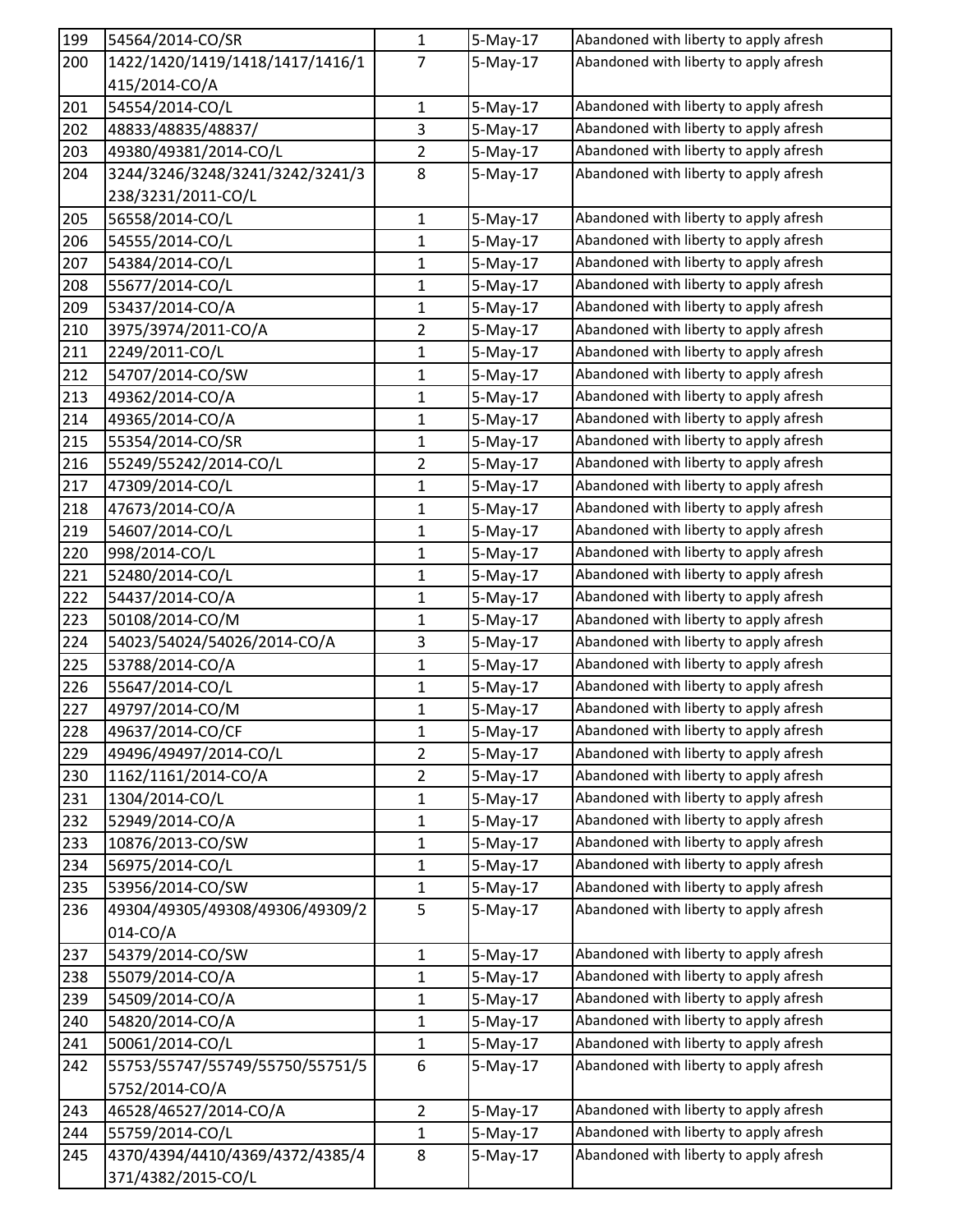| 246             | 44173/2014-CO/A                   | $\mathbf{1}$   | 5-May-17   | Abandoned with liberty to apply afresh |
|-----------------|-----------------------------------|----------------|------------|----------------------------------------|
| 247             | 48158/2014-CO/L                   | 1              | 5-May-17   | Abandoned with liberty to apply afresh |
| 248             | 1589/2014-CO/L                    | $\mathbf 1$    | 5-May-17   | Abandoned with liberty to apply afresh |
| 249             | 54467/2014-CO/SW                  | 1              | 5-May-17   | Abandoned with liberty to apply afresh |
| 250             | 45976/2014-CO/SR                  | 1              | $5-May-17$ | Abandoned with liberty to apply afresh |
| 251             | 154/2014-CO/L                     | $\mathbf 1$    | $5-May-17$ | Abandoned with liberty to apply afresh |
| 252             | 564/2014-CO/A                     | 1              | 5-May-17   | Abandoned with liberty to apply afresh |
| 253             | 42866/2014-CO/A                   | $\mathbf{1}$   | 5-May-17   | Abandoned with liberty to apply afresh |
| 254             | 50820/2014-CO/A                   | 1              | $5-May-17$ | Abandoned with liberty to apply afresh |
| 255             | 50656/2014-CO/A                   | $\mathbf{1}$   | 5-May-17   | Abandoned with liberty to apply afresh |
| 256             | 43405/2014-CO/SR                  | $\mathbf 1$    | $5-May-17$ | Abandoned with liberty to apply afresh |
| 257             | 49547/2014-CO/L                   | 1              | 5-May-17   | Abandoned with liberty to apply afresh |
| 258             | 43676/2014-CO/L                   | 1              | 5-May-17   | Abandoned with liberty to apply afresh |
| 259             | 54397/54333/54335/54396/2014-     | 4              | $5-May-17$ | Abandoned with liberty to apply afresh |
|                 | CO/SW                             |                |            |                                        |
| 260             | 12067/2014-CO/L                   | $\mathbf 1$    | $5-May-17$ | Abandoned with liberty to apply afresh |
| 261             | 11649/2014-CO/SR                  | 1              | 5-May-17   | Abandoned with liberty to apply afresh |
| 262             | 49775/49773/2014-CO/A             | 4              | $5-May-17$ | Abandoned with liberty to apply afresh |
|                 | 49774/49776/2014-CO/L             |                |            |                                        |
| 263             | 45514/2014-co/a                   | 1              | 5-May-17   | Abandoned with liberty to apply afresh |
| 264             | 59990/59989/59991/2011-CO/A       | 3              | $5-May-17$ | Abandoned with liberty to apply afresh |
| 265             | 52335/2014-CO/L                   | 1              | 5-May-17   | Abandoned with liberty to apply afresh |
| 266             | 50074/2014-CO/L                   | 1              | $5-May-17$ | Abandoned with liberty to apply afresh |
| 267             | 51126/2014-CO/A                   | 1              | $5-May-17$ | Abandoned with liberty to apply afresh |
| 268             | 49760/49761/49766/2014-CO/A       | 3              | 5-May-17   | Abandoned with liberty to apply afresh |
| 269             | 13276/2013-CO/A                   | $\mathbf{1}$   | 5-May-17   | Abandoned with liberty to apply afresh |
| 270             | 49456/2014-CO/L                   | 1              | 5-May-17   | Abandoned with liberty to apply afresh |
| 271             | 50110/2014-CO/L                   | $\mathbf{1}$   | 5-May-17   | Abandoned with liberty to apply afresh |
| 272             | 54458/2014-CO/A                   | $\mathbf 1$    | $5-May-17$ | Abandoned with liberty to apply afresh |
| 273             | 43116/2014-CO/L                   | $\mathbf{1}$   | 5-May-17   | Abandoned with liberty to apply afresh |
| $\frac{274}{1}$ | 45136/2014-CO/A                   | 1              | 5-May-17   | Abandoned with liberty to apply afresh |
| 275             | 52459/2014-CO/L                   | 1              | 5-May-17   | Abandoned with liberty to apply afresh |
| 276             | 1058/2014-CO/A, 1057/2014-CO/CF   | $\overline{2}$ | 5-May-17   | Abandoned with liberty to apply afresh |
|                 |                                   |                |            |                                        |
| 277             | 990/2014-CO/L                     | $\mathbf 1$    | 5-May-17   | Abandoned with liberty to apply afresh |
| 278             | 259/2014-CO/L                     | 1              | 5-May-17   | Abandoned with liberty to apply afresh |
| 279             | 1348/2014-CO/L                    | $\mathbf 1$    | $5-May-17$ | Abandoned with liberty to apply afresh |
| 280             | 1349/1350/2014-CO/L               | $\overline{2}$ | 5-May-17   | Abandoned with liberty to apply afresh |
| 281             | 51860/2014-CO/A                   | $\mathbf 1$    | $5-May-17$ | Abandoned with liberty to apply afresh |
| 282             | 54522/2014-CO/SW                  | 1              | 5-May-17   | Abandoned with liberty to apply afresh |
| 283             | 48423/2014-CO/L                   | 1              | $5-May-17$ | Abandoned with liberty to apply afresh |
| 284             | 52464/2014-CO/L                   | $\mathbf 1$    | $5-May-17$ | Abandoned with liberty to apply afresh |
| 285             | 52465/2014-CO/L                   | 1              | 5-May-17   | Abandoned with liberty to apply afresh |
| 286             | 52462/2014-CO/L                   | $\mathbf 1$    | 5-May-17   | Abandoned with liberty to apply afresh |
| 287             | 56193/2014-CO/A                   | 1              | 5-May-17   | Abandoned with liberty to apply afresh |
| 288             | 43512/2014-CO/SW                  | 1              | 5-May-17   | Abandoned with liberty to apply afresh |
| 289             | 14526/2014-CO/L                   | 1              | $5-May-17$ | Abandoned with liberty to apply afresh |
| 290             | 57050/2014-CO/L                   | 1              | $5-May-17$ | Abandoned with liberty to apply afresh |
| 291             | 55631,55633/2014-CO/L             | $\overline{2}$ | $5-May-17$ | Abandoned with liberty to apply afresh |
| 292             | 55748/2014-CO-A                   | 1              | $5-May-17$ | Abandoned with liberty to apply afresh |
| 293             | 5841/2013-CO/A                    | 1              | 5-May-17   | Abandoned with liberty to apply afresh |
| 294             | 53156,53155,53154,53126,53123,530 | 6              | 5-May-17   | Abandoned with liberty to apply afresh |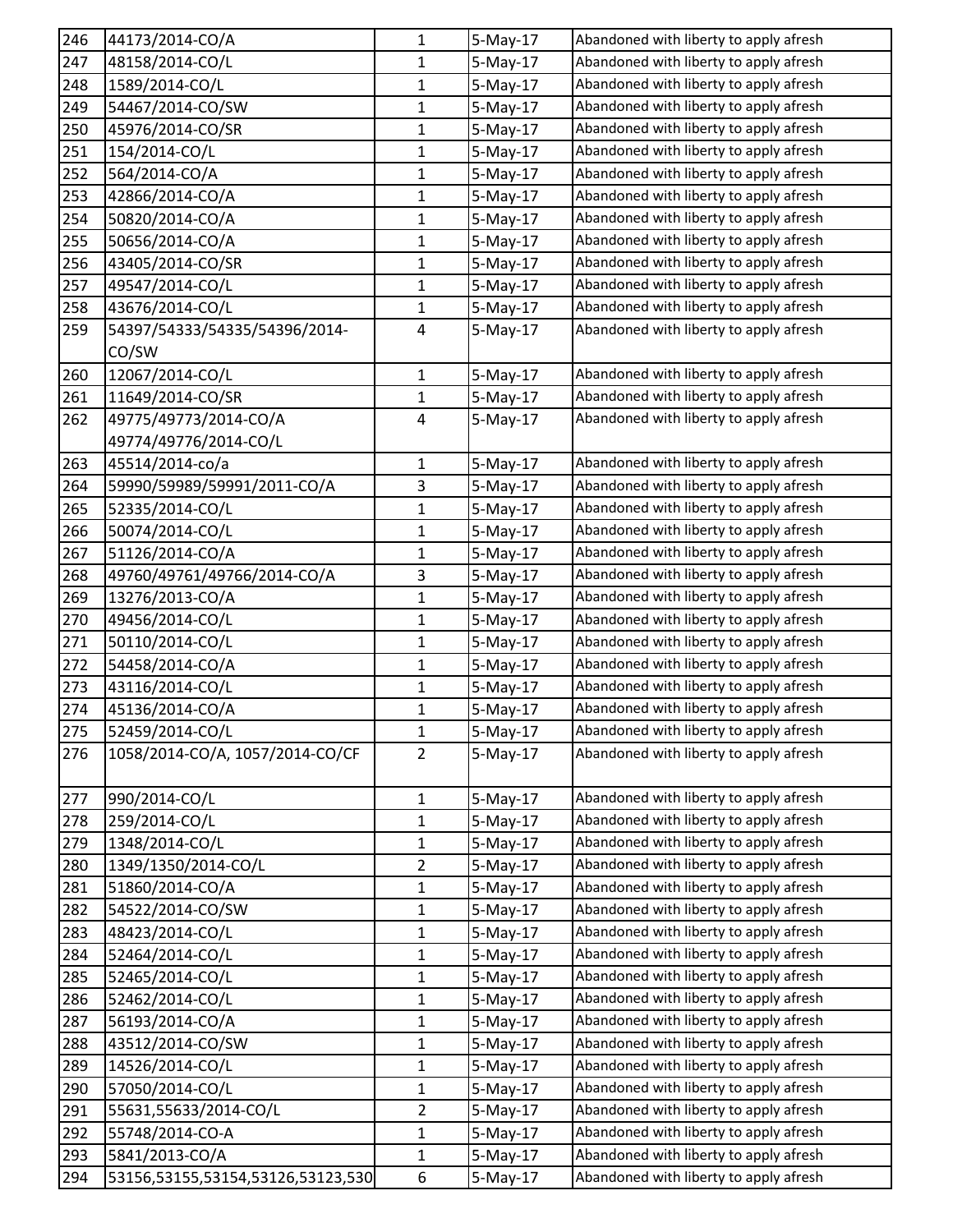| 295 | 1273,1274/2014-CO/A               | 1              | 5-May-17   | Abandoned with liberty to apply afresh |
|-----|-----------------------------------|----------------|------------|----------------------------------------|
| 296 | 56978,56979,56980,56981,56982,569 | 6              | 5-May-17   | Abandoned with liberty to apply afresh |
| 297 | 54619/2014-CO/SR                  | 1              | $5-May-17$ | Abandoned with liberty to apply afresh |
| 298 | 56287/2014-CO/M                   | 1              | 5-May-17   | Abandoned with liberty to apply afresh |
| 299 | 1111/2014-CO/SR                   | 1              | 5-May-17   | Abandoned with liberty to apply afresh |
| 300 | 54138-39,54145,54147-150,54152-15 | 13             | 5-May-17   | Abandoned with liberty to apply afresh |
| 301 | 55767/2014-CO/SW                  | 1              | $5-May-17$ | Abandoned with liberty to apply afresh |
| 302 | 51431,51434,51435,51430/2014-CO/L | 4              | $5-May-17$ | Abandoned with liberty to apply afresh |
| 303 | 52213,52212,52211/2014-CO/A       | 3              | $5-May-17$ | Abandoned with liberty to apply afresh |
| 304 | 56536/2014-CO/M                   | 1              | 5-May-17   | Abandoned with liberty to apply afresh |
| 305 | 56529/2014-CO/SR                  | $\mathbf 1$    | $5-May-17$ | Abandoned with liberty to apply afresh |
| 306 | 56528/2014-CO/A                   | 1              | 5-May-17   | Abandoned with liberty to apply afresh |
| 307 | 5518/2016-CO/SW                   | 1              | 5-May-17   | Abandoned with liberty to apply afresh |
| 308 | 444182,44422/2014-CO/A            | $\overline{2}$ | $5-May-17$ | Abandoned with liberty to apply afresh |
| 309 | 49651/2014-CO/A                   | $\mathbf{1}$   | 5-May-17   | Abandoned with liberty to apply afresh |
| 310 | 11526/2013-CO/L                   | $\mathbf{1}$   | $5-May-17$ | Abandoned with liberty to apply afresh |
| 311 | 52744/2014-CO/L                   | 1              | 5-May-17   | Abandoned with liberty to apply afresh |
| 312 | 53188/2014-CO/SR                  | 1              | 5-May-17   | Abandoned with liberty to apply afresh |
| 313 | 71/2016-CO/L                      | 1              | 5-May-17   | Abandoned with liberty to apply afresh |
| 314 | 56255/2014-CO/A                   | $\mathbf{1}$   | 5-May-17   | Abandoned with liberty to apply afresh |
| 315 | 850/2014-CO/A                     | $\mathbf 1$    | $5-May-17$ | Abandoned with liberty to apply afresh |
| 316 | 54909,54910/2014-CO/L             | $\overline{2}$ | 5-May-17   | Abandoned with liberty to apply afresh |
| 317 | 55834/2014-CO/A                   | 1              | 5-May-17   | Abandoned with liberty to apply afresh |
| 318 | 10766/2013-CO/SR                  | $\mathbf 1$    | 5-May-17   | Abandoned with liberty to apply afresh |
| 319 | 11140/2013-CO/SW                  | 1              | $5-May-17$ | Abandoned with liberty to apply afresh |
| 320 | 52148,52149/2014-CO/A             | $\overline{2}$ | $5-May-17$ | Abandoned with liberty to apply afresh |
| 321 | 56354/2014-CO/L                   | 1              | 5-May-17   | Abandoned with liberty to apply afresh |
| 322 | 53419/2014-CO/L                   | 1              | 5-May-17   | Abandoned with liberty to apply afresh |
| 323 | 54728/2014-CO/SR                  | 1              | $5-May-17$ | Abandoned with liberty to apply afresh |
| 324 | 54468/2014-CO/L                   | 1              | 5-May-17   | Abandoned with liberty to apply afresh |
| 325 | 1400/1401/1402/1403/1404-2014-CO  | $\overline{2}$ | 5-May-17   | Abandoned with liberty to apply afresh |
| 326 | 45490/2014-CO/SR                  | 1              | 5-May-17   | Abandoned with liberty to apply afresh |
| 327 | 51485/2017-COSW                   | $\mathbf{1}$   | $5-May-17$ | Abandoned with liberty to apply afresh |
| 328 | 52039/2014-CO/SW                  | $\mathbf 1$    | $5-May-17$ | Abandoned with liberty to apply afresh |
| 329 | 55855/2014-CO/L                   | 1              | 5-May-17   | Abandoned with liberty to apply afresh |
| 330 | 55056/2014-CO/L                   | 1              | 5-May-17   | Abandoned with liberty to apply afresh |
| 331 | 394/2014-CO/A                     | 1              | $5-May-17$ | Abandoned with liberty to apply afresh |
| 332 | 393/2014-A                        | $\mathbf{1}$   | 5-May-17   | Abandoned with liberty to apply afresh |
| 333 | 52388/2014-CO/A                   | 1              | $5-May-17$ | Abandoned with liberty to apply afresh |
| 334 | 392/2014-CO/A                     | 1              | 5-May-17   | Abandoned with liberty to apply afresh |
| 335 | 397/398/2014-CO/A                 | 1              | 5-May-17   | Abandoned with liberty to apply afresh |
| 336 | 51077/2014-CO/A                   | 1              | $5-May-17$ | Abandoned with liberty to apply afresh |
| 337 | 55084/2014-CO/A                   | 1              | 5-May-17   | Abandoned with liberty to apply afresh |
| 338 | 54094//54092/2014-CO/A            | $\overline{2}$ | $5-May-17$ | Abandoned with liberty to apply afresh |
| 339 | 53751/2017-CO/A                   | $\mathbf{1}$   | 5-May-17   | Abandoned with liberty to apply afresh |
| 340 | 55761/2014-CO/L                   | 1              | 5-May-17   | Abandoned with liberty to apply afresh |
| 341 | 46100/2014-CO/CF                  | $\mathbf 1$    | $5-May-17$ | Abandoned with liberty to apply afresh |
| 342 | 55785/2014-CO/L                   | 1              | 5-May-17   | Abandoned with liberty to apply afresh |
| 343 | 557832/2014-CO/A                  | $\mathbf{1}$   | 5-May-17   | Abandoned with liberty to apply afresh |
| 344 | 557861/2014-CO/A                  | 1              | 5-May-17   | Abandoned with liberty to apply afresh |
| 345 | 50709/2014-CO/L                   | 1              | 5-May-17   | Abandoned with liberty to apply afresh |
| 346 | 51132/2017-CO/A                   | $\mathbf{1}$   | 5-May-17   | Abandoned with liberty to apply afresh |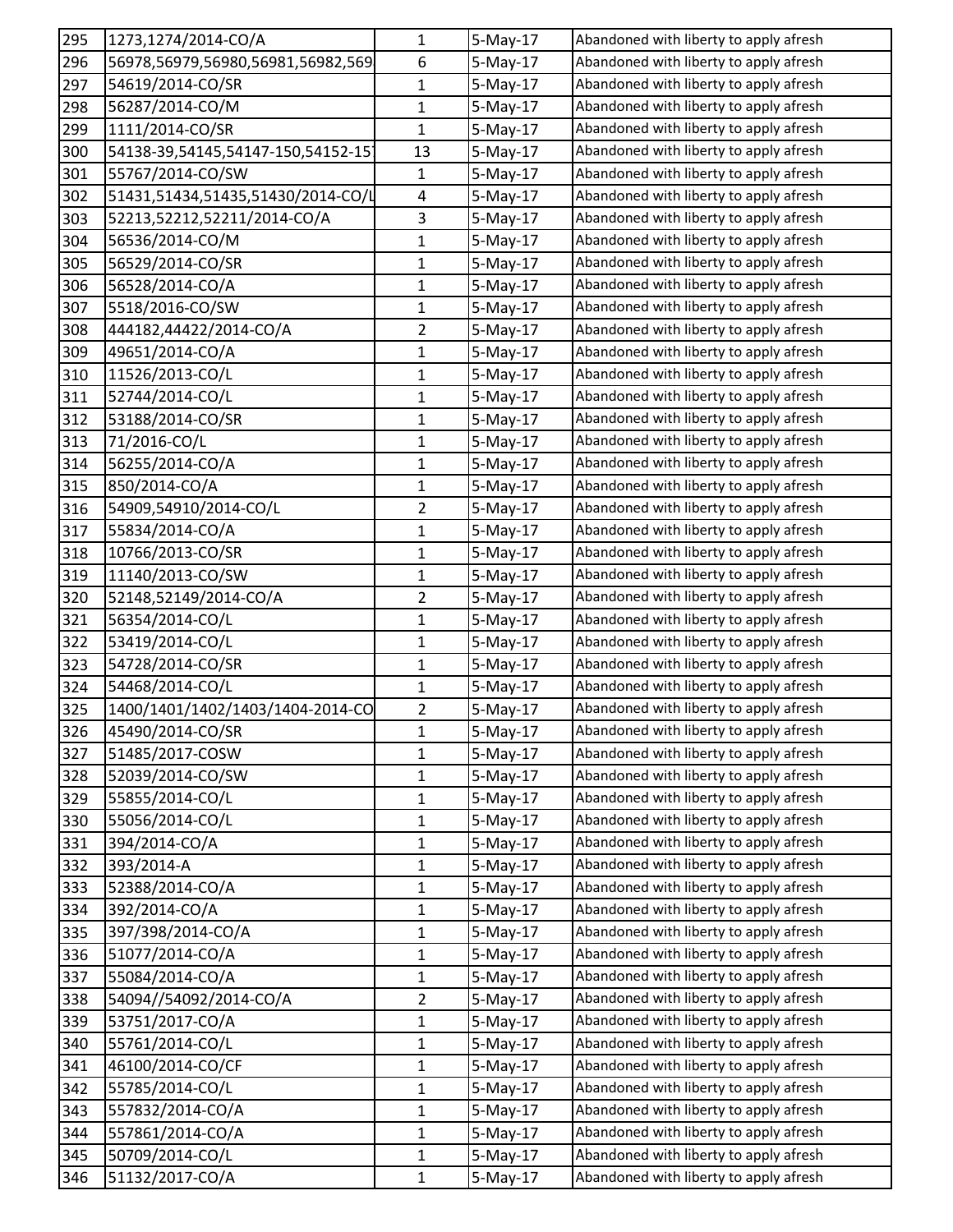| 347 | 50014/2014-CO/SR                | 1              | 5-May-17   | Abandoned with liberty to apply afresh |
|-----|---------------------------------|----------------|------------|----------------------------------------|
| 348 | 50424/2014-CO/A                 | 1              | 5-May-17   | Abandoned with liberty to apply afresh |
| 349 | 51436/2014-CO/L                 | 1              | $5-May-17$ | Abandoned with liberty to apply afresh |
| 350 | 56429/2014-CO/A                 | 1              | 8-May-17   | Abandoned with liberty to apply afresh |
| 351 | 49240/2014-CO/SR                | $\mathbf{1}$   | 8-May-17   | Abandoned with liberty to apply afresh |
| 352 | 51703/51705/2014-CO/A           | $\overline{2}$ | 8-May-17   | Abandoned with liberty to apply afresh |
| 353 | 51201/2014-CO/A                 | 1              | 8-May-17   | Abandoned with liberty to apply afresh |
| 354 | 55171/2014-CO/CF                | 1              | 8-May-17   | Abandoned with liberty to apply afresh |
| 355 | 56095/2014-CO/L                 | 1              | 8-May-17   | Abandoned with liberty to apply afresh |
| 356 | 9013/9014/9466/9467/2014-CO/A   | 4              | 8-May-17   | Abandoned with liberty to apply afresh |
| 357 | 55098/2014-CO/A                 | $\mathbf 1$    | 8-May-17   | Abandoned with liberty to apply afresh |
| 358 | 56990/2014-CO/A                 | 1              | 8-May-17   | Abandoned with liberty to apply afresh |
| 359 | 50182/2014-CO/L                 | 1              | 8-May-17   | Abandoned with liberty to apply afresh |
| 360 | 51539/2014-CO/A                 | $\mathbf 1$    | 8-May-17   | Abandoned with liberty to apply afresh |
| 361 | 53144/2014-CO/L                 | 1              | 8-May-17   | Abandoned with liberty to apply afresh |
| 362 | 52821/2014-CO/L                 | $\mathbf 1$    | 8-May-17   | Abandoned with liberty to apply afresh |
| 363 | 1276/2013-CO/L                  | 1              | 8-May-17   | Abandoned with liberty to apply afresh |
| 364 | 48236/48240/48244/48447/2014-   | 4              | 8-May-17   | Abandoned with liberty to apply afresh |
|     | CO/A                            |                |            |                                        |
| 365 | 55092/2014-CO/A                 | 1              | 8-May-17   | Abandoned with liberty to apply afresh |
| 366 | 48246/2014-CO/A                 | $\mathbf{1}$   | 8-May-17   | Abandoned with liberty to apply afresh |
| 367 | 43317/43318/2014-CO/SW          | 2              | 8-May-17   | Abandoned with liberty to apply afresh |
| 368 | 47302/2014-CO/A                 | $\mathbf{1}$   | 8-May-17   | Abandoned with liberty to apply afresh |
| 369 | 50313/50308/50310/50311/50312/5 | 6              | 8-May-17   | Abandoned with liberty to apply afresh |
|     | 0313/2014-CO/A                  |                |            |                                        |
| 370 | 49916/2014-CO/A                 | $\mathbf{1}$   | 8-May-17   | Abandoned with liberty to apply afresh |
| 371 | 49729/2014-CO/A                 | 1              | 8-May-17   | Abandoned with liberty to apply afresh |
| 372 | 56767/2014-CO/M                 | 1              | 8-May-17   | Abandoned with liberty to apply afresh |
| 373 | 55330 & 55332/2014-CO/L         | 3              | 8-May-17   | Abandoned with liberty to apply afresh |
| 374 | 51398/2014-CO/SW                | $\mathbf 1$    | 8-May-17   | Abandoned with liberty to apply afresh |
| 375 | 6754/2014-CO/L                  | 1              | 8-May-17   | Abandoned with liberty to apply afresh |
| 376 | 49988/2014-CO/L                 | 1              | 8-May-17   | Abandoned with liberty to apply afresh |
| 377 | 56794/2014-CO/A                 | 1              | 8-May-17   | Abandoned with liberty to apply afresh |
| 378 | 56712/2014-CO/L                 | $\mathbf 1$    | 8-May-17   | Abandoned with liberty to apply afresh |
| 379 | 50033/2014-CO/L                 | 1              | 8-May-17   | Abandoned with liberty to apply afresh |
| 380 | 56818/55086/2014-CO/L           | 2              | 8-May-17   | Abandoned with liberty to apply afresh |
| 381 | 46131/2014-CO/L                 | 1              | 8-May-17   | Abandoned with liberty to apply afresh |
| 382 | 56790/2014-CO/A                 | 1              | 8-May-17   | Abandoned with liberty to apply afresh |
| 383 | 55371/2014-CO/M & 55372/2014-   | $\overline{2}$ | 8-May-17   | Abandoned with liberty to apply afresh |
|     | CO/SR                           |                |            |                                        |
| 384 | 1360/2014-CO/A                  | $\mathbf{1}$   | 8-May-17   | Abandoned with liberty to apply afresh |
| 385 | 50337/2014-CO/A                 | $\mathbf 1$    | 8-May-17   | Abandoned with liberty to apply afresh |
| 386 | 54414/2014-CO/L                 | 1              | 8-May-17   | Abandoned with liberty to apply afresh |
| 387 | 4990/2014-CO/L                  | $\mathbf 1$    | 8-May-17   | Abandoned with liberty to apply afresh |
| 388 | 49625/2014-CO/A                 | 1              | 8-May-17   | Abandoned with liberty to apply afresh |
| 389 | 50476 - 50479/2014-CO/L         | 4              | 8-May-17   | Abandoned with liberty to apply afresh |
| 390 | 50788/2014-CO/A                 | $\mathbf 1$    | 8-May-17   | Abandoned with liberty to apply afresh |
| 391 | 49406/2014-CO/L                 | $\mathbf 1$    | 8-May-17   | Abandoned with liberty to apply afresh |
| 392 | 54928/2014-CO/L                 | 1              | 8-May-17   | Abandoned with liberty to apply afresh |
| 393 | 53706/2014-CO/L                 | 1              | 8-May-17   | Abandoned with liberty to apply afresh |
| 394 | 53443/2014-CO/A                 | 1              | 8-May-17   | Abandoned with liberty to apply afresh |
| 395 | 50217 - 50225/2014-CO/A         | 9              | 8-May-17   | Abandoned with liberty to apply afresh |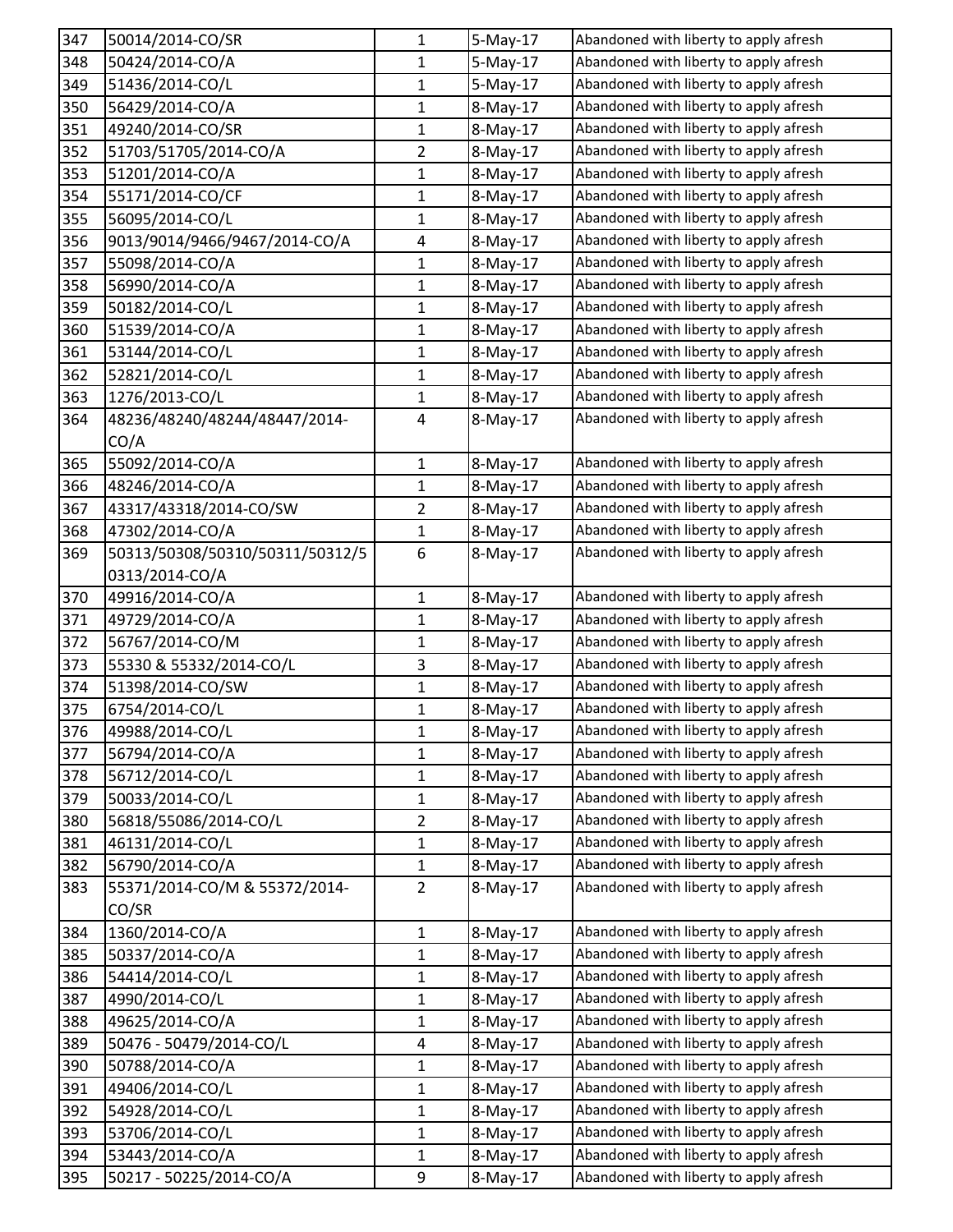| 396 | 55350/55351/2014-CO/L                          | 2              | 8-May-17 | Abandoned with liberty to apply afresh |
|-----|------------------------------------------------|----------------|----------|----------------------------------------|
| 397 | 51941/2014-CO/L                                | 1              | 8-May-17 | Abandoned with liberty to apply afresh |
| 398 | 54457/2014-CO/A                                | $\mathbf 1$    | 8-May-17 | Abandoned with liberty to apply afresh |
| 399 | 56435/2014-CO/L                                | 1              | 8-May-17 | Abandoned with liberty to apply afresh |
| 400 | 43601/2014-CO/A                                | 1              | 8-May-17 | Abandoned with liberty to apply afresh |
| 401 | 1866/2014-CO/L                                 | $\mathbf 1$    | 8-May-17 | Abandoned with liberty to apply afresh |
| 402 | 56782/87/89/2014-CO/M                          | 3              | 8-May-17 | Abandoned with liberty to apply afresh |
| 403 | 56327/2014-CO/L                                | $\mathbf{1}$   | 8-May-17 | Abandoned with liberty to apply afresh |
| 404 | 563/2014-CO/A                                  | 1              | 8-May-17 | Abandoned with liberty to apply afresh |
| 405 | 43205/2014-CO/SR                               | $\mathbf{1}$   | 8-May-17 | Abandoned with liberty to apply afresh |
| 406 | 50784/2014-CO/A                                | $\mathbf 1$    | 8-May-17 | Abandoned with liberty to apply afresh |
| 407 | 6003/2016-CO/L                                 | 1              | 8-May-17 | Abandoned with liberty to apply afresh |
| 408 | 6005/2016-CO/L                                 | 1              | 8-May-17 | Abandoned with liberty to apply afresh |
| 409 | 1723/2016-CO/SW                                | 1              | 8-May-17 | Abandoned with liberty to apply afresh |
| 410 | 6332,6334/2016-CO/A                            | $\overline{2}$ | 8-May-17 | Abandoned with liberty to apply afresh |
| 411 | 6155/2016-CO/L                                 | $\mathbf 1$    | 8-May-17 | Abandoned with liberty to apply afresh |
| 412 | 5018/2016-CO/A                                 | 1              | 8-May-17 | Abandoned with liberty to apply afresh |
| 413 | 55565,55564/2014-co/m                          | $\overline{2}$ | 8-May-17 | Abandoned with liberty to apply afresh |
| 414 | 20, 21, 22, 23, 14, 15, 16, 17, 18, 19/ 2014-0 | 10             | 8-May-17 | Abandoned with liberty to apply afresh |
| 415 | 350/2014-CO/                                   | 1              | 8-May-17 | Abandoned with liberty to apply afresh |
| 416 | 191/2014-co/A                                  | $\mathbf 1$    | 8-May-17 | Abandoned with liberty to apply afresh |
| 417 | 52519/2014-CO/L                                | 1              | 8-May-17 | Abandoned with liberty to apply afresh |
| 418 | 53508,53507/2014-CO/A                          | 2              | 8-May-17 | Abandoned with liberty to apply afresh |
| 419 | 3105/2014-CO/L                                 | 1              | 8-May-17 | Abandoned with liberty to apply afresh |
| 420 | 56617/2014-CO/L                                | 1              | 8-May-17 | Abandoned with liberty to apply afresh |
| 421 | 50392/2014-CO/M                                | $\mathbf{1}$   | 8-May-17 | Abandoned with liberty to apply afresh |
| 422 | 54714/2014-CO/L                                | 1              | 8-May-17 | Abandoned with liberty to apply afresh |
| 423 | 1164/2014-CO/A                                 | $\mathbf{1}$   | 8-May-17 | Abandoned with liberty to apply afresh |
| 424 | 54686/2014-CO/SR                               | $\mathbf 1$    | 8-May-17 | Abandoned with liberty to apply afresh |
| 425 | 1160/2014-CO/SR                                | $\mathbf{1}$   | 8-May-17 | Abandoned with liberty to apply afresh |
| 426 | 54086/2014-CO/A                                | 1              | 8-May-17 | Abandoned with liberty to apply afresh |
| 427 | 43581/2014-CO/A                                | 1              | 8-May-17 | Abandoned with liberty to apply afresh |
| 428 | 45512/2014-CO/A                                | $\mathbf{1}$   | 8-May-17 | Abandoned with liberty to apply afresh |
| 429 | 45498/2014-CVO/A                               | $\mathbf 1$    | 8-May-17 | Abandoned with liberty to apply afresh |
| 430 | 56430/2014-CO/L                                | 1              | 8-May-17 | Abandoned with liberty to apply afresh |
| 431 | 51631/2014-CO/L                                | 1              | 8-May-17 | Abandoned with liberty to apply afresh |
| 432 | 53846/2014-CO/SR                               | $\mathbf 1$    | 8-May-17 | Abandoned with liberty to apply afresh |
| 433 | 49762/2014-CO/A                                | 1              | 8-May-17 | Abandoned with liberty to apply afresh |
| 434 | 43450/2014-CO/M                                | $\mathbf 1$    | 8-May-17 | Abandoned with liberty to apply afresh |
| 435 | 637/2014-CO/L                                  | 1              | 8-May-17 | Abandoned with liberty to apply afresh |
| 436 | 864/2014-CO/L                                  | 1              | 8-May-17 | Abandoned with liberty to apply afresh |
| 437 | 55305,56302/2014-CO/SR                         | $\overline{2}$ | 8-May-17 | Abandoned with liberty to apply afresh |
| 438 | 1522/2014-CO/L                                 | 1              | 8-May-17 | Abandoned with liberty to apply afresh |
| 439 | 50793/2014-CO/A                                | $\mathbf 1$    | 8-May-17 | Abandoned with liberty to apply afresh |
| 440 | 6835,6838/2016-CO/L                            | $\overline{2}$ | 8-May-17 | Abandoned with liberty to apply afresh |
| 441 | 50164/20014-CO/L                               | 1              | 8-May-17 | Abandoned with liberty to apply afresh |
| 442 | 54745/2014-CO/A                                | 1              | 8-May-17 | Abandoned with liberty to apply afresh |
| 443 | 8116/2014-CO/L                                 | 1              | 8-May-17 | Abandoned with liberty to apply afresh |
| 444 | 54540/2014-CO/A                                | $\mathbf{1}$   | 8-May-17 | Abandoned with liberty to apply afresh |
| 445 | 9453/2014-CO/L                                 | 1              | 8-May-17 | Abandoned with liberty to apply afresh |
| 446 | 53801/2014-CO/A                                | 1              | 8-May-17 | Abandoned with liberty to apply afresh |
| 447 | 46872/2014-CO/L                                | 1              | 8-May-17 | Abandoned with liberty to apply afresh |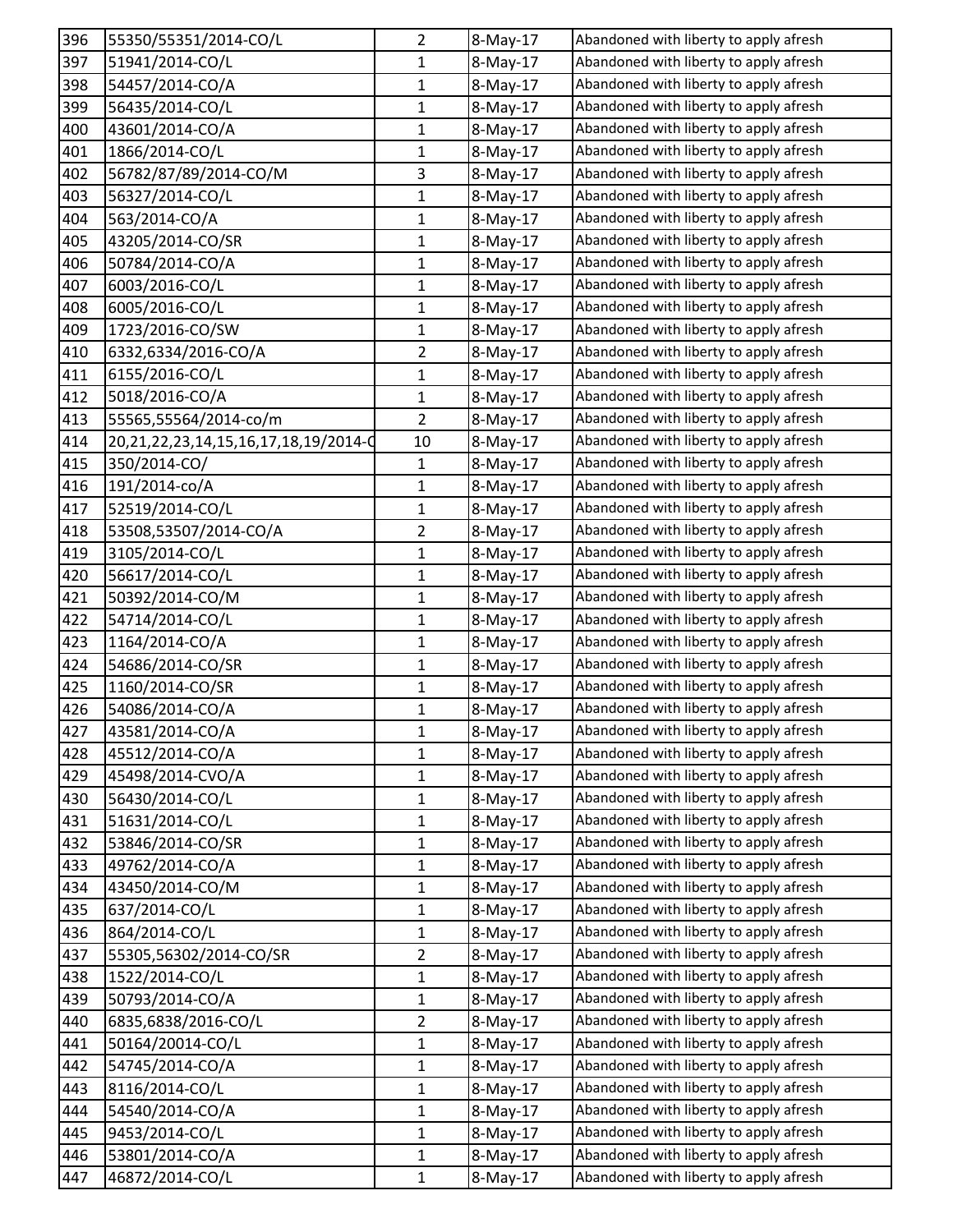| 448 | 50019/2014-CO/L               | $\mathbf 1$    | 8-May-17 | Abandoned with liberty to apply afresh |
|-----|-------------------------------|----------------|----------|----------------------------------------|
| 449 | 51842/2014-CO/A               | 1              | 8-May-17 | Abandoned with liberty to apply afresh |
| 450 | 52180,52175/2014-CO/L         | $\overline{2}$ | 8-May-17 | Abandoned with liberty to apply afresh |
| 451 | 53845/2014-CO/L               | 1              | 8-May-17 | Abandoned with liberty to apply afresh |
| 452 | 52118,52113-CO/A              | 1              | 8-May-17 | Abandoned with liberty to apply afresh |
| 453 | 52222/2014-CO/A               | $\mathbf 1$    | 8-May-17 | Abandoned with liberty to apply afresh |
| 454 | 45888/2014-CO/SR              | 1              | 8-May-17 | Abandoned with liberty to apply afresh |
| 455 | 522022/2014-CO/A              | $\mathbf{1}$   | 8-May-17 | Abandoned with liberty to apply afresh |
| 456 | 45603/2014-CO/SR              | 1              | 8-May-17 | Abandoned with liberty to apply afresh |
| 457 | 45599/2014-CO/SR              | $\mathbf{1}$   | 8-May-17 | Abandoned with liberty to apply afresh |
| 458 | 56164/2014-CO/SR              | $\mathbf{1}$   | 8-May-17 | Abandoned with liberty to apply afresh |
| 459 | 47140,47138/2014-CO/L         | 1/2/1900       | 8-May-17 | Abandoned with liberty to apply afresh |
| 460 | 45627/2014-CO/A               | 1              | 8-May-17 | Abandoned with liberty to apply afresh |
| 461 | 54123/2014-CO/A               | 1              | 8-May-17 | Abandoned with liberty to apply afresh |
| 462 | 55285/2014-CO/L               | $\mathbf{1}$   | 8-May-17 | Abandoned with liberty to apply afresh |
| 463 | 50914/2014*-CO/L              | $\mathbf 1$    | 8-May-17 | Abandoned with liberty to apply afresh |
| 464 | 10246/2014-CO/L               | 1              | 8-May-17 | Abandoned with liberty to apply afresh |
| 465 | 54521/2014-CO/L               | 1              | 8-May-17 | Abandoned with liberty to apply afresh |
| 466 | 57037/2014-CO/A               | $\mathbf 1$    | 8-May-17 | Abandoned with liberty to apply afresh |
| 467 | 4357/2014-CO/A                | 1              | 8-May-17 | Abandoned with liberty to apply afresh |
| 468 | 56834/2014-CO/L               | $\mathbf 1$    | 8-May-17 | Abandoned with liberty to apply afresh |
| 469 | 49860/2014-COM                | 1              | 8-May-17 | Abandoned with liberty to apply afresh |
| 470 | 52518/2014-CO/SW              | 1              | 8-May-17 | Abandoned with liberty to apply afresh |
| 471 | 49322/2014-CO/A               | 1              | 9-May-17 | Abandoned with liberty to apply afresh |
| 472 | 48499/2014-CO/L               | $\mathbf 1$    | 9-May-17 | Abandoned with liberty to apply afresh |
| 473 | 48659/2014-CO/A               | $\mathbf{1}$   | 9-May-17 | Abandoned with liberty to apply afresh |
| 474 | 48621/2014-CO/A               | 1              | 9-May-17 | Abandoned with liberty to apply afresh |
| 475 | 48375/2014-CO/L               | $\mathbf 1$    | 9-May-17 | Abandoned with liberty to apply afresh |
| 476 | 53843/2014-CO/L               | $\mathbf 1$    | 9-May-17 | Abandoned with liberty to apply afresh |
| 477 | 11154/2009-CO/L               | $\mathbf{1}$   | 9-May-17 | Abandoned with liberty to apply afresh |
| 478 | 50444/2014-CO/A               | 1              | 9-May-17 | Abandoned with liberty to apply afresh |
| 479 | 56729/2014-CO/SW              | 1              | 9-May-17 | Abandoned with liberty to apply afresh |
| 480 | 51339/2014-CO/L               | 1              | 9-May-17 | Abandoned with liberty to apply afresh |
| 481 | 52129/2014-CO/A               | $\mathbf 1$    | 9-May-17 | Abandoned with liberty to apply afresh |
| 482 | 56143/2014-CO/A               | 1              | 9-May-17 | Abandoned with liberty to apply afresh |
| 483 | 50834/2014-CO/L               | 1              | 9-May-17 | Abandoned with liberty to apply afresh |
| 484 | 884/2014-CO/SR                | $\mathbf 1$    | 9-May-17 | Abandoned with liberty to apply afresh |
| 485 | 46582/83/84/85/86/89/92/2014- | $\overline{7}$ | 9-May-17 | Abandoned with liberty to apply afresh |
|     | CO/L                          |                |          |                                        |
| 486 | 48025/2014-CO/L               | 1              | 9-May-17 | Abandoned with liberty to apply afresh |
| 487 | 43193/2014-CO/L               | 1              | 9-May-17 | Abandoned with liberty to apply afresh |
| 488 | 55963 TO 55967/2014-CO/L      | 5              | 9-May-17 | Abandoned with liberty to apply afresh |
| 489 | 55126/2014-CO/SW              | 1              | 9-May-17 | Abandoned with liberty to apply afresh |
| 490 | 55513/2014-CO/CF              | $\mathbf 1$    | 9-May-17 | Abandoned with liberty to apply afresh |
| 491 | 49876/2014-CO/L               | 1              | 9-May-17 | Abandoned with liberty to apply afresh |
| 492 | 49596/49604/2014-CO/M         | 2              | 9-May-17 | Abandoned with liberty to apply afresh |
| 493 | 52897/2014-CO/SW              | 1              | 9-May-17 | Abandoned with liberty to apply afresh |
| 494 | 53070/2014-CO/M               | 1              | 9-May-17 | Abandoned with liberty to apply afresh |
| 495 | 48813/2014-CO/A               | $\mathbf{1}$   | 9-May-17 | Abandoned with liberty to apply afresh |
| 496 | 45274/2014-CO/L               | 1              | 9-May-17 | Abandoned with liberty to apply afresh |
| 497 | 6553/2013-CO/L                | 1              | 9-May-17 | Abandoned with liberty to apply afresh |
| 498 | 811/2014-CO/M                 | 1              | 9-May-17 | Abandoned with liberty to apply afresh |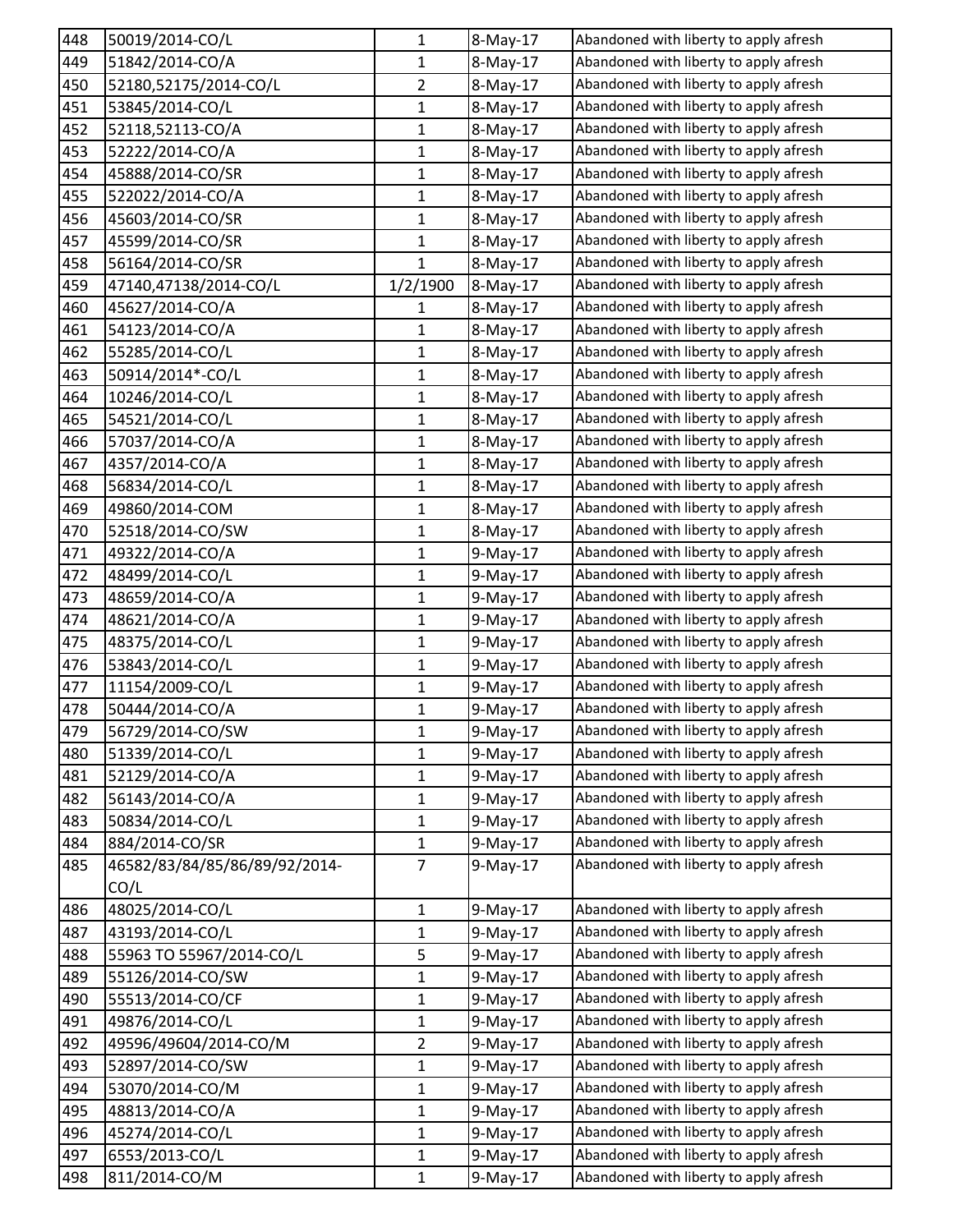| 499 | 312/2014-CO/A                 | $\mathbf{1}$   | 9-May-17   | Abandoned with liberty to apply afresh |
|-----|-------------------------------|----------------|------------|----------------------------------------|
| 500 | 55375/2014-CO/L               | 1              | 9-May-17   | Abandoned with liberty to apply afresh |
| 501 | 13578/2013-CO/L               | $\mathbf{1}$   | 9-May-17   | Abandoned with liberty to apply afresh |
| 502 | 49966/2014-CO/A               | $\mathbf{1}$   | 9-May-17   | Abandoned with liberty to apply afresh |
| 503 | 48030/48049/2014-CO/A         | $\overline{2}$ | $9-May-17$ | Abandoned with liberty to apply afresh |
| 504 | 43726/43410/43268/43725/2014- | $\overline{4}$ | 9-May-17   | Abandoned with liberty to apply afresh |
|     | CO/SW                         |                |            |                                        |
| 505 | 54034/54035/54036/2014-CO/A   | $\mathbf{3}$   | 9-May-17   | Abandoned with liberty to apply afresh |
| 506 | 52547/2014-CO/L               | $\mathbf{1}$   | 9-May-17   | Abandoned with liberty to apply afresh |
| 507 | 50263/50278/2014-CO/L         | $\overline{2}$ | $9-May-17$ | Abandoned with liberty to apply afresh |
| 508 | 54757/2014-CO/SR              | $\mathbf 1$    | 9-May-17   | Abandoned with liberty to apply afresh |
| 509 | 55804/2014-CO/A               | $\mathbf{1}$   | 9-May-17   | Abandoned with liberty to apply afresh |
| 510 | 45031/2014-CO/A               | $\mathbf{1}$   | 9-May-17   | Abandoned with liberty to apply afresh |
| 511 | 1635/2014-CO/L                | $\mathbf{1}$   | 9-May-17   | Abandoned with liberty to apply afresh |
| 512 | 42820/2014-CO/L               | $\mathbf{1}$   | $9-May-17$ | Abandoned with liberty to apply afresh |
| 513 | 42870/2014-CO/L               | $\mathbf{1}$   | $9-May-17$ | Abandoned with liberty to apply afresh |
| 514 | 1100 TO 1109/2014-CO/L        | 10             | 9-May-17   | Abandoned with liberty to apply afresh |
| 515 | 46683/2014-CO/A               | $\mathbf{1}$   | $9-May-17$ | Abandoned with liberty to apply afresh |
| 516 | 42958/2014-CO/L               | $\mathbf{1}$   | $9-May-17$ | Abandoned with liberty to apply afresh |
| 517 | 54829/2014-CO/SR              | $\mathbf{1}$   | $9-May-17$ | Abandoned with liberty to apply afresh |
| 518 | 53970/53971/2014-CO/A         | $\overline{2}$ | 9-May-17   | Abandoned with liberty to apply afresh |
| 519 | 54640/2014-CO/A               | $\mathbf{1}$   | 9-May-17   | Abandoned with liberty to apply afresh |
| 520 | 7917/2015-CO/L                | $\mathbf{1}$   | 9-May-17   | Abandoned with liberty to apply afresh |
| 521 | 11005/2009-CO/L               | $\mathbf{1}$   | 9-May-17   | Abandoned with liberty to apply afresh |
| 522 | 53355/2014-CO/A               | $\mathbf{1}$   | $9-May-17$ | Abandoned with liberty to apply afresh |
| 523 | 52675 & 52674/2014-CO/SR      | $\overline{2}$ | 9-May-17   | Abandoned with liberty to apply afresh |
| 524 | 52656/2014-CO/A               | $\mathbf{1}$   | 9-May-17   | Abandoned with liberty to apply afresh |
| 525 | 50506/50508/50510/50511/2014- | 4              | 9-May-17   | Abandoned with liberty to apply afresh |
|     | CO/L                          |                |            |                                        |
| 526 | 54692/2014-CO/L               | $\mathbf{1}$   | 9-May-17   | Abandoned with liberty to apply afresh |
| 527 | 5583/2014-CO/A                | $\mathbf 1$    | 9-May-17   | Abandoned with liberty to apply afresh |
| 528 | 10879/2013-CO/L               | 1              | 9-May-17   | Abandoned with liberty to apply afresh |
| 529 | 57125/2014-CO/L               | $\mathbf{1}$   | $9-May-17$ | Abandoned with liberty to apply afresh |
| 530 | 1424/2014-CO/L                | $\mathbf{1}$   | 9-May-17   | Abandoned with liberty to apply afresh |
| 531 | 55078/2014-CO/A               | $\mathbf{1}$   | 9-May-17   | Abandoned with liberty to apply afresh |
| 532 | 779/2014-CO/L                 | $\mathbf{1}$   | 9-May-17   | Abandoned with liberty to apply afresh |
| 533 | 49384/2014-CO/M               | $\mathbf{1}$   | 9-May-17   | Abandoned with liberty to apply afresh |
| 534 | 1853/2012-CO/SR               | $\mathbf{1}$   | 9-May-17   | Abandoned with liberty to apply afresh |
| 535 | 50315/2014-CO/L               | $\mathbf 1$    | $9-May-17$ | Abandoned with liberty to apply afresh |
| 536 | 49979/2014-CO/L               | $\mathbf{1}$   | 9-May-17   | Abandoned with liberty to apply afresh |
| 537 | 1282/2014-CO/A                | $\mathbf{1}$   | 9-May-17   | Abandoned with liberty to apply afresh |
| 538 | 402, 403, 404, 405, 406, 407, | $\overline{7}$ | 9-May-17   | Abandoned with liberty to apply afresh |
|     | 408/2014-CO/SR                |                |            |                                        |
| 539 | 56950, 56959, 56952/2014-CO/L | $\mathsf 3$    | 9-May-17   | Abandoned with liberty to apply afresh |
| 540 | 56251/2014-CO/SW              | $\mathbf{1}$   | 9-May-17   | Abandoned with liberty to apply afresh |
| 541 | 56895/2014-CO/A               | $\mathbf{1}$   | 9-May-17   | Abandoned with liberty to apply afresh |
| 542 | 51093/2014-CO/A               | $\mathbf{1}$   | 9-May-17   | Abandoned with liberty to apply afresh |
| 543 | 56245/2014-CO/L               | $\mathbf{1}$   | $9-May-17$ | Abandoned with liberty to apply afresh |
| 544 | 51012/2014-CO/A               | $\mathbf 1$    | $9-May-17$ | Abandoned with liberty to apply afresh |
| 545 | 51092/2014-CO/L               | $\mathbf{1}$   | 9-May-17   | Abandoned with liberty to apply afresh |
| 546 | 51011/2014-CO/L               | $\mathbf{1}$   | $9-May-17$ | Abandoned with liberty to apply afresh |
| 547 | 50829, 50892, 50830/2014-CO/A | 3              | 9-May-17   | Abandoned with liberty to apply afresh |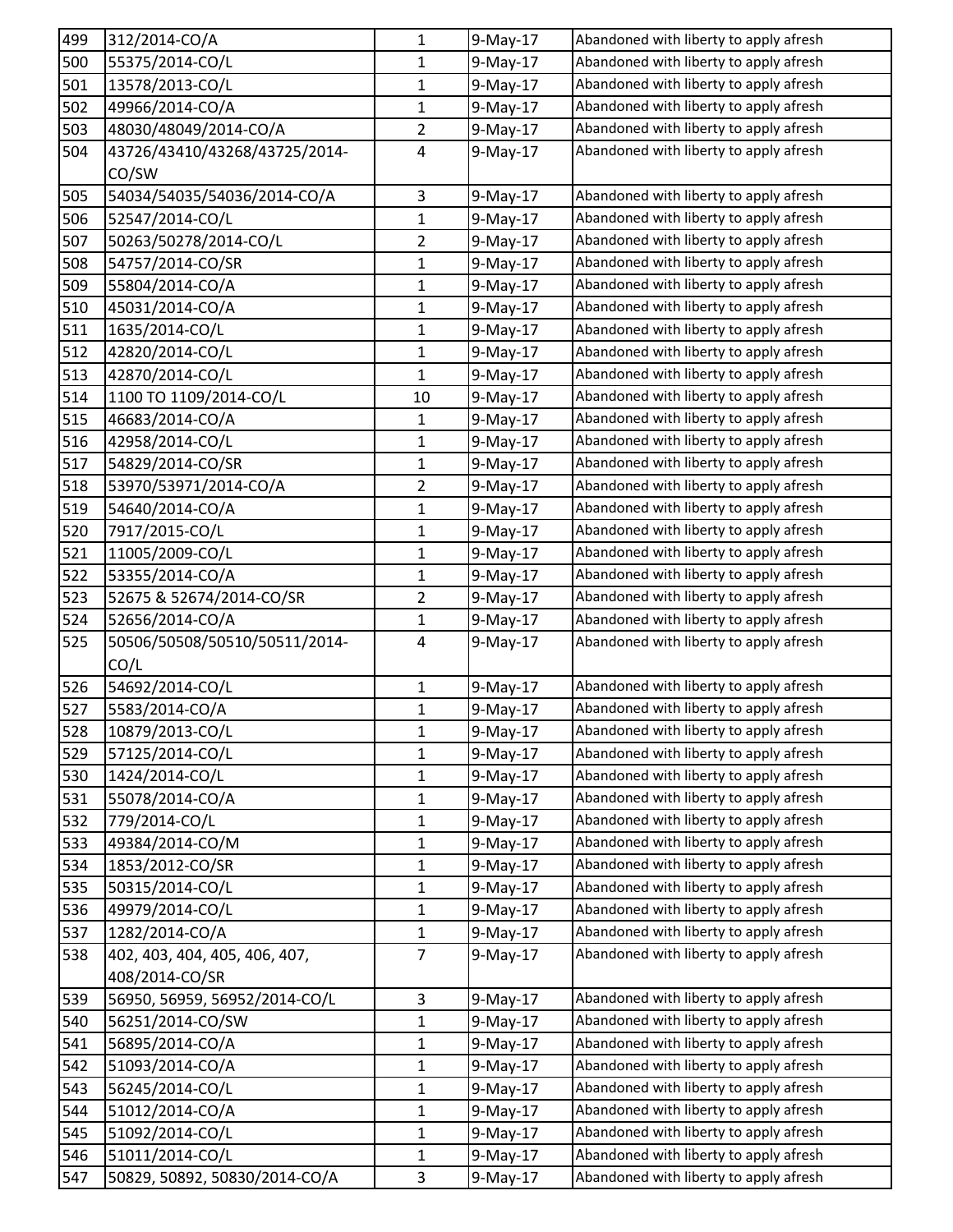| 548 | 44661/2014-CO/A                | $\mathbf{1}$   | 9-May-17    | Abandoned with liberty to apply afresh |
|-----|--------------------------------|----------------|-------------|----------------------------------------|
| 549 | 1611/2014-CO/SR                | 1              | 9-May-17    | Abandoned with liberty to apply afresh |
| 550 | 46681/2014-CO/A                | $\mathbf{1}$   | 9-May-17    | Abandoned with liberty to apply afresh |
| 551 | 46611/2014-CO/SR               | $\mathbf{1}$   | 9-May-17    | Abandoned with liberty to apply afresh |
| 552 | 46338/2014-CO/L                | 1              | 9-May-17    | Abandoned with liberty to apply afresh |
| 553 | 46342/2014-CO/A                | $\mathbf{1}$   | 9-May-17    | Abandoned with liberty to apply afresh |
| 554 | 46680/2014-CO/A                | 1              | 9-May-17    | Abandoned with liberty to apply afresh |
| 555 | 46306/2014-CO/SR               | 1              | 9-May-17    | Abandoned with liberty to apply afresh |
| 556 | 48980/2014-CO/A                | $\mathbf{1}$   | 9-May-17    | Abandoned with liberty to apply afresh |
| 557 | 49324/2014-CO/A                | $\mathbf{1}$   | 9-May-17    | Abandoned with liberty to apply afresh |
| 558 | 55523/2014-CO/A                | $\mathbf 1$    | 9-May-17    | Abandoned with liberty to apply afresh |
| 559 | 46157/2014-CO/SW               | $\mathbf{1}$   | $9$ -May-17 | Abandoned with liberty to apply afresh |
| 560 | 46336/2014-CO/A                | 1              | 9-May-17    | Abandoned with liberty to apply afresh |
| 561 | 49577/78/80/82/2014-CO/SW      | 4              | $9-May-17$  | Abandoned with liberty to apply afresh |
| 562 | 57118/2014-CO/A                | 1              | 9-May-17    | Abandoned with liberty to apply afresh |
| 563 | 50099/2014-CO/SW               | $\mathbf{1}$   | 9-May-17    | Abandoned with liberty to apply afresh |
| 564 | 1365/2014-CO/SR                | $\mathbf{1}$   | 9-May-17    | Abandoned with liberty to apply afresh |
| 565 | 56219/2014-CO/SR               | 1              | 9-May-17    | Abandoned with liberty to apply afresh |
| 566 | 49851/2014-CO/A                | $\mathbf{1}$   | 9-May-17    | Abandoned with liberty to apply afresh |
| 567 | 1363/2014-CO/L                 | 1              | 9-May-17    | Abandoned with liberty to apply afresh |
| 568 | 1089/2014-CO/A                 | $\mathbf{1}$   | 9-May-17    | Abandoned with liberty to apply afresh |
| 569 | 42796/2014-CO/A                | 1              | $9$ -May-17 | Abandoned with liberty to apply afresh |
| 570 | 54272/2014-CO/A                | 1              | 9-May-17    | Abandoned with liberty to apply afresh |
| 571 | 52951/2014-CO/SW               | $\mathbf{1}$   | 9-May-17    | Abandoned with liberty to apply afresh |
| 572 | 51982/2014-CO/L                | 1              | 9-May-17    | Abandoned with liberty to apply afresh |
| 573 | 1702 - 1704/2014-CO/A          | 3              | 9-May-17    | Abandoned with liberty to apply afresh |
| 574 | 46315/2014-CO/CF, 46311/2015-  | $\overline{2}$ | 9-May-17    | Abandoned with liberty to apply afresh |
|     | CO/A                           |                |             |                                        |
| 575 | 54799/2014-CO/SW               | $\mathbf{1}$   | 9-May-17    | Abandoned with liberty to apply afresh |
| 576 | 54388/2014-CO/L                | $\mathbf{1}$   | $9$ -May-17 | Abandoned with liberty to apply afresh |
| 577 | 42816/2014-CO/A                | $\mathbf{1}$   | 9-May-17    | Abandoned with liberty to apply afresh |
| 578 | 42815/2014-CO/A                | 1              | 9-May-17    | Abandoned with liberty to apply afresh |
| 579 | 53030/2014-CO/L                | 1              | 9-May-17    | Abandoned with liberty to apply afresh |
| 580 | 43414/2014-CO/A                | $\mathbf{1}$   | 9-May-17    | Abandoned with liberty to apply afresh |
| 581 | 54785/2014-CO/A                | $\mathbf{1}$   | 9-May-17    | Abandoned with liberty to apply afresh |
| 582 | 56074/2014-CO/A                | 1              | 9-May-17    | Abandoned with liberty to apply afresh |
| 583 | 53954/54095/2014-CO/L          | $\overline{2}$ | 9-May-17    | Abandoned with liberty to apply afresh |
| 584 | 48636/2014-CO/A                | 1              | 9-May-17    | Abandoned with liberty to apply afresh |
| 585 | 50362/2014-CO/L                | $\mathbf 1$    | $9-May-17$  | Abandoned with liberty to apply afresh |
| 586 | 43308/2014-CO/A                | 1              | 9-May-17    | Abandoned with liberty to apply afresh |
| 587 | 50151/2014-CO/L                | 1              | 9-May-17    | Abandoned with liberty to apply afresh |
| 588 | 1517 TO 1521/2014-CO/L         | 5              | 9-May-17    | Abandoned with liberty to apply afresh |
| 589 | 49097, 49094/2014-CO/L, 49095, | 5              | 9-May-17    | Abandoned with liberty to apply afresh |
|     | 49092, 49096/2014-CO/SR        |                |             |                                        |
| 590 | 56603/2014-CO/L                | $\mathbf{1}$   | 9-May-17    | Abandoned with liberty to apply afresh |
| 591 | 54786/2014-CO/A                | 1              | 9-May-17    | Abandoned with liberty to apply afresh |
| 592 | 55874/2014-CO/A                | $\mathbf{1}$   | 9-May-17    | Abandoned with liberty to apply afresh |
| 593 | 49813, 49814, 49815/2014-CO/A  | 3              | $9-May-17$  | Abandoned with liberty to apply afresh |
| 594 | 54801/2014-CO/M                | $\mathbf 1$    | 9-May-17    | Abandoned with liberty to apply afresh |
| 595 | 54765/2014-CO/CF               | 1              | 9-May-17    | Abandoned with liberty to apply afresh |
| 596 | 56073/2014-CO/A                | $\mathbf{1}$   | 9-May-17    | Abandoned with liberty to apply afresh |
| 597 | 42978/2014-CO/CF               | $\mathbf{1}$   | 9-May-17    | Abandoned with liberty to apply afresh |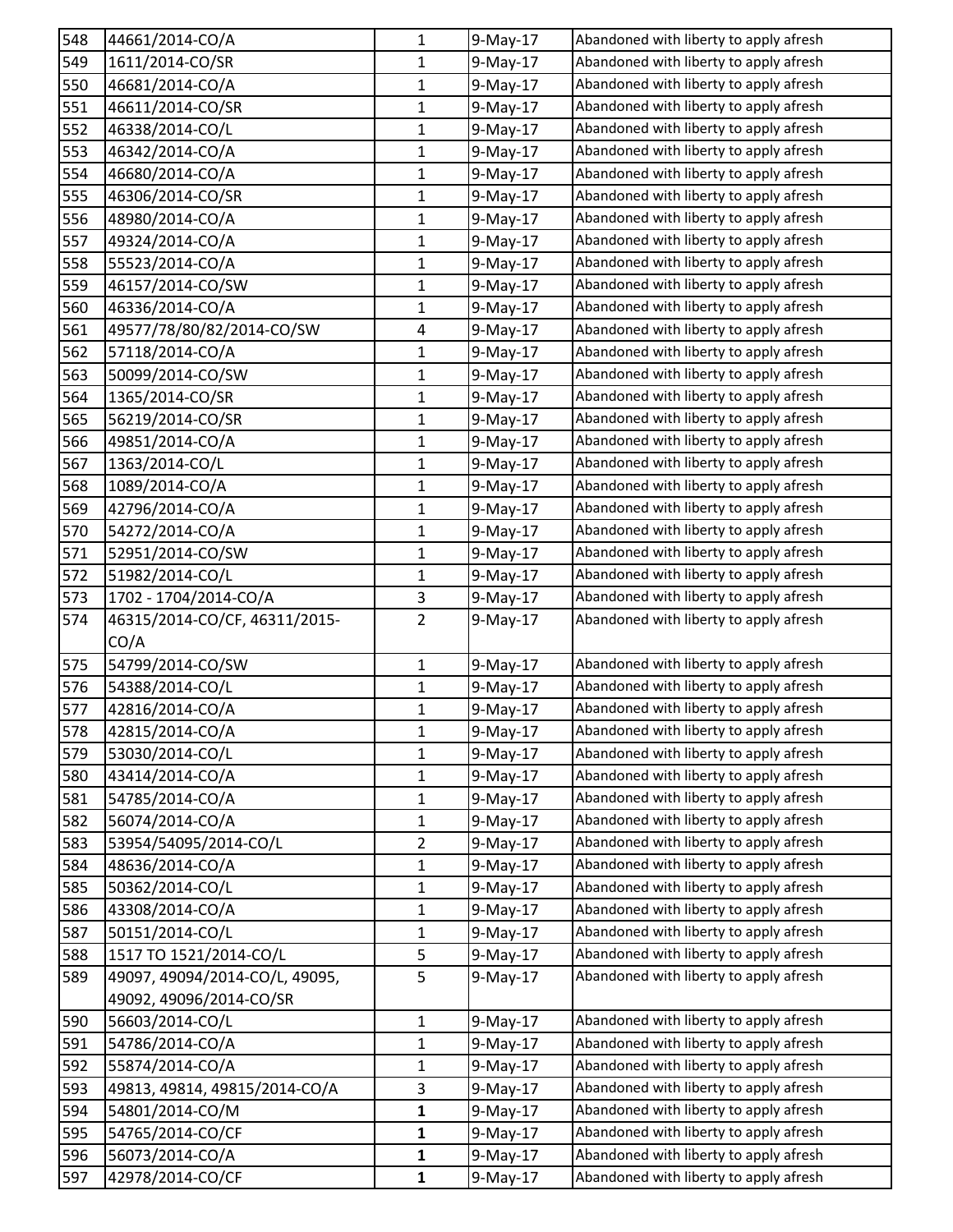| 598 | 49953/2014-CO/SR                   | 1              | 9-May-17    | Abandoned with liberty to apply afresh |
|-----|------------------------------------|----------------|-------------|----------------------------------------|
| 599 | 50537 & 50539/2014-CO/A            | $\overline{2}$ | 9-May-17    | Abandoned with liberty to apply afresh |
| 600 | 44052 & 44056/2014-CO/A            | $\overline{2}$ | 9-May-17    | Abandoned with liberty to apply afresh |
| 601 | 55058/2014-CO/L                    | 1              | 9-May-17    | Abandoned with liberty to apply afresh |
| 602 | 11870/2014-CO/A                    | 1              | 9-May-17    | Abandoned with liberty to apply afresh |
| 603 | 57131/2014-CO/L                    | $\mathbf 1$    | 9-May-17    | Abandoned with liberty to apply afresh |
| 604 | 56722/2014-CO/A                    | 1              | 9-May-17    | Abandoned with liberty to apply afresh |
| 605 | 53519/2014-CO/CF                   | $\mathbf{1}$   | 9-May-17    | Abandoned with liberty to apply afresh |
| 606 | 49528/2014-CO/A                    | 1              | 9-May-17    | Abandoned with liberty to apply afresh |
| 607 | 50833/2014-CO/A                    | $\mathbf{1}$   | 11-May-17   | Abandoned with liberty to apply afresh |
| 608 | 48821/2014-CO/M                    | $\mathbf 1$    | 11-May-17   | Abandoned with liberty to apply afresh |
| 609 | 13321/2013-CO/A                    | 1              | 11-May-17   | Abandoned with liberty to apply afresh |
| 610 | 55746/2014-CO/A                    | 1              | 11-May-17   | Abandoned with liberty to apply afresh |
| 611 | 50015/2014-CO/L                    | 1              | 11-May-17   | Abandoned with liberty to apply afresh |
| 612 | 50673/2014-CO/L                    | $\mathbf{1}$   | $11-May-17$ | Abandoned with liberty to apply afresh |
| 613 | 45502/2014-CO/L                    | $\mathbf 1$    | 11-May-17   | Abandoned with liberty to apply afresh |
| 614 | 2746/2013-CO/L                     | 1              | 11-May-17   | Abandoned with liberty to apply afresh |
| 615 | 53373/2014-CO/A                    | 1              | 11-May-17   | Abandoned with liberty to apply afresh |
| 616 | 8445, 8446, 8447/2011-CO/L         | 3              | 11-May-17   | Abandoned with liberty to apply afresh |
| 617 | 1154/2014-CO/L                     | 1              | 11-May-17   | Abandoned with liberty to apply afresh |
| 618 | 45872/2014-CO/CF                   | $\mathbf{1}$   | 11-May-17   | Abandoned with liberty to apply afresh |
| 619 | 1034/2014-CO/L                     | 1              | 11-May-17   | Abandoned with liberty to apply afresh |
| 620 | 508/2014-CO/A NEW DIARY NO.        | 1              | 11-May-17   | Abandoned with liberty to apply afresh |
|     | 47116/2014-CO/A                    |                |             |                                        |
| 621 | 51065/2014-CO/A                    | $\mathbf{1}$   | 11-May-17   | Abandoned with liberty to apply afresh |
| 622 | 51066/2014-CO/A                    | $\mathbf{1}$   | 11-May-17   | Abandoned with liberty to apply afresh |
| 623 | 47674/2014-CO/A                    | 1              | 11-May-17   | Abandoned with liberty to apply afresh |
| 624 | 52150/2014-CO/A                    | $\mathbf{1}$   | 11-May-17   | Abandoned with liberty to apply afresh |
| 625 | 50111/2014-CO/L                    | $\mathbf 1$    | 11-May-17   | Abandoned with liberty to apply afresh |
| 626 | 52370, 52376, 52379, 52380, 52383, | $\overline{7}$ | 11-May-17   | Abandoned with liberty to apply afresh |
|     | 52364, 52366/2014-CO/L             |                |             |                                        |
| 627 | 56312/2014-CO/L                    | 1              | 11-May-17   | Abandoned with liberty to apply afresh |
| 628 | 53757/53758/2014-CO/L              | $\overline{2}$ | 11-May-17   | Abandoned with liberty to apply afresh |
| 629 | 52131/2014-CO/L                    | $\mathbf 1$    | 11-May-17   | Abandoned with liberty to apply afresh |
| 630 | 1538/2014-CO/L                     | 1              | 11-May-17   | Abandoned with liberty to apply afresh |
| 631 | 218/2014-CO/SR                     | 1              | 11-May-17   | Abandoned with liberty to apply afresh |
| 632 | 49970/2014-CO/L                    | $\mathbf 1$    | 11-May-17   | Abandoned with liberty to apply afresh |
| 633 | 49935/2014-CO/SW                   | 1              | 11-May-17   | Abandoned with liberty to apply afresh |
| 634 | 55594/2014-CO/SR                   | $\mathbf 1$    | 11-May-17   | Abandoned with liberty to apply afresh |
| 635 | 395/396/2014-CO/A                  | 1              | 11-May-17   | Abandoned with liberty to apply afresh |
| 636 | 50036/2014-CO/L                    | 1              | 11-May-17   | Abandoned with liberty to apply afresh |
| 637 | 53512/2014-CO/A                    | $\mathbf 1$    | 11-May-17   | Abandoned with liberty to apply afresh |
| 638 | 1096/1097/1098/2014-CO/A           | 3              | 11-May-17   | Abandoned with liberty to apply afresh |
| 639 | 51607/2014-CO/SW                   | $\mathbf 1$    | $11-May-17$ | Abandoned with liberty to apply afresh |
| 640 | 6944/2012-CO/L                     | 1              | 11-May-17   | Abandoned with liberty to apply afresh |
| 641 | 7040/2013-CO/L                     | 1              | 11-May-17   | Abandoned with liberty to apply afresh |
| 642 | 54752/2014-CO/L                    | 1              | 11-May-17   | Abandoned with liberty to apply afresh |
| 643 | 54314/2014-CO/SW                   | 1              | 11-May-17   | Abandoned with liberty to apply afresh |
| 644 | 52650/52651/52653/2014-CO/A        | 3              | 11-May-17   | Abandoned with liberty to apply afresh |
| 645 | 691/2014-CO/L                      | 1              | $11-May-17$ | Abandoned with liberty to apply afresh |
| 646 | 368, 369, 370, 371/2014-CO/A       | 4              | 12-May-17   | Abandoned with liberty to apply afresh |
| 647 | 1351/2014-CO/SW                    | 1              | 12-May-17   | Abandoned with liberty to apply afresh |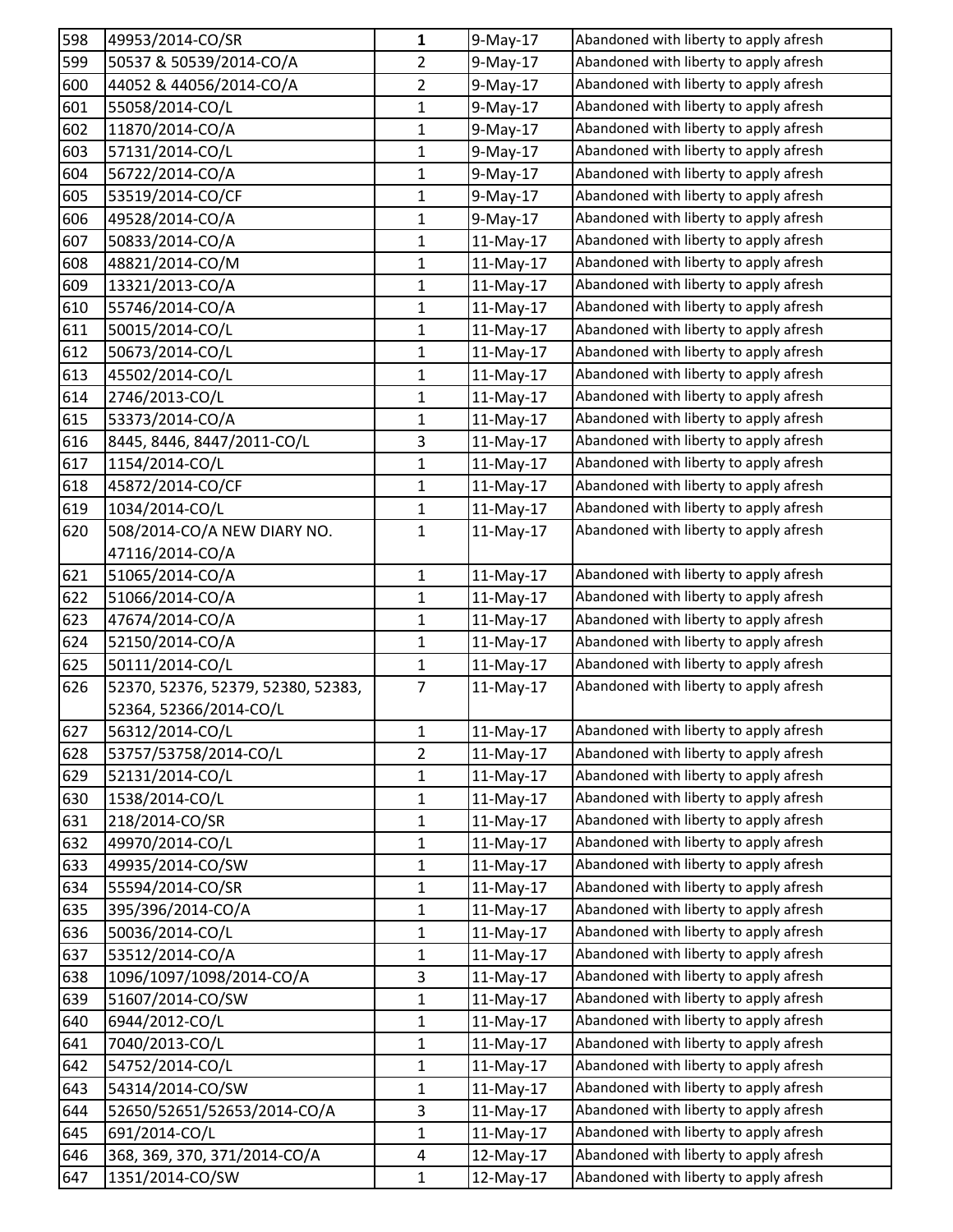| 648 | 49447/2014-CO/L                  | 1              | 12-May-17 | Abandoned with liberty to apply afresh |
|-----|----------------------------------|----------------|-----------|----------------------------------------|
| 649 | 51189/2014-CO/L                  | $\mathbf{1}$   | 12-May-17 | Abandoned with liberty to apply afresh |
| 650 | 52565/2014-CO/A                  | 1              | 12-May-17 | Abandoned with liberty to apply afresh |
| 651 | 49335/49336/49337/49340/49341/2  | 5              | 12-May-17 | Abandoned with liberty to apply afresh |
|     | 014-CO/L                         |                |           |                                        |
| 652 | 42877/2014-CO/A                  | $\mathbf 1$    | 12-May-17 | Abandoned with liberty to apply afresh |
| 653 | 43862/43863/2014-CO/L            | $\overline{2}$ | 12-May-17 | Abandoned with liberty to apply afresh |
| 654 | 50181/2014-CO/SW                 | 1              | 12-May-17 | Abandoned with liberty to apply afresh |
| 655 | 43254/2014-CO/A                  | $\mathbf 1$    | 12-May-17 | Abandoned with liberty to apply afresh |
| 656 | 53063/2014-CO/A                  | 1              | 12-May-17 | Abandoned with liberty to apply afresh |
| 657 | 53686/2014-CO/SW                 | $\mathbf 1$    | 12-May-17 | Abandoned with liberty to apply afresh |
| 658 | 114-115/2014-CO/A                | $\overline{2}$ | 12-May-17 | Abandoned with liberty to apply afresh |
| 659 | 49689, 49693, 49696, 49699,      | 5              | 12-May-17 | Abandoned with liberty to apply afresh |
|     | 49702/2014-CO/SW                 |                |           |                                        |
| 660 | 43753/2014-CO/SW                 | $\mathbf{1}$   | 12-May-17 | Abandoned with liberty to apply afresh |
| 661 | 471/2014-CO/A                    | $\mathbf{1}$   | 12-May-17 | Abandoned with liberty to apply afresh |
| 662 | 54585/2014-CO/A                  | 1              | 12-May-17 | Abandoned with liberty to apply afresh |
| 663 | 54725/2014-CO/A                  | $\mathbf{1}$   | 12-May-17 | Abandoned with liberty to apply afresh |
| 664 | 2308/2016-CO/A                   | 1              | 12-May-17 | Abandoned with liberty to apply afresh |
| 665 | 5606/2016-CO/L                   | $\mathbf{1}$   | 12-May-17 | Abandoned with liberty to apply afresh |
| 666 | 50911/2014-CO/L                  | 1              | 12-May-17 | Abandoned with liberty to apply afresh |
| 667 | 50208/2014-CO/L                  | $\mathbf{1}$   | 12-May-17 | Abandoned with liberty to apply afresh |
| 668 | 49382/2014-CO/L                  | $\mathbf{1}$   | 12-May-17 | Abandoned with liberty to apply afresh |
| 669 | 54280/54281/54282/54283/54284/5  | $\overline{7}$ | 12-May-17 | Abandoned with liberty to apply afresh |
|     | 4285/54286/2014-CO/L             |                |           |                                        |
| 670 | 51643/2014-CO/SW                 | $\mathbf{1}$   | 12-May-17 | Abandoned with liberty to apply afresh |
| 671 | 51671/51673/51674/2014-CO/A      | 3              | 12-May-17 | Abandoned with liberty to apply afresh |
| 672 | 54748/2014-CO/A                  | 1              | 12-May-17 | Abandoned with liberty to apply afresh |
| 673 | 52151/52154/52147/2014-CO/A      | 3              | 12-May-17 | Abandoned with liberty to apply afresh |
| 674 | 52492/2014-CO/A                  | 1              | 12-May-17 | Abandoned with liberty to apply afresh |
| 675 | 50324/2014-CO/L                  | 1              | 12-May-17 | Abandoned with liberty to apply afresh |
| 676 | 53885, 53886, 53889, 53891/2014- | 4              | 12-May-17 | Abandoned with liberty to apply afresh |
|     | CO/SW                            |                |           |                                        |
| 677 | 50330/2014-CO/A                  | $\mathbf{1}$   | 12-May-17 | Abandoned with liberty to apply afresh |
| 678 | 11843/2013-CO/A                  | $\mathbf{1}$   | 12-May-17 | Abandoned with liberty to apply afresh |
| 679 | 773/2014-CO/L                    | $\mathbf{1}$   | 12-May-17 | Abandoned with liberty to apply afresh |
| 680 | 400/2014-CO/A                    | $\mathbf{1}$   | 12-May-17 | Abandoned with liberty to apply afresh |
| 681 | 55071/2014-CO/SW                 | $\mathbf{1}$   | 12-May-17 | Abandoned with liberty to apply afresh |
| 682 | 53429/2014-CO/A                  | $\mathbf{1}$   | 12-May-17 | Abandoned with liberty to apply afresh |
| 683 | 54452/2014-CO/SW                 | $\mathbf{1}$   | 12-May-17 | Abandoned with liberty to apply afresh |
| 684 | 54831/2014-CO/A                  | $\mathbf{1}$   | 12-May-17 | Abandoned with liberty to apply afresh |
| 685 | 54849/2014-CO/SW                 | $\mathbf 1$    | 12-May-17 | Abandoned with liberty to apply afresh |
| 686 | 54877/2014-CO/SR                 | $\mathbf{1}$   | 12-May-17 | Abandoned with liberty to apply afresh |
| 687 | 51191/2014-CO/L                  | $\mathbf{1}$   | 12-May-17 | Abandoned with liberty to apply afresh |
| 688 | 53336/2014-CO/A                  | $\mathbf{1}$   | 12-May-17 | Abandoned with liberty to apply afresh |
| 689 | 43252/43255/2014-CO/A            | $\overline{2}$ | 12-May-17 | Abandoned with liberty to apply afresh |
| 690 | 49488/2014-CO/A                  | $\mathbf{1}$   | 12-May-17 | Abandoned with liberty to apply afresh |
| 691 | 43289/2014-CO/A                  | $\mathbf{1}$   | 12-May-17 | Abandoned with liberty to apply afresh |
| 692 | 52837/2014-CO/A                  | 1              | 12-May-17 | Abandoned with liberty to apply afresh |
| 693 | 33/2014-CO/L                     | $\mathbf 1$    | 12-May-17 | Abandoned with liberty to apply afresh |
| 694 | 43466/2014-CO/A                  | $\mathbf{1}$   | 12-May-17 | Abandoned with liberty to apply afresh |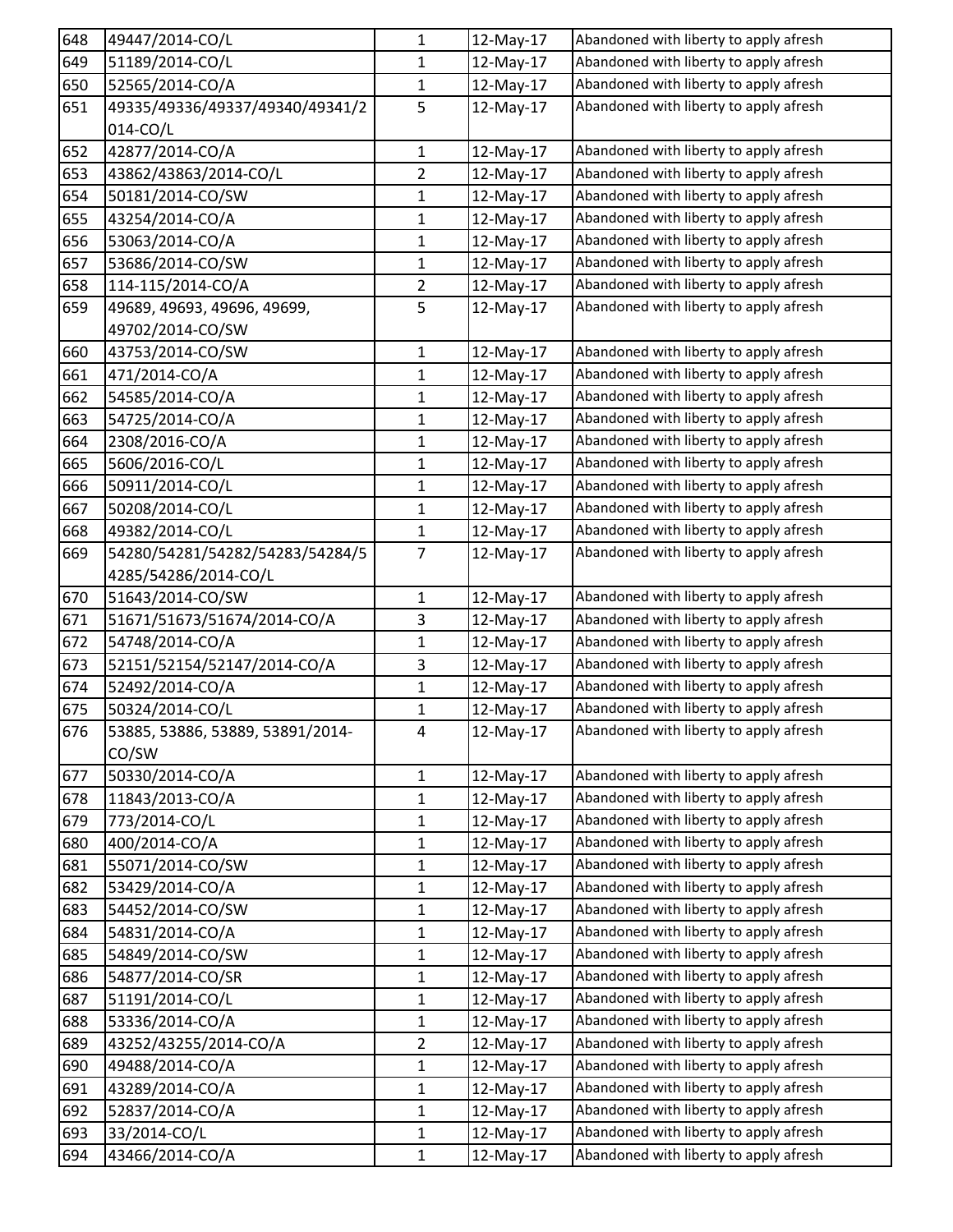| 695 | 44585/44584/2014-CO/SR,          | 3              | 12-May-17 | Abandoned with liberty to apply afresh |
|-----|----------------------------------|----------------|-----------|----------------------------------------|
|     | 44583/2014-CO/L                  |                |           |                                        |
| 696 | 43456/2014-CO/A                  | $\mathbf{1}$   | 12-May-17 | Abandoned with liberty to apply afresh |
| 697 | 55370/2014-CO/L                  | 1              | 12-May-17 | Abandoned with liberty to apply afresh |
| 698 | 43123/2014-CO/A                  | 1              | 12-May-17 | Abandoned with liberty to apply afresh |
| 699 | 49026/2014-CO/L                  | $\mathbf{1}$   | 12-May-17 | Abandoned with liberty to apply afresh |
| 700 | 1290/1286/2014-CO/A              | $\overline{2}$ | 12-May-17 | Abandoned with liberty to apply afresh |
| 701 | 50173/2014-CO/L                  | $\mathbf{1}$   | 12-May-17 | Abandoned with liberty to apply afresh |
| 702 | 245, 248, 253, 254/2014-CO/L     | 4              | 12-May-17 | Abandoned with liberty to apply afresh |
| 703 | 44448/2014-CO/L                  | $\mathbf{1}$   | 12-May-17 | Abandoned with liberty to apply afresh |
| 704 | 43643/2014-CO/L                  | $\mathbf 1$    | 12-May-17 | Abandoned with liberty to apply afresh |
| 705 | 43476/2014-CO/SW                 | $\mathbf{1}$   | 12-May-17 | Abandoned with liberty to apply afresh |
| 706 | 48428/2014-CO/L                  | 1              | 12-May-17 | Abandoned with liberty to apply afresh |
| 707 | 43415/2014-CO/A                  | 1              | 12-May-17 | Abandoned with liberty to apply afresh |
| 708 | 44624, 44626, 44627, 44628,      | 5              | 12-May-17 | Abandoned with liberty to apply afresh |
|     | 44629/2014-CO/CF                 |                |           |                                        |
| 709 | 43623/2014-CO/L                  | $\mathbf{1}$   | 15-May-17 | Abandoned with liberty to apply afresh |
| 710 | 49420, 49422, 49423, 49424/2014- | 4              | 15-May-17 | Abandoned with liberty to apply afresh |
|     | CO/SW                            |                |           |                                        |
| 711 | 52832/2014-CO/L                  | 1              | 15-May-17 | Abandoned with liberty to apply afresh |
| 712 | 55567/2014-CO/A                  | $\mathbf{1}$   | 15-May-17 | Abandoned with liberty to apply afresh |
| 713 | 55869/2014-CO/A                  | 1              | 15-May-17 | Abandoned with liberty to apply afresh |
| 714 | 56289/2014-CO/M                  | 1              | 15-May-17 | Abandoned with liberty to apply afresh |
| 715 | 56544/2014-CO/A                  | $\mathbf{1}$   | 15-May-17 | Abandoned with liberty to apply afresh |
| 716 | 8565/8566/8564/2014-CO/A         | 3              | 15-May-17 | Abandoned with liberty to apply afresh |
| 717 | 1270/1271/1272/2014-CO/A         | 3              | 15-May-17 | Abandoned with liberty to apply afresh |
| 718 | 54332/2014-CO/SR                 | 1              | 15-May-17 | Abandoned with liberty to apply afresh |
| 719 | 55611/2014-CO/A                  | $\mathbf{1}$   | 15-May-17 | Abandoned with liberty to apply afresh |
| 720 | 48441/2014-CO/A                  | $\mathbf{1}$   | 15-May-17 | Abandoned with liberty to apply afresh |
| 721 | 50016/2014-CO/SW                 | $\mathbf{1}$   | 15-May-17 | Abandoned with liberty to apply afresh |
| 722 | 48003/2014-CO/A                  | $\mathbf{1}$   | 15-May-17 | Abandoned with liberty to apply afresh |
| 723 | 43539/2014-CO/A                  | 1              | 15-May-17 | Abandoned with liberty to apply afresh |
| 724 | 46682/2014-CO/A                  | $\mathbf{1}$   | 15-May-17 | Abandoned with liberty to apply afresh |
| 725 | 52806/2014-CO/A                  | $\mathbf 1$    | 15-May-17 | Abandoned with liberty to apply afresh |
| 726 | 51133/2014-CO/A                  | $\mathbf{1}$   | 15-May-17 | Abandoned with liberty to apply afresh |
| 727 | 55197/2014-CO/L                  | $\mathbf{1}$   | 15-May-17 | Abandoned with liberty to apply afresh |
| 728 | 56559/2014-CO/L                  | $\mathbf{1}$   | 15-May-17 | Abandoned with liberty to apply afresh |
| 729 | 48668/48669/48673/48674/48675/2  | 5              | 15-May-17 | Abandoned with liberty to apply afresh |
|     | 014-CO/A                         |                |           |                                        |
| 730 | 43455/2014-CO/A                  | $\mathbf{1}$   | 15-May-17 | Abandoned with liberty to apply afresh |
| 731 | 56070/2014-CO/A                  | 1              | 15-May-17 | Abandoned with liberty to apply afresh |
| 732 | 50684/2014-CO/L                  | $\mathbf 1$    | 15-May-17 | Abandoned with liberty to apply afresh |
| 733 | 52457/2014-CO/A                  | $\mathbf{1}$   | 15-May-17 | Abandoned with liberty to apply afresh |
| 734 | 55538/2014-CO/L                  | $\mathbf 1$    | 15-May-17 | Abandoned with liberty to apply afresh |
| 735 | 49086/2014-CO/A                  | $\mathbf{1}$   | 15-May-17 | Abandoned with liberty to apply afresh |
| 736 | 51869/2014-CO/A                  | $\mathbf{1}$   | 15-May-17 | Abandoned with liberty to apply afresh |
| 737 | 945/944/941/938/2015-CO/L        | 4              | 15-May-17 | Abandoned with liberty to apply afresh |
| 738 | 55610/2014-CO/A                  | 1              | 15-May-17 | Abandoned with liberty to apply afresh |
| 739 | 891/2014-CO/M                    | $\mathbf{1}$   | 15-May-17 | Abandoned with liberty to apply afresh |
| 740 | 26944/2695/2696/2697/2697/2013-  | 5              | 15-May-17 | Abandoned with liberty to apply afresh |
|     | CO/SR                            |                |           |                                        |
| 741 | 13586/2013-CO/L                  | $\mathbf{1}$   | 15-May-17 | Abandoned with liberty to apply afresh |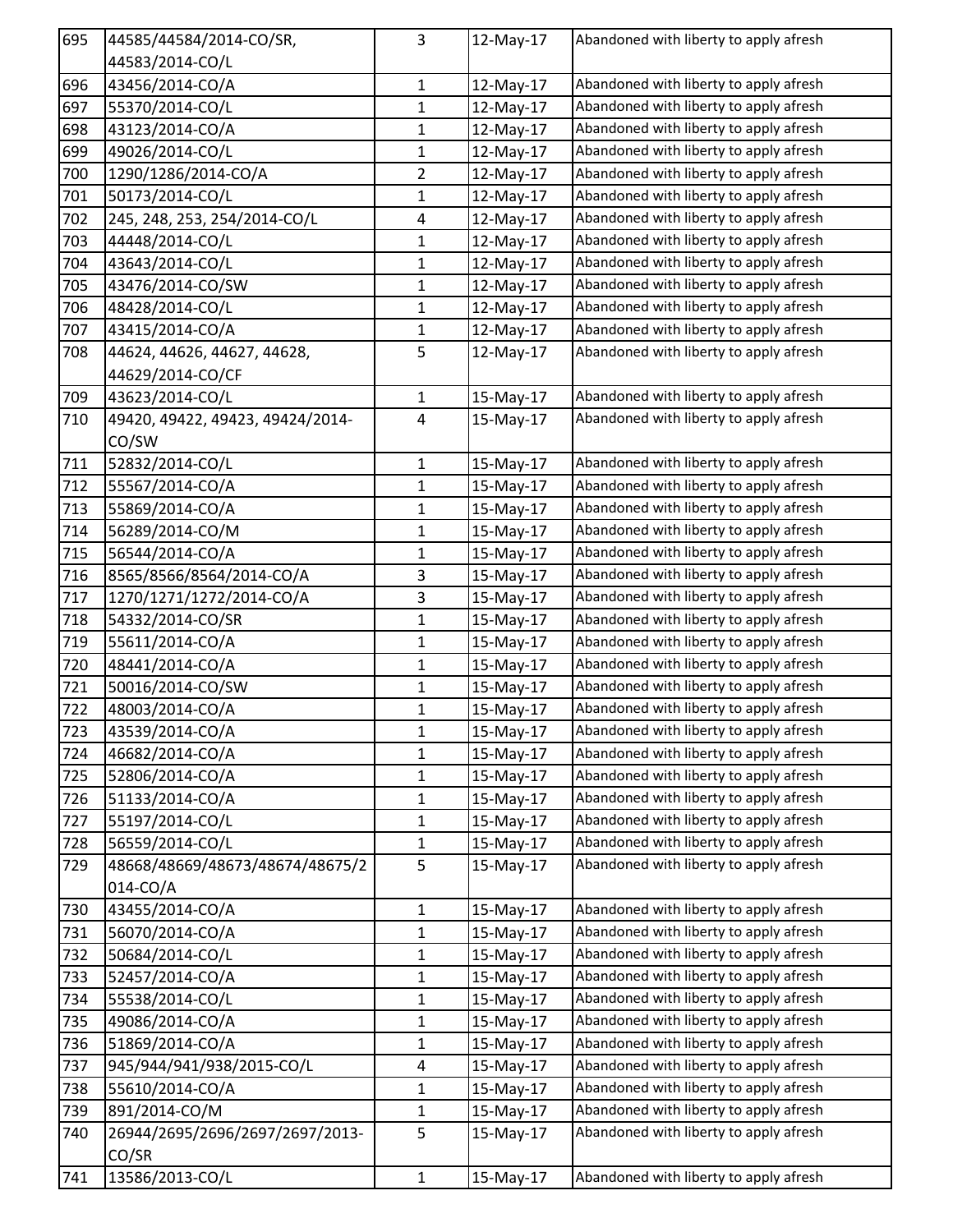| 742 | 13003/13005/13006/2013-CO/L   | 3              | 15-May-17 | Abandoned with liberty to apply afresh |
|-----|-------------------------------|----------------|-----------|----------------------------------------|
| 743 | 48841/2014-CO/L               | 1              | 15-May-17 | Abandoned with liberty to apply afresh |
| 744 | 56916, 56919, 56315/2014-CO/L | 3              | 15-May-17 | Abandoned with liberty to apply afresh |
| 745 | 54417/54374/2014-CO/A         | $\overline{2}$ | 15-May-17 | Abandoned with liberty to apply afresh |
| 746 | 50694/2014-CO/L               | $\mathbf{1}$   | 15-May-17 | Abandoned with liberty to apply afresh |
| 747 | 55483/2014-CO/L               | $\mathbf 1$    | 15-May-17 | Abandoned with liberty to apply afresh |
| 748 | 55437/2014-CO/SW              | 1              | 15-May-17 | Abandoned with liberty to apply afresh |
| 749 | 56235/2014-CO/M               | 1              | 15-May-17 | Abandoned with liberty to apply afresh |
| 750 | 56473/2014-CO/L               | 1              | 15-May-17 | Abandoned with liberty to apply afresh |
| 751 | 52551/2014-CO/L               | 1              | 15-May-17 | Abandoned with liberty to apply afresh |
| 752 | 54882/2014-CO/A               | $\mathbf 1$    | 15-May-17 | Abandoned with liberty to apply afresh |
| 753 | 54876/2014-CO/A               | 1              | 15-May-17 | Abandoned with liberty to apply afresh |
| 754 | 56412/2014-CO/SW              | 1              | 15-May-17 | Abandoned with liberty to apply afresh |
| 755 | 54224/2014-CO/A               | $\mathbf 1$    | 15-May-17 | Abandoned with liberty to apply afresh |
| 756 | 53682/2014-CO/L               | 1              | 15-May-17 | Abandoned with liberty to apply afresh |
| 757 | 50174/2014-CO/L               | $\mathbf 1$    | 15-May-17 | Abandoned with liberty to apply afresh |
| 758 | 55032/2014-CO/L               | 1              | 15-May-17 | Abandoned with liberty to apply afresh |
| 759 | 48662/48656/2014-CO/A         | 2              | 15-May-17 | Abandoned with liberty to apply afresh |
| 760 | 49597/2014-CO/M               | $\mathbf 1$    | 15-May-17 | Abandoned with liberty to apply afresh |
| 761 | 49325/2014-CO/A               | 1              | 15-May-17 | Abandoned with liberty to apply afresh |
| 762 | 48308/2014-CO/L               | $\mathbf{1}$   | 15-May-17 | Abandoned with liberty to apply afresh |
| 763 | 49965/2014-CO/L               | 1              | 15-May-17 | Abandoned with liberty to apply afresh |
| 764 | 47696/2014-CO/A               | $\mathbf{1}$   | 15-May-17 | Abandoned with liberty to apply afresh |
| 765 | 49148/2014-CO/SR              | 1              | 15-May-17 | Abandoned with liberty to apply afresh |
| 766 | 49167/2014-CO/A               | $\mathbf{1}$   | 15-May-17 | Abandoned with liberty to apply afresh |
| 767 | 49083/2014-CO/A               | $\mathbf{1}$   | 15-May-17 | Abandoned with liberty to apply afresh |
| 768 | 887/2014-CO/SR                | 1              | 15-May-17 | Abandoned with liberty to apply afresh |
| 769 | 52927/2014-CO/L               | 1              | 15-May-17 | Abandoned with liberty to apply afresh |
| 770 | 51787/2014-CO/L               | $\mathbf 1$    | 15-May-17 | Abandoned with liberty to apply afresh |
| 771 | 51383/2014-CO/L               | $\mathbf{1}$   | 15-May-17 | Abandoned with liberty to apply afresh |
| 772 | 838/2014-CO/A                 | 1              | 15-May-17 | Abandoned with liberty to apply afresh |
| 773 | 834/2014-CO/L                 | 1              | 15-May-17 | Abandoned with liberty to apply afresh |
| 774 | 503/504/2014-CO/A             | 1              | 15-May-17 | Abandoned with liberty to apply afresh |
| 775 | 47828/2014-CO/L               | $\mathbf 1$    | 15-May-17 | Abandoned with liberty to apply afresh |
| 776 | 52961/2014-CO/A               | 1              | 15-May-17 | Abandoned with liberty to apply afresh |
| 777 | 11188/2014-CO/A               | 1              | 15-May-17 | Abandoned with liberty to apply afresh |
| 778 | 51068/2014-CO/L               | 1              | 15-May-17 | Abandoned with liberty to apply afresh |
| 779 | 54006/2014-CO/L               | 1              | 15-May-17 | Abandoned with liberty to apply afresh |
| 780 | 56919/2014-CO/A               | $\mathbf{1}$   | 15-May-17 | Abandoned with liberty to apply afresh |
| 781 | 50432/2014-CO/A               | 1              | 15-May-17 | Abandoned with liberty to apply afresh |
| 782 | 51016/2014-CO/L               | $\mathbf{1}$   | 15-May-17 | Abandoned with liberty to apply afresh |
| 783 | 50791/2014-CO/L               | 1              | 15-May-17 | Abandoned with liberty to apply afresh |
| 784 | 49648/2014-CO/A               | $\mathbf{1}$   | 15-May-17 | Abandoned with liberty to apply afresh |
| 785 | 54125/2014-CO/A               | 1              | 15-May-17 | Abandoned with liberty to apply afresh |
| 786 | 56574/2014-CO/L               | 1              | 15-May-17 | Abandoned with liberty to apply afresh |
| 787 | 54121.54122/2014-CO/A         | $\overline{2}$ | 15-May-17 | Abandoned with liberty to apply afresh |
| 788 | 51684/2014-CO/L               | 1              | 15-May-17 | Abandoned with liberty to apply afresh |
| 789 | 54083/2014-CO/L               | $\mathbf 1$    | 15-May-17 | Abandoned with liberty to apply afresh |
| 790 | 55135/2014-CO/L               | 1              | 15-May-17 | Abandoned with liberty to apply afresh |
| 791 | 593 TO 600/2014-CO/L          | 8              | 15-May-17 | Abandoned with liberty to apply afresh |
| 792 | 54425/2014-CO/A               | 1              | 15-May-17 | Abandoned with liberty to apply afresh |
| 793 | 52434/2014-CO/A               | 1              | 15-May-17 | Abandoned with liberty to apply afresh |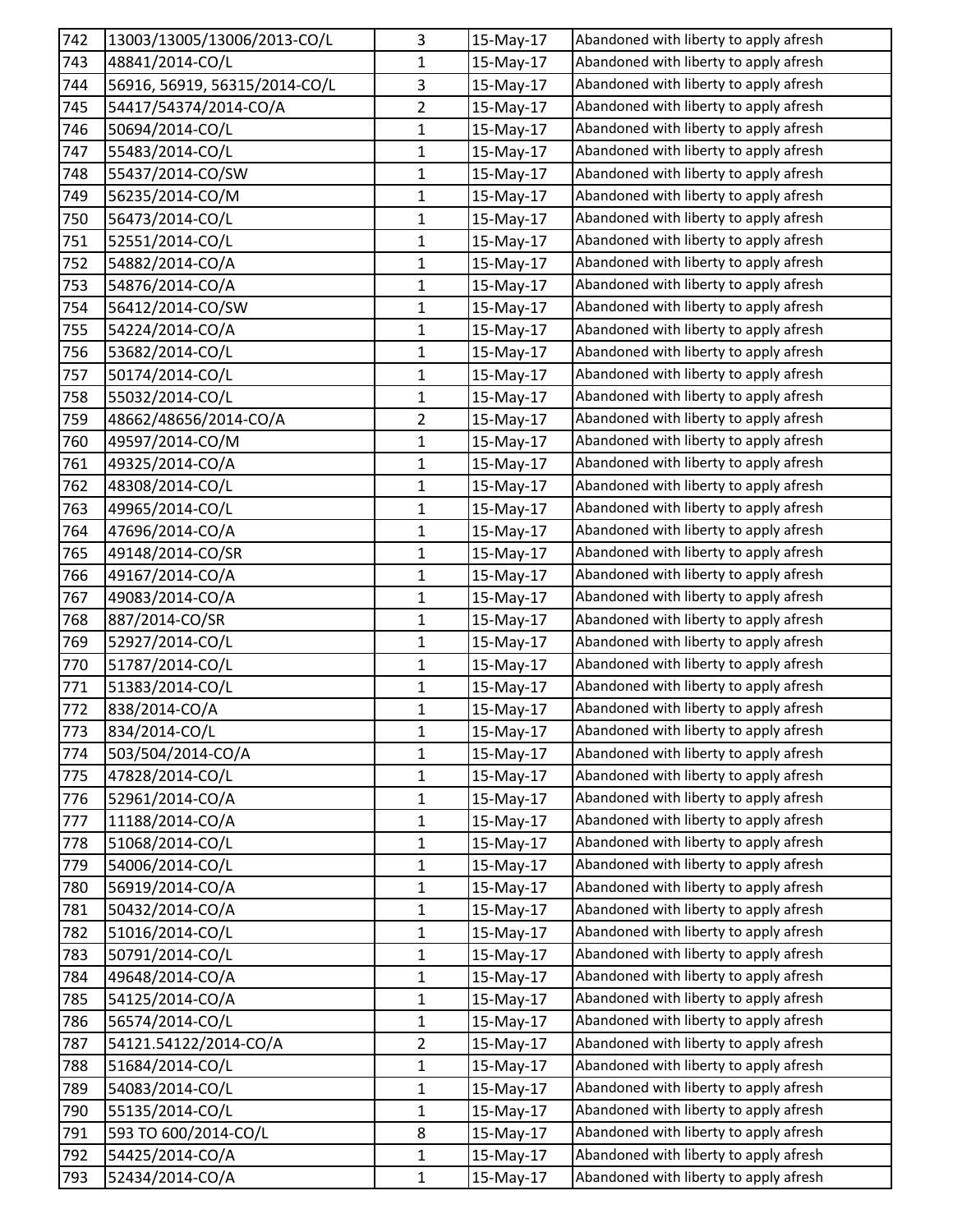| 794        | 52112/2014-CO/A                                     | $\mathbf 1$       | 15-May-17              | Abandoned with liberty to apply afresh                                           |
|------------|-----------------------------------------------------|-------------------|------------------------|----------------------------------------------------------------------------------|
| 795        | 50871/50872/2014-CO/SR                              | $\overline{2}$    | 15-May-17              | Abandoned with liberty to apply afresh                                           |
| 796        | 43315/43316/2014-CO/M                               | $\overline{2}$    | 15-May-17              | Abandoned with liberty to apply afresh                                           |
| 797        | 43309/43313/43312/2014-CO/A                         | 3                 | 15-May-17              | Abandoned with liberty to apply afresh                                           |
| 798        | 55558/2014-CO/SW                                    | 1                 | 15-May-17              | Abandoned with liberty to apply afresh                                           |
| 799        | 55958/2014-CO/M, 55960-                             | 5                 | 15-May-17              | Abandoned with liberty to apply afresh                                           |
|            | 55962/2014-CO/SR, 55959/2014-                       |                   |                        |                                                                                  |
|            | CO/SR                                               |                   |                        |                                                                                  |
| 800        | 52556/52553/2014-CO/A                               | $\overline{2}$    | 15-May-17              | Abandoned with liberty to apply afresh                                           |
| 801        | 1303/2014-CO/L                                      | $\mathbf{1}$      | 15-May-17              | Abandoned with liberty to apply afresh                                           |
| 802        | 3956/2015-CO/A                                      | $\mathbf{1}$      | 15-May-17              | Abandoned with liberty to apply afresh                                           |
| 803        | 52040/2014-CO/L                                     | $\mathbf{1}$      | 15-May-17              | Abandoned with liberty to apply afresh                                           |
| 804        | 53305, 53314, 53317, 53319,                         | 5                 | 15-May-17              | Abandoned with liberty to apply afresh                                           |
|            | 53299/2014-CO/SR                                    |                   |                        |                                                                                  |
| 805        | 51129/2014-CO/SW                                    | $\mathbf{1}$      | 15-May-17              | Abandoned with liberty to apply afresh                                           |
| 806        | 50433/50504/50439/2014-CO/A                         | 3                 | 15-May-17              | Abandoned with liberty to apply afresh                                           |
| 807        | 49645/49646/49921/2014-CO/A                         | 3                 | 15-May-17              | Abandoned with liberty to apply afresh                                           |
| 808        | 47458/47512/2014-CO/A                               | $\overline{2}$    | 15-May-17              | Abandoned with liberty to apply afresh                                           |
| 809        | 56025/2014-CO/SR                                    | $\mathbf 1$       | 15-May-17              | Abandoned with liberty to apply afresh                                           |
| 810        | 47914/47920/47938/47945/2014-                       | 4                 | 15-May-17              | Abandoned with liberty to apply afresh                                           |
|            | CO/A                                                |                   |                        |                                                                                  |
| 811        | 55617/2014-CO/L                                     | $\mathbf 1$       | 15-May-17              | Abandoned with liberty to apply afresh                                           |
| 812        | 49151/49150/2014-CO/A                               | $\overline{2}$    | 16-May-17              | Abandoned with liberty to apply afresh                                           |
| 813        | 54066/2014-CO/SW                                    | $\mathbf{1}$      | 16-May-17              | Abandoned with liberty to apply afresh                                           |
| 814        | 46655/2014-CO/A                                     | 1                 | 16-May-17              | Abandoned with liberty to apply afresh                                           |
| 815        | 42970/2014-CO/L                                     | $\mathbf{1}$      | 16-May-17              | Abandoned with liberty to apply afresh                                           |
| 816        | 50373/2014-CO/A                                     | $\mathbf{1}$      | 16-May-17              | Abandoned with liberty to apply afresh                                           |
| 817        | 53742/2014-CO/A                                     | $\mathbf{1}$      | 16-May-17              | Abandoned with liberty to apply afresh                                           |
| 818        | 51347/51349/2014-CO/M                               | $\overline{2}$    | 16-May-17              | Abandoned with liberty to apply afresh                                           |
| 819        | 51379/51382/2014-CO/A                               | $\overline{2}$    | 16-May-17              | Abandoned with liberty to apply afresh                                           |
| 820        | 48592/2014-CO/A                                     | $\mathbf{1}$      | 16-May-17              | Abandoned with liberty to apply afresh                                           |
| 821        | 54140, 54142, 54143, 54144/2014-                    | 4                 | 16-May-17              | Abandoned with liberty to apply afresh                                           |
|            | CO/A                                                |                   |                        |                                                                                  |
| 822        | 51319/2014-CO/L                                     | $\mathbf{1}$      | 16-May-17              | Abandoned with liberty to apply afresh                                           |
| 823        | 1575/2014-CO/A                                      | $\mathbf{1}$      | 16-May-17              | Abandoned with liberty to apply afresh<br>Abandoned with liberty to apply afresh |
| 824        | 52669/2014-CO/L                                     | $\mathbf{1}$      | 16-May-17              | Abandoned with liberty to apply afresh                                           |
| 825        | 43587/2014-CO/A                                     | $\mathbf{1}$      | 16-May-17              |                                                                                  |
| 826        | 42789/42793/2014-CO/L<br>54749/2014-CO/A            | $\overline{2}$    | 16-May-17              | Abandoned with liberty to apply afresh<br>Abandoned with liberty to apply afresh |
| 827        |                                                     | 1<br>$\mathbf{1}$ | 16-May-17              | Abandoned with liberty to apply afresh                                           |
| 828<br>829 | 50314/2014-CO/L                                     | $\mathbf{1}$      | 16-May-17              | Abandoned with liberty to apply afresh                                           |
| 830        | 53108/2014-CO/M<br>138/139/140/141/142/143/144/145/ | 10                | 16-May-17<br>16-May-17 | Abandoned with liberty to apply afresh                                           |
|            | 146/147/2017-CO/L                                   |                   |                        |                                                                                  |
| 831        | 49336/2014-CO/A                                     | $\mathbf{1}$      | 16-May-17              | Abandoned with liberty to apply afresh                                           |
| 832        | 54632/2014-CO/L                                     | $\mathbf 1$       | 16-May-17              | Abandoned with liberty to apply afresh                                           |
| 833        | 55836/2014-CO/L                                     | $\mathbf{1}$      | 16-May-17              | Abandoned with liberty to apply afresh                                           |
| 834        | 53543/2014-CO/L                                     | $\mathbf{1}$      | 16-May-17              | Abandoned with liberty to apply afresh                                           |
| 835        |                                                     |                   |                        | Abandoned with liberty to apply afresh                                           |
| 836        | 6272/6300/6294/6298/2015-CO/L<br>50307/2014-CO/L    | 4<br>$\mathbf{1}$ | 16-May-17<br>16-May-17 | Abandoned with liberty to apply afresh                                           |
| 837        | 53984, 53986 TO 53994, 53996 TO                     | 20                | 16-May-17              | Abandoned with liberty to apply afresh                                           |
|            | 54002, 54004, 54005, 53983/2014-                    |                   |                        |                                                                                  |
|            |                                                     |                   |                        |                                                                                  |
|            | CO/A                                                |                   |                        |                                                                                  |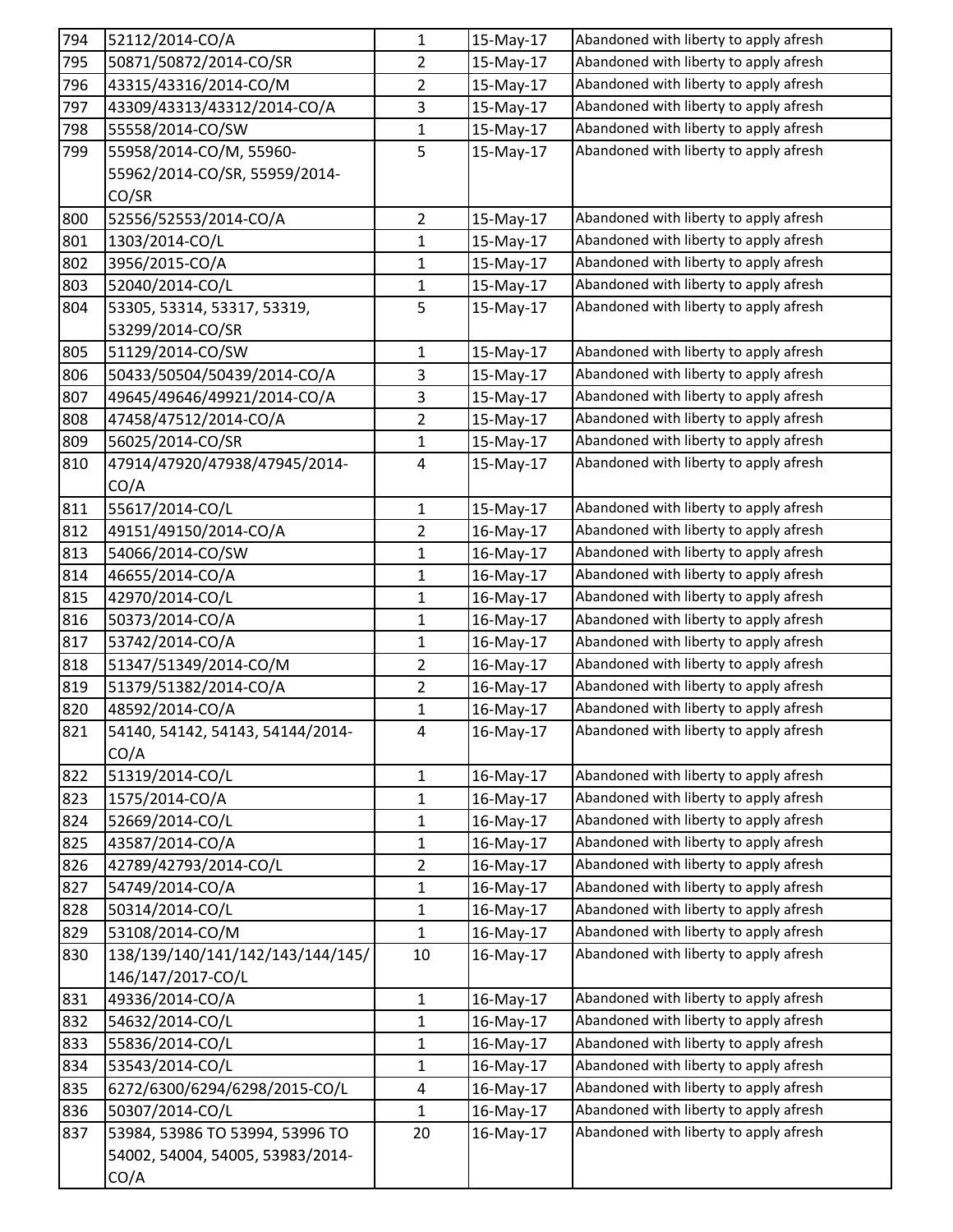| 838 | 874, 865, 873/2014-CO/L            | 3              | 16-May-17 | Abandoned with liberty to apply afresh |
|-----|------------------------------------|----------------|-----------|----------------------------------------|
| 839 | 50384/2014-CO/A                    | 1              | 16-May-17 | Abandoned with liberty to apply afresh |
| 840 | 47838/2014-CO/A                    | $\mathbf{1}$   | 16-May-17 | Abandoned with liberty to apply afresh |
| 841 | 49588, 49589, 49595, 49586/2014-   | $\overline{4}$ | 16-May-17 | Abandoned with liberty to apply afresh |
|     | CO/L                               |                |           |                                        |
| 842 | 48631/2014-CO/L                    | $\mathbf 1$    | 16-May-17 | Abandoned with liberty to apply afresh |
| 843 | 43879/2014-CO/L                    | 1              | 16-May-17 | Abandoned with liberty to apply afresh |
| 844 | 43243/2014-CO/L                    | $\mathbf{1}$   | 16-May-17 | Abandoned with liberty to apply afresh |
| 845 | 51690/2014-CO/L                    | $\mathbf{1}$   | 16-May-17 | Abandoned with liberty to apply afresh |
| 846 | 56593/2014-CO/L                    | $\mathbf{1}$   | 16-May-17 | Abandoned with liberty to apply afresh |
| 847 | 56569/2014-CO/A                    | $\mathbf{1}$   | 16-May-17 | Abandoned with liberty to apply afresh |
| 848 | 52063/2014-CO/A                    | 1              | 16-May-17 | Abandoned with liberty to apply afresh |
| 849 | 51222/2014-CO/L                    | 1              | 16-May-17 | Abandoned with liberty to apply afresh |
| 850 | 51381/2014-CO/A                    | 1              | 16-May-17 | Abandoned with liberty to apply afresh |
| 851 | 49191/2014-CO/CF                   | 1              | 16-May-17 | Abandoned with liberty to apply afresh |
| 852 | 55062/55061/2014-CO/L              | $\overline{2}$ | 16-May-17 | Abandoned with liberty to apply afresh |
| 853 | 56679/56681/56682/56683/56684/2    | 5              | 16-May-17 | Abandoned with liberty to apply afresh |
|     | 014-CO/CF                          |                |           |                                        |
| 854 | 10421/10422/2013-CO/A              | $\overline{2}$ | 16-May-17 | Abandoned with liberty to apply afresh |
| 855 | 56626/2014-CO/A                    | 1              | 16-May-17 | Abandoned with liberty to apply afresh |
| 856 | 53197/2014-CO/L                    | $\mathbf 1$    | 16-May-17 | Abandoned with liberty to apply afresh |
| 857 | 56595/2014-CO/A                    | 1              | 16-May-17 | Abandoned with liberty to apply afresh |
| 858 | 56760/2014-CO/L                    | 1              | 16-May-17 | Abandoned with liberty to apply afresh |
| 859 | 54756, 54773, 54750/2014-CO/SR     | $\mathbf{3}$   | 16-May-17 | Abandoned with liberty to apply afresh |
| 860 | 43809/2014-CO/A                    | 1              | 16-May-17 | Abandoned with liberty to apply afresh |
| 861 | 828, 829/2014-CO/A                 | $\overline{2}$ | 16-May-17 | Abandoned with liberty to apply afresh |
| 862 | 50011-50013, 50010/2014-CO/SR      | 4              | 16-May-17 | Abandoned with liberty to apply afresh |
| 863 | 52950/2014-CO/A                    | $\mathbf{1}$   | 16-May-17 | Abandoned with liberty to apply afresh |
| 864 | 51605/2014-CO/L                    | $\mathbf{1}$   | 16-May-17 | Abandoned with liberty to apply afresh |
| 865 | 582/2014-CO/L                      | $\mathbf{1}$   | 16-May-17 | Abandoned with liberty to apply afresh |
| 866 | 342/2014-CO/L                      | 1              | 16-May-17 | Abandoned with liberty to apply afresh |
| 867 | 31/2014-CO/A                       | 1              | 16-May-17 | Abandoned with liberty to apply afresh |
| 868 | 56521/2014-CO/SW                   | 1              | 16-May-17 | Abandoned with liberty to apply afresh |
| 869 | 550, 557, 517, 547, 548, 549/2014- | $\,6\,$        | 16-May-17 | Abandoned with liberty to apply afresh |
|     | CO/A                               |                |           |                                        |
| 870 | 52704/2014-CO/A                    | $\mathbf{1}$   | 16-May-17 | Abandoned with liberty to apply afresh |
| 871 | 3070/2015-CO/A                     | $\mathbf{1}$   | 16-May-17 | Abandoned with liberty to apply afresh |
| 872 | 52751/2014-CO/A                    | 1              | 16-May-17 | Abandoned with liberty to apply afresh |
| 873 | 43981/2014-CO/SW                   | $\mathbf{1}$   | 16-May-17 | Abandoned with liberty to apply afresh |
| 874 | 55517/2014-CO/L                    | $\mathbf{1}$   | 16-May-17 | Abandoned with liberty to apply afresh |
| 875 | 56599/2014-CO/A                    | $\mathbf{1}$   | 16-May-17 | Abandoned with liberty to apply afresh |
| 876 | 50823 TO 50827/2014-CO/SW          | $\overline{5}$ | 16-May-17 | Abandoned with liberty to apply afresh |
| 877 | 55923, 5595, 55927, 55922/2014-    | $\overline{a}$ | 16-May-17 | Abandoned with liberty to apply afresh |
|     | CO/L                               |                |           |                                        |
| 878 | 51156/2014-CO/L                    | $\mathbf{1}$   | 16-May-17 | Abandoned with liberty to apply afresh |
| 879 | 54685/2014-CO/SW                   | 1              | 16-May-17 | Abandoned with liberty to apply afresh |
| 880 | 45954/45955/45956/2014-CO/M,       | $\overline{7}$ | 16-May-17 | Abandoned with liberty to apply afresh |
|     | 45947/2014-CO/A,                   |                |           |                                        |
|     | 45949/459511/45952/2014-CO/SR      |                |           |                                        |
| 881 | 53459/2014-CO/A                    | $\mathbf{1}$   | 16-May-17 | Abandoned with liberty to apply afresh |
| 882 | 48672/2014-CO/A                    | $\mathbf{1}$   | 16-May-17 | Abandoned with liberty to apply afresh |
| 883 | 53624/2014-CO/A                    | $\mathbf{1}$   | 16-May-17 | Abandoned with liberty to apply afresh |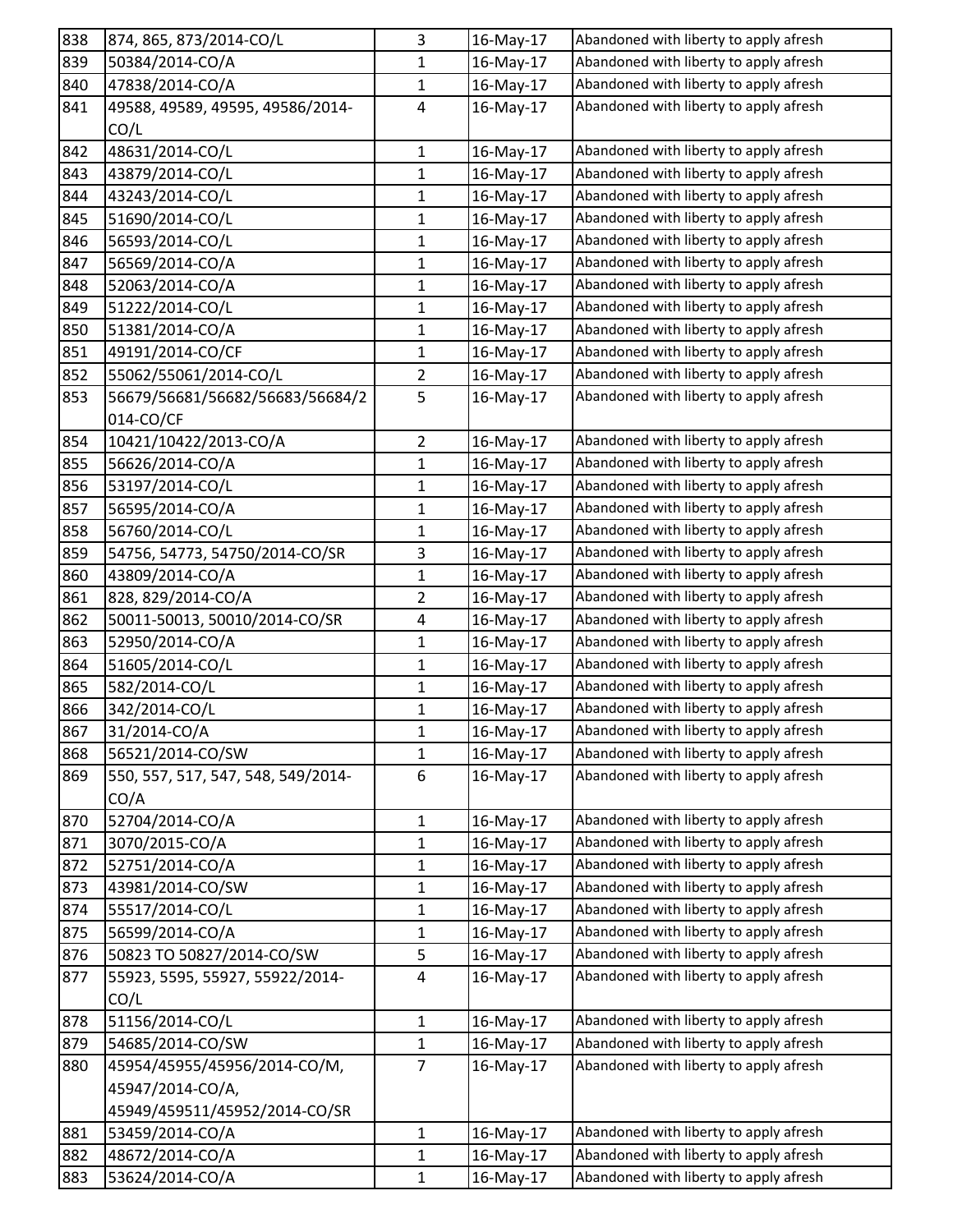| 884 | 56086/56088/2014-CO/L              | 2              | 16-May-17 | Abandoned with liberty to apply afresh |
|-----|------------------------------------|----------------|-----------|----------------------------------------|
| 885 | 55711/2014-CO/L                    | 1              | 16-May-17 | Abandoned with liberty to apply afresh |
| 886 | 56086, 56088/2014-CO/L             | $\overline{2}$ | 16-May-17 | Abandoned with liberty to apply afresh |
| 887 | 52730/2014-CO/A                    | 1              | 16-May-17 | Abandoned with liberty to apply afresh |
| 888 | 56557/2014-CO/M                    | 1              | 16-May-17 | Abandoned with liberty to apply afresh |
| 889 | 50681/50680/2014-CO/L              | 2              | 16-May-17 | Abandoned with liberty to apply afresh |
| 890 | 680/2014-CO/L                      | 1              | 16-May-17 | Abandoned with liberty to apply afresh |
| 891 | 54527/2014-CO/A                    | $\mathbf{1}$   | 16-May-17 | Abandoned with liberty to apply afresh |
| 892 | 51346/2014-CO/L                    | 1              | 16-May-17 | Abandoned with liberty to apply afresh |
| 893 | 51044, 51047, 51045/2014-CO/M      | 3              | 16-May-17 | Abandoned with liberty to apply afresh |
| 894 | 46304/46305/2014-CO/SR             | $\overline{2}$ | 16-May-17 | Abandoned with liberty to apply afresh |
| 895 | 49264, 49265, 49266/2014-CO/A      | 3              | 16-May-17 | Abandoned with liberty to apply afresh |
| 896 | 17075, 16672, 821, 17035, 16878,   | 12             | 16-May-17 | Abandoned with liberty to apply afresh |
|     | 17025, 16845, 16858, 16813, 16828, |                |           |                                        |
|     | 16792, 16804/2012-CO/L             |                |           |                                        |
| 897 | 53061/2014-CO/A                    | $\mathbf{1}$   | 16-May-17 | Abandoned with liberty to apply afresh |
| 898 | 53212/2014-CO/A                    | 1              | 16-May-17 | Abandoned with liberty to apply afresh |
| 899 | 54582/2014-CO/A                    | 1              | 16-May-17 | Abandoned with liberty to apply afresh |
| 900 | 43298, 43301, 43339, 43346/2014-   | 4              | 16-May-17 | Abandoned with liberty to apply afresh |
|     | CO/SR                              |                |           |                                        |
| 901 | 44204/44205/2014-CO/CF             | $\overline{2}$ | 16-May-17 | Abandoned with liberty to apply afresh |
| 902 | 55592/2014-CO/A                    | 1              | 16-May-17 | Abandoned with liberty to apply afresh |
| 903 | 1679/2014-CO/L                     | 1              | 16-May-17 | Abandoned with liberty to apply afresh |
| 904 | 50029/2014-CO/A                    | 1              | 16-May-17 | Abandoned with liberty to apply afresh |
| 905 | 50042/2014-CO/A                    | 1              | 16-May-17 | Abandoned with liberty to apply afresh |
| 906 | 49942/2014-CO/A                    | $\mathbf{1}$   | 16-May-17 | Abandoned with liberty to apply afresh |
| 907 | 448, 719, 720/2014-CO/L            | 3              | 16-May-17 | Abandoned with liberty to apply afresh |
| 908 | 50686/2014-CO/L                    | $\mathbf{1}$   | 16-May-17 | Abandoned with liberty to apply afresh |
| 909 | 50692, 50702, 50691/2014-CO/L      | 3              | 16-May-17 | Abandoned with liberty to apply afresh |
| 910 | 53062/2014-CO/A                    | $\mathbf{1}$   | 16-May-17 | Abandoned with liberty to apply afresh |
| 911 | 53285/2014-CO/L                    | 1              | 16-May-17 | Abandoned with liberty to apply afresh |
| 912 | 53035/53037/53049/2014-CO/A        | 3              | 16-May-17 | Abandoned with liberty to apply afresh |
| 913 | 46579/2014-CO/SW                   | $\mathbf{1}$   | 16-May-17 | Abandoned with liberty to apply afresh |
| 914 | 42758/2014-CO/SR                   | $\mathbf 1$    | 16-May-17 | Abandoned with liberty to apply afresh |
| 915 | 56044, 56045, 56046, 56047/2014-   | 4              | 16-May-17 | Abandoned with liberty to apply afresh |
|     | CO/SR                              |                |           |                                        |
| 916 | 45807/2014-CO/L                    | $\mathbf 1$    | 16-May-17 | Abandoned with liberty to apply afresh |
| 917 | 48007/2014-CO/A                    | 1              | 16-May-17 | Abandoned with liberty to apply afresh |
| 918 | 50206/2014-CO/L                    | $\mathbf 1$    | 16-May-17 | Abandoned with liberty to apply afresh |
| 919 | 54923/2014-CO/A                    | 1              | 16-May-17 | Abandoned with liberty to apply afresh |
| 920 | 52865/2014-CO/CF                   | 1              | 16-May-17 | Abandoned with liberty to apply afresh |
| 921 | 55069 & 55070/2014-CO/L            | $\overline{2}$ | 16-May-17 | Abandoned with liberty to apply afresh |
| 922 | 35120/2014-CO/L                    | 1              | 16-May-17 | Abandoned with liberty to apply afresh |
| 923 | 53036/2014-CO/L                    | $\mathbf 1$    | 16-May-17 | Abandoned with liberty to apply afresh |
| 924 | 119/2014-CO/L                      | 1              | 16-May-17 | Abandoned with liberty to apply afresh |
| 925 | 43041/43042/43043/2014-CO/L        | 3              | 16-May-17 | Abandoned with liberty to apply afresh |
| 926 | 48644/48645/48646/2014-CO/A        | 3              | 16-May-17 | Abandoned with liberty to apply afresh |
| 927 | 56864/2014-CO/SW                   | 1              | 16-May-17 | Abandoned with liberty to apply afresh |
| 928 | 55702/55703/55704/2014-CO/CF       | 3              | 16-May-17 | Abandoned with liberty to apply afresh |
| 929 | 13015/2015-CO/A                    | 1              | 16-May-17 | Abandoned with liberty to apply afresh |
| 930 | 54977/2014-CO/L                    | 1              | 16-May-17 | Abandoned with liberty to apply afresh |
| 931 | 42968/2014-CO/A                    | 1              | 16-May-17 | Abandoned with liberty to apply afresh |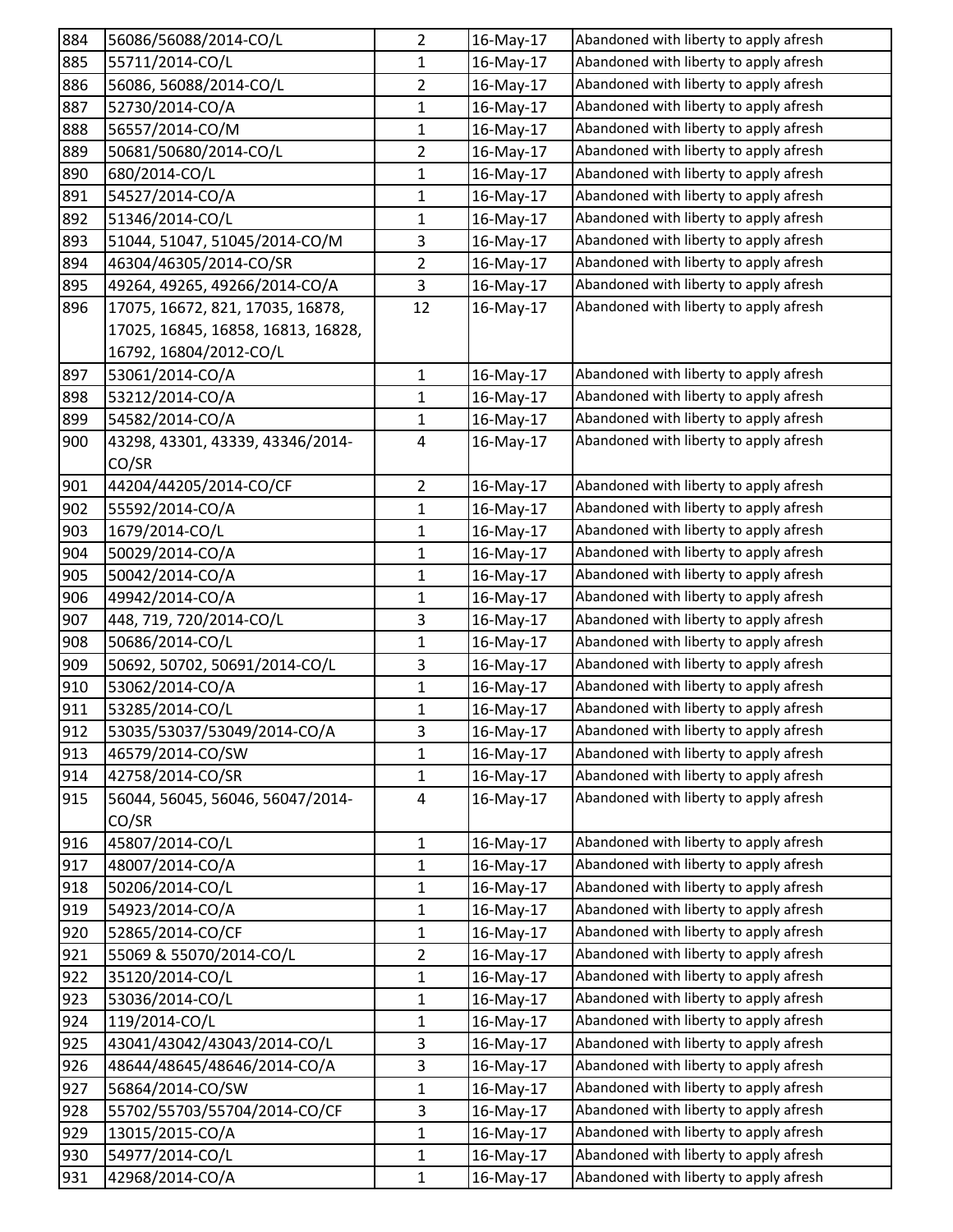| 932 | 50589/2014-CO/A                    | 1              | 16-May-17 | Abandoned with liberty to apply afresh |
|-----|------------------------------------|----------------|-----------|----------------------------------------|
| 933 | 42772/2014-CO/A                    | $\mathbf{1}$   | 16-May-17 | Abandoned with liberty to apply afresh |
| 934 | 49427, 494309, 49431, 49433 TO     | 11             | 16-May-17 | Abandoned with liberty to apply afresh |
|     | 49439, 49426/2014-CO/SW            |                |           |                                        |
| 935 | 53302/2014-CO/SW                   | $\mathbf{1}$   | 16-May-17 | Abandoned with liberty to apply afresh |
| 936 | 55134/2014-CO/L                    | $\mathbf{1}$   | 16-May-17 | Abandoned with liberty to apply afresh |
| 937 | 43635/2014-CO/A                    | 1              | 16-May-17 | Abandoned with liberty to apply afresh |
| 938 | 51424, 51418/2014-CO/SW            | $\overline{2}$ | 16-May-17 | Abandoned with liberty to apply afresh |
| 939 | 48296, 42916, 48483, 48301, 48479, | 10             | 16-May-17 | Abandoned with liberty to apply afresh |
|     | 48479, 48351, 48486, 42747,        |                |           |                                        |
|     | 42856/2014-CO/A                    |                |           |                                        |
| 940 | 47683 & 47685 TO 47688,            | 6              | 16-May-17 | Abandoned with liberty to apply afresh |
|     | 47682/2014-CO/SR                   |                |           |                                        |
| 941 | 53010/53012/53015/53016/2014-      | $\overline{a}$ | 16-May-17 | Abandoned with liberty to apply afresh |
|     | CO/SW                              |                |           |                                        |
| 942 | 54624/2014-CO/A                    | $\mathbf{1}$   | 16-May-17 | Abandoned with liberty to apply afresh |
| 943 | 54809/54815/2014-CO/CF             | $\overline{2}$ | 16-May-17 | Abandoned with liberty to apply afresh |
| 944 | 52558/2014-CO/SR                   | 1              | 16-May-17 | Abandoned with liberty to apply afresh |
| 945 | 49842/2014-CO/CF                   | $\mathbf{1}$   | 16-May-17 | Abandoned with liberty to apply afresh |
| 946 | 45424/2014-CO/L                    | 1              | 16-May-17 | Abandoned with liberty to apply afresh |
| 947 | 51659/2014-CO/A                    | 1              | 16-May-17 | Abandoned with liberty to apply afresh |
| 948 | 51745/2014-CO/A                    | 1              | 16-May-17 | Abandoned with liberty to apply afresh |
| 949 | 48319/2014-CO/SW                   | 1              | 16-May-17 | Abandoned with liberty to apply afresh |
| 950 | 6421/2015-CO/CF                    | $\mathbf{1}$   | 16-May-17 | Abandoned with liberty to apply afresh |
| 951 | 50075/2014-CO/L                    | 1              | 16-May-17 | Abandoned with liberty to apply afresh |
| 952 | 49806/2014-CO/A                    | 1              | 16-May-17 | Abandoned with liberty to apply afresh |
| 953 | 50606/2014-CO/A                    | $\mathbf{1}$   | 16-May-17 | Abandoned with liberty to apply afresh |
| 954 | 53544/2014-CO/L                    | 1              | 16-May-17 | Abandoned with liberty to apply afresh |
| 955 | 12571/12572/2010-CO/SW             | $\overline{2}$ | 16-May-17 | Abandoned with liberty to apply afresh |
| 956 | 5779/2013-CO/L                     | 1              | 16-May-17 | Abandoned with liberty to apply afresh |
| 957 | 53880/53881/2014-CO/L              | 2              | 16-May-17 | Abandoned with liberty to apply afresh |
| 958 | 8855/2010-CO/L                     | 1              | 16-May-17 | Abandoned with liberty to apply afresh |
| 959 | 501/32215/2013-CO/L                | $\overline{2}$ | 16-May-17 | Abandoned with liberty to apply afresh |
| 960 | 83/2015-CO/L                       | $\mathbf{1}$   | 16-May-17 | Abandoned with liberty to apply afresh |
| 961 | 4369/2010-CO/L                     | $\mathbf{1}$   | 16-May-17 | Abandoned with liberty to apply afresh |
| 962 | 2786/2013-CO/L                     | $\mathbf{1}$   | 16-May-17 | Abandoned with liberty to apply afresh |
| 963 | 895/2014-CO/L                      | $\mathbf{1}$   | 16-May-17 | Abandoned with liberty to apply afresh |
| 964 | 13014/13016/2015-CO/A              | $\overline{2}$ | 16-May-17 | Abandoned with liberty to apply afresh |
| 965 | 344/2015-CO/A                      | $\mathbf 1$    | 16-May-17 | Abandoned with liberty to apply afresh |
| 966 | 7802/2015-CO/A                     | $\mathbf{1}$   | 16-May-17 | Abandoned with liberty to apply afresh |
| 967 | 13017/2015-CO/A                    | $\mathbf{1}$   | 16-May-17 | Abandoned with liberty to apply afresh |
| 968 | 13643/2015-CO/CF                   | $\mathbf{1}$   | 16-May-17 | Abandoned with liberty to apply afresh |
| 969 | 2496/2015-CO/L                     | $\mathbf{1}$   | 16-May-17 | Abandoned with liberty to apply afresh |
| 970 | 2414/2015-CO/M                     | $\mathbf{1}$   | 16-May-17 | Abandoned with liberty to apply afresh |
| 971 | 49664/2014-CO/M                    | $\mathbf{1}$   | 16-May-17 | Abandoned with liberty to apply afresh |
| 972 | 9662/2015-CO/L                     | $\mathbf{1}$   | 16-May-17 | Abandoned with liberty to apply afresh |
| 973 | 7498/2015-CO/SR                    | $\mathbf{1}$   | 16-May-17 | Abandoned with liberty to apply afresh |
| 974 | 56263/2014-CO/L                    | $\mathbf{1}$   | 16-May-17 | Abandoned with liberty to apply afresh |
| 975 | 52746/52747/2014-CO/A              | $\overline{2}$ | 16-May-17 | Abandoned with liberty to apply afresh |
| 976 | 51744/2014-CO/A                    | $\mathbf 1$    | 16-May-17 | Abandoned with liberty to apply afresh |
| 977 | 51000/51001/2014-CO/L              | $\overline{2}$ | 16-May-17 | Abandoned with liberty to apply afresh |
| 978 | 121TO 129, 120/2014-CO/L           | 10             | 16-May-17 | Abandoned with liberty to apply afresh |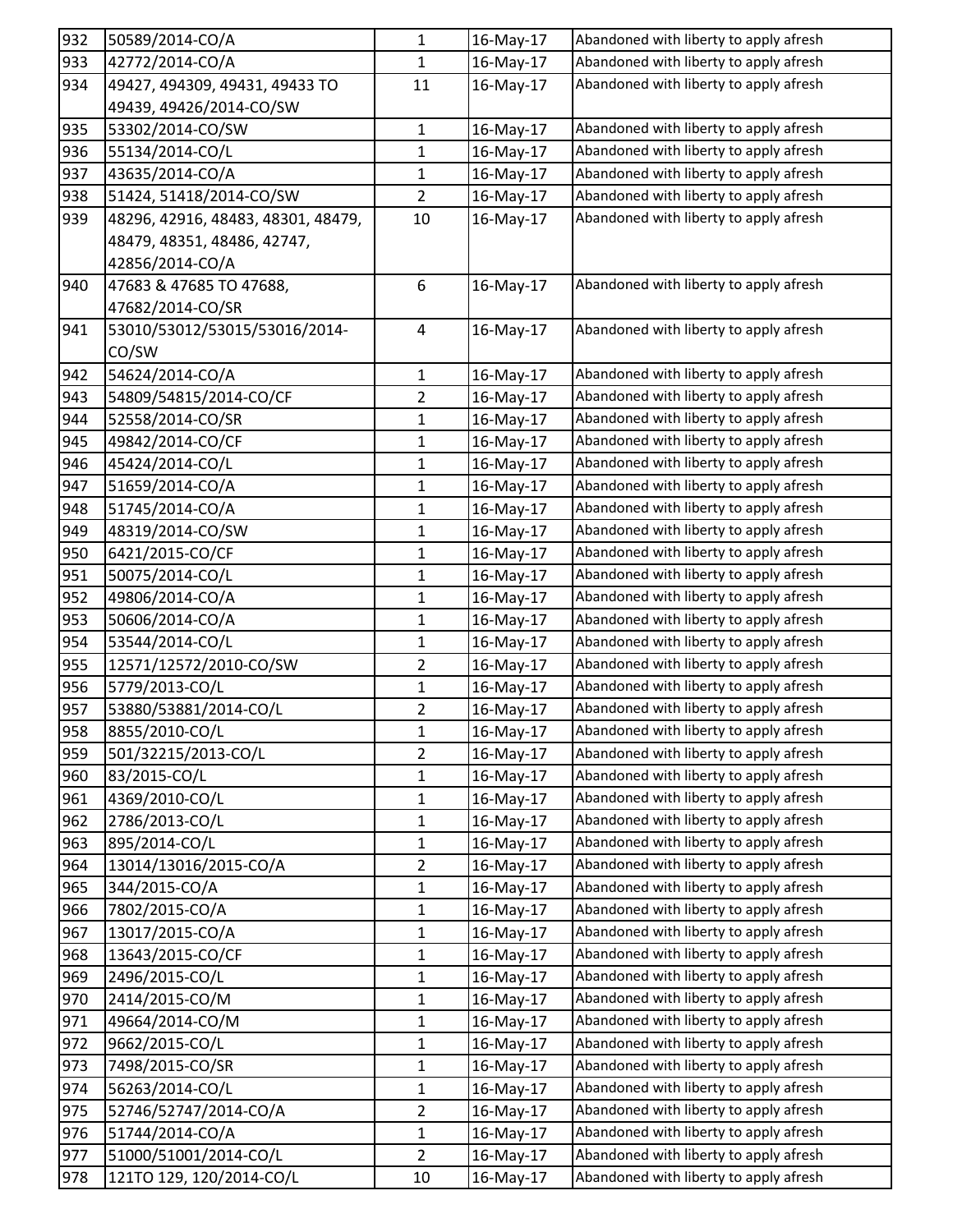| 979  | 46139/46145/46143/46146/46140/4  | 9                       | 16-May-17 | Abandoned with liberty to apply afresh |
|------|----------------------------------|-------------------------|-----------|----------------------------------------|
|      | 6134/46154/46147/46142/2014-     |                         |           |                                        |
|      | CO/SR                            |                         |           |                                        |
| 980  | 55865/2014-CO/L                  | $\mathbf{1}$            | 16-May-17 | Abandoned with liberty to apply afresh |
| 981  | 52736/2014-CO/L                  | $\mathbf{1}$            | 16-May-17 | Abandoned with liberty to apply afresh |
| 982  | 527737/2014-CO/L                 | 1                       | 16-May-17 | Abandoned with liberty to apply afresh |
| 983  | 42947/2014-CO/A                  | 1                       | 16-May-17 | Abandoned with liberty to apply afresh |
| 984  | 53172/2014-CO/L                  | 1                       | 16-May-17 | Abandoned with liberty to apply afresh |
| 985  | 25692/2014-CO/SW                 | 1                       | 17-May-17 | Abandoned with liberty to apply afresh |
| 986  | 51019/2014-CO/SW                 | 1                       | 17-May-17 | Abandoned with liberty to apply afresh |
| 987  | 52406/2014-CO/SR                 | $\mathbf{1}$            | 17-May-17 | Abandoned with liberty to apply afresh |
| 988  | 43715/2014-CO/L                  | 1                       | 17-May-17 | Abandoned with liberty to apply afresh |
| 989  | 6731/6723/2013-CO/L              | $\overline{2}$          | 17-May-17 | Abandoned with liberty to apply afresh |
| 990  | 50165/2014-CO/L                  | 1                       | 17-May-17 | Abandoned with liberty to apply afresh |
| 991  | 37402/2013-CO/L                  | 1                       | 17-May-17 | Abandoned with liberty to apply afresh |
| 992  | 10626/2010-CO/L                  | 1                       | 17-May-17 | Abandoned with liberty to apply afresh |
| 993  | 14064/2010-CO/A                  | 1                       | 17-May-17 | Abandoned with liberty to apply afresh |
| 994  | 13085/2010-CO/A                  | 1                       | 17-May-17 | Abandoned with liberty to apply afresh |
| 995  | 51028/51034/51024/2014-CO/SW     | 3                       | 17-May-17 | Abandoned with liberty to apply afresh |
| 996  | 11051/2010-CO/L                  | $\mathbf{1}$            | 17-May-17 | Abandoned with liberty to apply afresh |
| 997  | 49738/2014-CO/L                  | 1                       | 17-May-17 | Abandoned with liberty to apply afresh |
| 998  | 54395/2014-CO/L                  | 1                       | 17-May-17 | Abandoned with liberty to apply afresh |
| 999  | 52605/2014-CO/L                  | 1                       | 17-May-17 | Abandoned with liberty to apply afresh |
| 1000 | 617/618/619/620/621/2014-CO/L    | 5                       | 17-May-17 | Abandoned with liberty to apply afresh |
| 1001 | 51555/51601/2014-CO/L            | $\overline{2}$          | 17-May-17 | Abandoned with liberty to apply afresh |
| 1002 | 50156/50157/2014-CO/L            | $\overline{2}$          | 17-May-17 | Abandoned with liberty to apply afresh |
| 1003 | 51276/2014-CO/L                  | 1                       | 17-May-17 | Abandoned with liberty to apply afresh |
| 1004 | 56716/2014-CO/M                  | 1                       | 17-May-17 | Abandoned with liberty to apply afresh |
| 1005 | 51103/2014-CO/SR                 | $\mathbf{1}$            | 17-May-17 | Abandoned with liberty to apply afresh |
| 1006 | 335/336/337/338/334/2014-CO/SW   | 5                       | 17-May-17 | Abandoned with liberty to apply afresh |
|      | 1007 55312/2014-CO/SW            | 1                       | 17-May-17 | Abandoned with liberty to apply afresh |
| 1008 | 2652/2015-CO/SW                  | 1                       | 17-May-17 | Abandoned with liberty to apply afresh |
|      | 1009 2823/2015-CO/CF             | $\mathbf 1$             | 17-May-17 | Abandoned with liberty to apply afresh |
| 1010 | 57203/2015-CO/L                  | 1                       | 17-May-17 | Abandoned with liberty to apply afresh |
| 1011 | 8228/2015-CO/L                   | $\mathbf 1$             | 17-May-17 | Abandoned with liberty to apply afresh |
|      | 1012 12453/2015-CO/A             | $\mathbf{1}$            | 17-May-17 | Abandoned with liberty to apply afresh |
| 1013 | 56535/2014-CO/L                  | 1                       | 18-May-17 | Abandoned with liberty to apply afresh |
| 1014 | 56565/2014-CO/SR                 | $\mathbf{1}$            | 18-May-17 | Abandoned with liberty to apply afresh |
| 1015 | 44473/2014-CO/L                  | 1                       | 18-May-17 | Abandoned with liberty to apply afresh |
| 1016 | 43683/2014-CO/L                  | $\mathbf{1}$            | 18-May-17 | Abandoned with liberty to apply afresh |
| 1017 | 5516/2016-CO/L                   | $\mathbf{1}$            | 18-May-17 | Abandoned with liberty to apply afresh |
| 1018 | 48275/2014-CO/SW                 | $\mathbf{1}$            | 18-May-17 | Abandoned with liberty to apply afresh |
| 1019 | 55128/55158/55122/55125/2014-    | $\overline{\mathbf{4}}$ | 18-May-17 | Abandoned with liberty to apply afresh |
|      | CO/SW                            |                         |           |                                        |
| 1020 | 53603/2014-CO/A                  | $\mathbf{1}$            | 18-May-17 | Abandoned with liberty to apply afresh |
| 1021 | 374/375/376/377/378/379/380/381/ | 11                      | 18-May-17 | Abandoned with liberty to apply afresh |
|      | 372/373/2014-CO/L & 13612/2013-  |                         |           |                                        |
|      | CO/L                             |                         |           |                                        |
| 1022 | 43824/2014-CO/L                  | $\mathbf{1}$            | 18-May-17 | Abandoned with liberty to apply afresh |
| 1023 | 51588/51589/2014-CO/SW           | $\overline{2}$          | 18-May-17 | Abandoned with liberty to apply afresh |
| 1024 | 54881/2014-CO/A                  | $\mathbf{1}$            | 18-May-17 | Abandoned with liberty to apply afresh |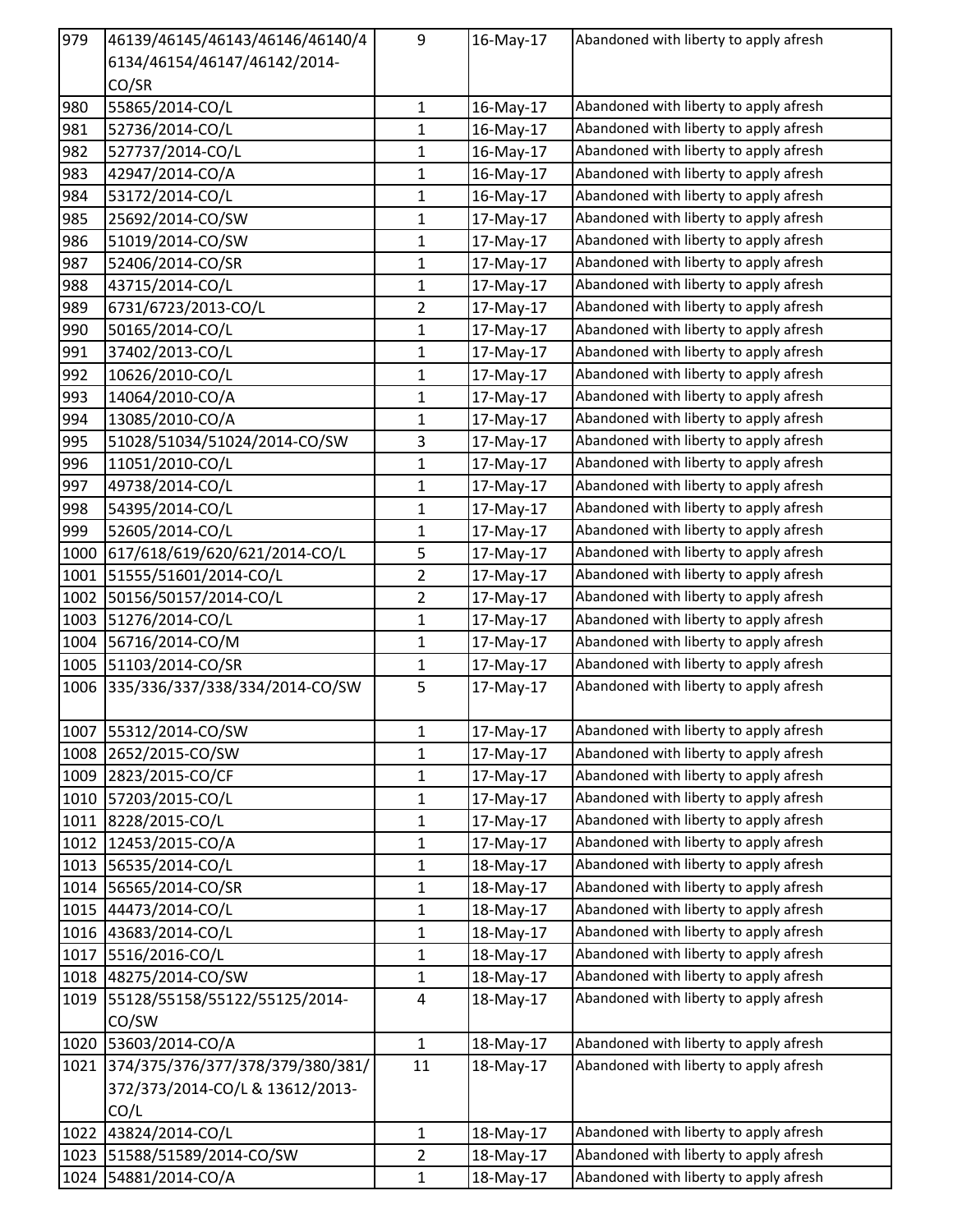| 1025         | 13921/1394/1398/1399/1391/2014-    | 5                              | 18-May-17              | Abandoned with liberty to apply afresh                                           |
|--------------|------------------------------------|--------------------------------|------------------------|----------------------------------------------------------------------------------|
|              | CO/A                               |                                |                        |                                                                                  |
| 1026         | 56530/2014-CO/A                    | $\mathbf{1}$                   | 18-May-17              | Abandoned with liberty to apply afresh                                           |
| 1027         | 1684/2014-CO/L                     | $\mathbf 1$                    | 18-May-17              | Abandoned with liberty to apply afresh                                           |
| 1028         | 50936/50932/50933/2014-CO/SW       | 3                              | 18-May-17              | Abandoned with liberty to apply afresh                                           |
| 1029         | 533/56531/56532/2014-CO/A          | $\mathsf 3$                    | 18-May-17              | Abandoned with liberty to apply afresh                                           |
| 1030         | 55328/55324/2014-CO/L              | $\overline{2}$                 | 18-May-17              | Abandoned with liberty to apply afresh                                           |
| 1031         | 382/2014-CO/L                      | $\mathbf 1$                    | 18-May-17              | Abandoned with liberty to apply afresh                                           |
| 1032         | 51459/51460/2014-CO/L              | $\overline{2}$                 | 18-May-17              | Abandoned with liberty to apply afresh                                           |
| 1033         | 52504/2014-CO/L                    | 1                              | 18-May-17              | Abandoned with liberty to apply afresh                                           |
| 1034         | 51867/51916/51917/51924/51865/2    | 5                              | 18-May-17              | Abandoned with liberty to apply afresh                                           |
|              | 014-CO/A                           |                                |                        |                                                                                  |
| 1035         | 53134/2014-CO/A                    | $\mathbf{1}$                   | 18-May-17              | Abandoned with liberty to apply afresh                                           |
| 1036         | 53161/2014-CO/A                    | $\mathbf{1}$                   | 18-May-17              | Abandoned with liberty to apply afresh                                           |
| 1037         | 50116/50127/50128/50129/50132/2    | 5                              | 18-May-17              | Abandoned with liberty to apply afresh                                           |
|              | 014-CO/L                           |                                |                        |                                                                                  |
| 1038         | 55040/2014-CO/L                    | 1                              | 18-May-17              | Abandoned with liberty to apply afresh                                           |
| 1039         | 1319/2015-CO/L                     | $\mathbf{1}$                   | 18-May-17              | Abandoned with liberty to apply afresh                                           |
| 1040         | 6007/6010/6011/6012/6014/6016/6    | 9                              | 18-May-17              | Abandoned with liberty to apply afresh                                           |
|              | 017/6018/6019/2015-CO/SR           |                                |                        |                                                                                  |
| 1041         | 8564/2015-CO/SR                    | $\mathbf{1}$                   | 18-May-17              | Abandoned with liberty to apply afresh                                           |
| 1042         | 51399/2014-CO/M                    | 1                              | 18-May-17              | Abandoned with liberty to apply afresh                                           |
| 1043         | 43579/2014-CO/L                    | 1                              | 18-May-17              | Abandoned with liberty to apply afresh                                           |
| 1044         | 4924/2015-CO/L                     | $\mathbf{1}$                   | 18-May-17              | Abandoned with liberty to apply afresh                                           |
| 1045         | 1377/2015-CO/L                     | 1                              | 18-May-17              | Abandoned with liberty to apply afresh                                           |
| 1046         | 5582/2015-CO/L                     | $\mathbf{1}$                   | 18-May-17              | Abandoned with liberty to apply afresh                                           |
| 1047         | 5964/2015-CO/L                     | 1                              | 18-May-17              | Abandoned with liberty to apply afresh                                           |
| 1048         | 3875/2015-CO/L                     | 1                              | 18-May-17              | Abandoned with liberty to apply afresh                                           |
| 1049         | 11146/11147/2015-CO/L              | $\overline{2}$                 | 18-May-17              | Abandoned with liberty to apply afresh                                           |
| 1050         | 5370/2015-CO/L                     | 1                              | 18-May-17              | Abandoned with liberty to apply afresh                                           |
| 1051         | 56580/56581/56582/56583/2014-      | $\sqrt{4}$                     | 18-May-17              | Abandoned with liberty to apply afresh                                           |
|              | CO/SR                              |                                |                        |                                                                                  |
| 1052         | 56464/56465/2014-CO/A              | $\overline{2}$                 | 19-May-17              | Abandoned with liberty to apply afresh                                           |
| 1053         | 1432/2014-CO/A                     | $\mathbf 1$                    | 19-May-17              | Abandoned with liberty to apply afresh                                           |
| 1054         | 1153/2014-CO/SR                    | $\mathbf{1}$                   | 19-May-17              | Abandoned with liberty to apply afresh                                           |
| 1055         | 43788/43789/2014-CO/CF             | $\overline{2}$                 | 19-May-17              | Abandoned with liberty to apply afresh                                           |
| 1056         | 54743/54742/2014-CO/SW             | $\overline{2}$                 | 19-May-17              | Abandoned with liberty to apply afresh                                           |
| 1057         | 54117/2014-CO/L                    | $\mathbf{1}$                   | 19-May-17              | Abandoned with liberty to apply afresh                                           |
| 1058         | 54739/54790/2014-CO/SR             | $\overline{2}$                 | 19-May-17              | Abandoned with liberty to apply afresh                                           |
| 1059         | 43536, 43534, 43483, 43532, 43533, | 12                             | 19-May-17              | Abandoned with liberty to apply afresh                                           |
|              | 43537, 43491, 43490, 43489, 43486, |                                |                        |                                                                                  |
|              | 43485, 43484/2014-CO/A             |                                |                        |                                                                                  |
|              |                                    |                                |                        |                                                                                  |
| 1060         | 50073/2014-CO/L                    | $\mathbf{1}$                   | 19-May-17              | Abandoned with liberty to apply afresh                                           |
| 1061         | 1785/2014-CO/A                     | 1                              | 19-May-17              | Abandoned with liberty to apply afresh                                           |
| 1062         | 52610/2014-CO/L                    | 1                              | 19-May-17              | Abandoned with liberty to apply afresh                                           |
| 1063         | 55329/2014-CO/A                    | $\mathbf 1$                    | 19-May-17              | Abandoned with liberty to apply afresh                                           |
| 1064         | 50802/50804/2014-CO/A              | $\overline{2}$<br>$\mathbf{1}$ | 19-May-17              | Abandoned with liberty to apply afresh<br>Abandoned with liberty to apply afresh |
| 1065<br>1066 | 54318/2014-CO/L<br>45350/2014-CO/L |                                | 19-May-17              | Abandoned with liberty to apply afresh                                           |
| 1067         | 42956/2014-CO/A                    | $\mathbf{1}$                   | 19-May-17<br>19-May-17 | Abandoned with liberty to apply afresh                                           |
|              |                                    | 1                              |                        | Abandoned with liberty to apply afresh                                           |
| 1068         | 49251/49253/2014-CO/A              | $\overline{2}$                 | 19-May-17              |                                                                                  |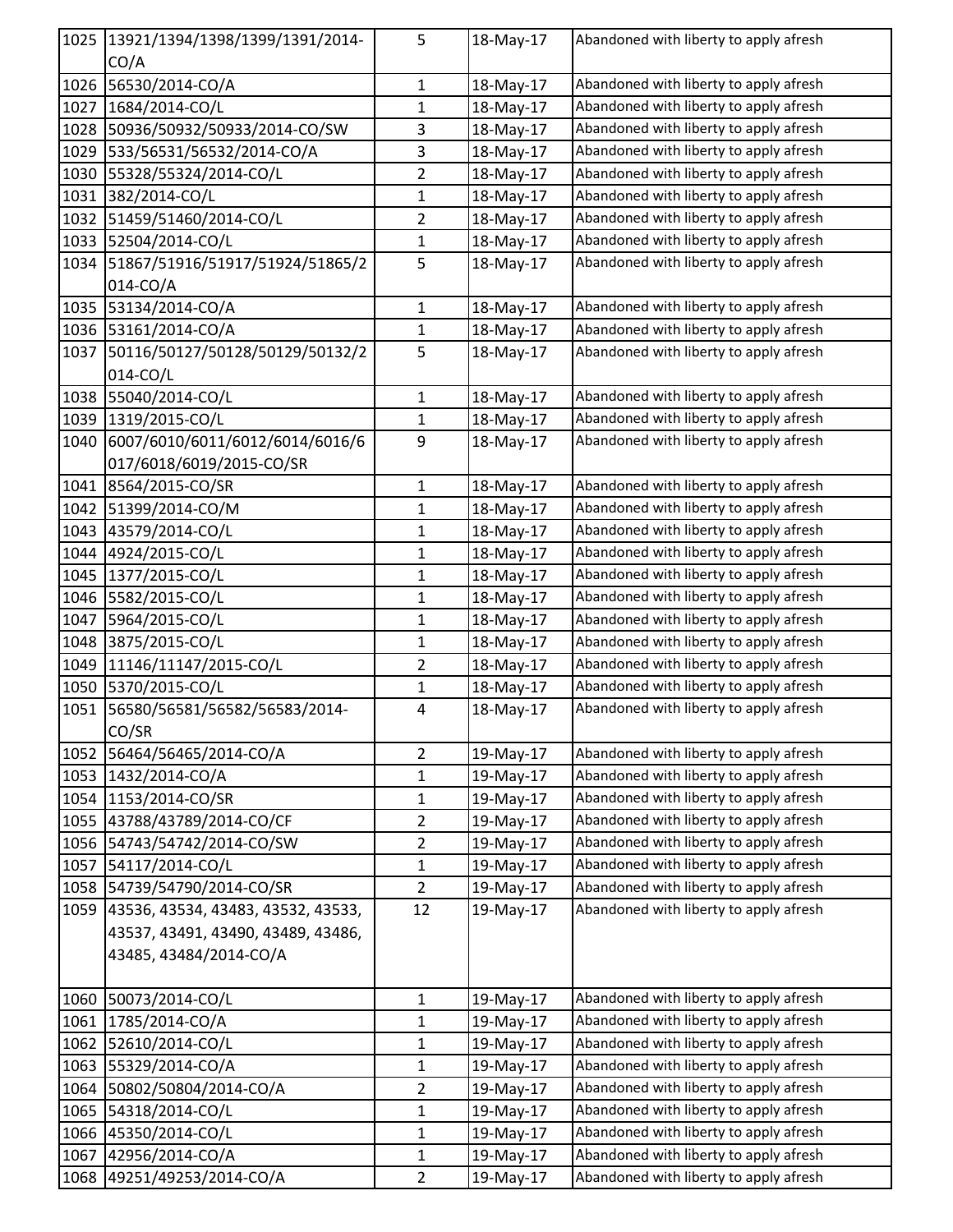| 1069 | 48831/48832/48834/2014-CO/M      | 3              | 19-May-17 | Abandoned with liberty to apply afresh |
|------|----------------------------------|----------------|-----------|----------------------------------------|
| 1070 | 49462/2014-CO/A                  | 1              | 19-May-17 | Abandoned with liberty to apply afresh |
| 1071 | 54587/2014-CO/A                  | $\mathbf{1}$   | 19-May-17 | Abandoned with liberty to apply afresh |
| 1072 | 49518/2014-CO/L                  | $\mathbf{1}$   | 19-May-17 | Abandoned with liberty to apply afresh |
| 1073 | 55559/55557/2014-CO/L            | 2              | 19-May-17 | Abandoned with liberty to apply afresh |
| 1074 | 1796/2014-CO/A                   | 1              | 19-May-17 | Abandoned with liberty to apply afresh |
| 1075 | 49190/2014-CO/L                  | 1              | 19-May-17 | Abandoned with liberty to apply afresh |
| 1076 | 43073/2014-CO/SW                 | $\mathbf{1}$   | 19-May-17 | Abandoned with liberty to apply afresh |
| 1077 | 42797/2014-CO/A                  | $\mathbf{1}$   | 19-May-17 | Abandoned with liberty to apply afresh |
| 1078 | 47142/2014-CO/L, 47143/2014-CO/A | $\overline{2}$ | 19-May-17 | Abandoned with liberty to apply afresh |
|      | 1079 7110/2012-CO/L              | $\mathbf{1}$   | 19-May-17 | Abandoned with liberty to apply afresh |
| 1080 | 56350/2014-CO/A                  | $\mathbf{1}$   | 19-May-17 | Abandoned with liberty to apply afresh |
| 1081 | 54455/2014-CO/A                  | $\mathbf{1}$   | 19-May-17 | Abandoned with liberty to apply afresh |
| 1082 | 56437/2014-CO/CF                 | $\mathbf{1}$   | 19-May-17 | Abandoned with liberty to apply afresh |
| 1083 | 43586/2014-CO/A                  | $\mathbf{1}$   | 19-May-17 | Abandoned with liberty to apply afresh |
| 1084 | 55740/2014-CO/A                  | 1              | 19-May-17 | Abandoned with liberty to apply afresh |
| 1085 | 55556/2014-CO/SR                 | 1              | 19-May-17 | Abandoned with liberty to apply afresh |
| 1086 | 43457/2014-CO/A                  | $\mathbf{1}$   | 19-May-17 | Abandoned with liberty to apply afresh |
| 1087 | 43461/2014-CO/A                  | $\mathbf{1}$   | 19-May-17 | Abandoned with liberty to apply afresh |
| 1088 | 43739/2014-CO/L                  | 1              | 19-May-17 | Abandoned with liberty to apply afresh |
| 1089 | 49764//49765/2014-CO/L           | $\overline{2}$ | 19-May-17 | Abandoned with liberty to apply afresh |
| 1090 | 50465/2014-CO/L                  | 1              | 19-May-17 | Abandoned with liberty to apply afresh |
| 1091 | 47716/2014-CO/A                  | $\mathbf 1$    | 19-May-17 | Abandoned with liberty to apply afresh |
| 1092 | 49090/2014-CO/L                  | $\mathbf{1}$   | 19-May-17 | Abandoned with liberty to apply afresh |
| 1093 | 50207/5022/2014-CO/L             | $\overline{2}$ | 19-May-17 | Abandoned with liberty to apply afresh |
| 1094 | 51048/2014-CO/M                  | $\mathbf{1}$   | 19-May-17 | Abandoned with liberty to apply afresh |
| 1095 | 46873/2014-CO/M                  | 1              | 19-May-17 | Abandoned with liberty to apply afresh |
| 1096 | 49320/2014-CO/L                  | $\mathbf{1}$   | 19-May-17 | Abandoned with liberty to apply afresh |
| 1097 | 56538/2014-CO/L                  | 1              | 19-May-17 | Abandoned with liberty to apply afresh |
| 1098 | 54216/2014-CO/L                  | $\mathbf{1}$   | 19-May-17 | Abandoned with liberty to apply afresh |
|      | 1099 48334/2014-CO/A             | 1              | 19-May-17 | Abandoned with liberty to apply afresh |
| 1100 | 52571/2014-CO/A                  | $\mathbf{1}$   | 19-May-17 | Abandoned with liberty to apply afresh |
| 1101 | 53368/2014-CO/L                  | $\mathbf{1}$   | 19-May-17 | Abandoned with liberty to apply afresh |
| 1102 | 53351/2014-CO/A                  | 1              | 19-May-17 | Abandoned with liberty to apply afresh |
| 1103 | 1778 TO 1779/2014-CO/A           | $\overline{2}$ | 19-May-17 | Abandoned with liberty to apply afresh |
| 1104 | 200 TO 209/2014-CO/L, 933 &      | 12             | 19-May-17 | Abandoned with liberty to apply afresh |
|      | 934/2014-CO/L                    |                |           |                                        |
| 1105 | 54075/2014-CO/L                  | $\mathbf{1}$   | 19-May-17 | Abandoned with liberty to apply afresh |
| 1106 | 49234/2014-CO/SR                 | $\mathbf{1}$   | 19-May-17 | Abandoned with liberty to apply afresh |
| 1107 | 56398/2014-CO/A                  | 1              | 19-May-17 | Abandoned with liberty to apply afresh |
| 1108 | 51071/2014-CO/CF                 | $\mathbf{1}$   | 19-May-17 | Abandoned with liberty to apply afresh |
| 1109 | 7874-7882/7892/2011-CO/A         | 10             | 19-May-17 | Abandoned with liberty to apply afresh |
| 1110 | 862/2014-CO/L                    | $\mathbf{1}$   | 19-May-17 | Abandoned with liberty to apply afresh |
| 1111 | 37/2014-CO/L                     | $\mathbf{1}$   | 19-May-17 | Abandoned with liberty to apply afresh |
| 1112 | 49409/2014-CO/L                  | 1              | 19-May-17 | Abandoned with liberty to apply afresh |
| 1113 | 451/2015-CO/L                    | $\mathbf 1$    | 19-May-17 | Abandoned with liberty to apply afresh |
| 1114 | 4273/2015-CO/L                   | $\mathbf{1}$   | 19-May-17 | Abandoned with liberty to apply afresh |
| 1115 | 5210/2015-CO/A                   | $\mathbf{1}$   | 19-May-17 | Abandoned with liberty to apply afresh |
| 1116 | 5382/2015-CO/L                   | 1              | 19-May-17 | Abandoned with liberty to apply afresh |
| 1117 | 5179/2015-CO/L                   | 1              | 19-May-17 | Abandoned with liberty to apply afresh |
| 1118 | 3908/2015-CO/L                   | $\mathbf{1}$   | 19-May-17 | Abandoned with liberty to apply afresh |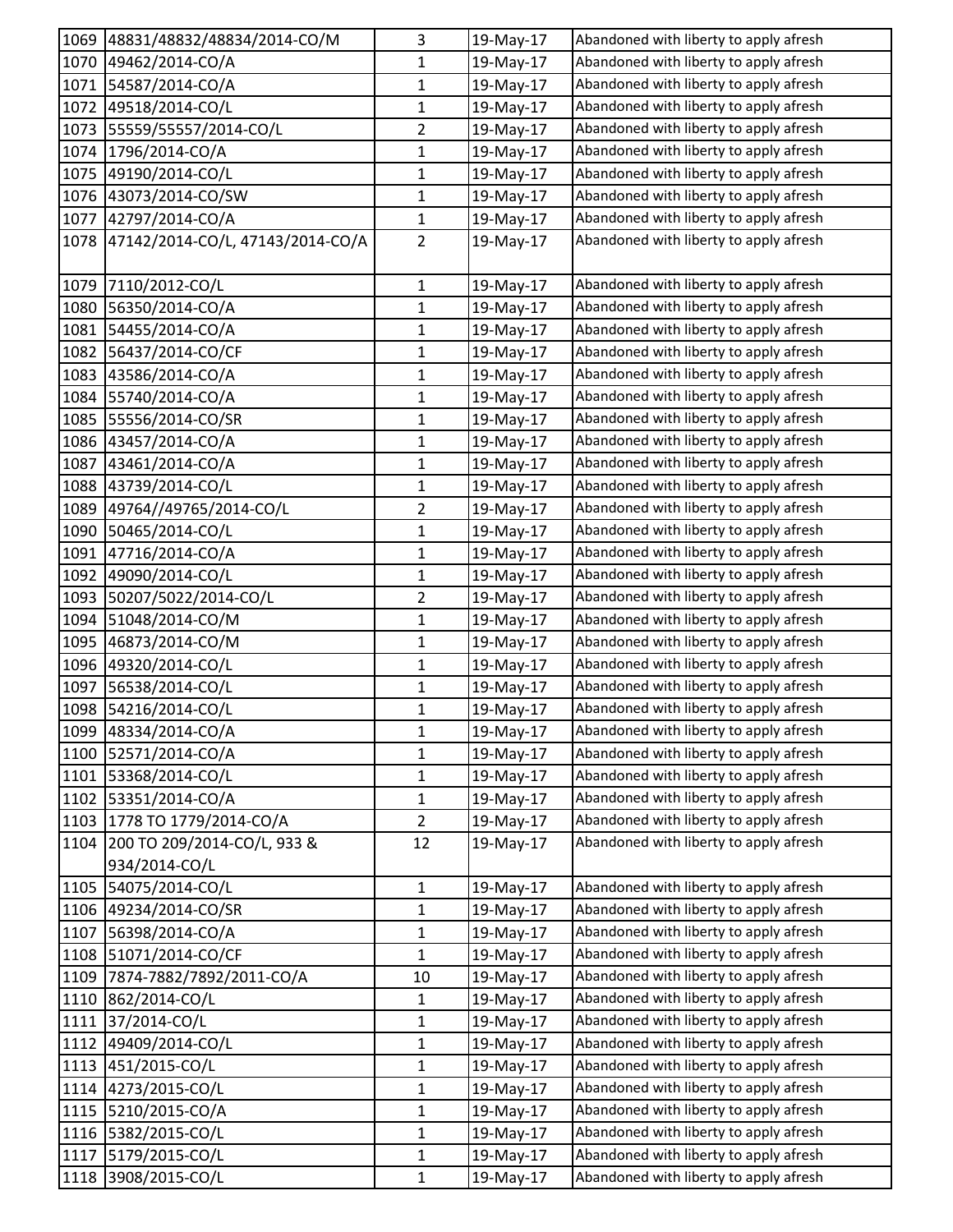|      | 1119 3128/2015-CO/A                | $\mathbf{1}$   | 19-May-17 | Abandoned with liberty to apply afresh |
|------|------------------------------------|----------------|-----------|----------------------------------------|
| 1120 | 5142/5143/2015-CO/A                | $\overline{2}$ | 19-May-17 | Abandoned with liberty to apply afresh |
|      | 1121 10064/2015-CO/A               | $\mathbf{1}$   | 19-May-17 | Abandoned with liberty to apply afresh |
| 1122 | 11030/2015-CO/A                    | $\mathbf{1}$   | 19-May-17 | Abandoned with liberty to apply afresh |
| 1123 | 12201/12200/2015-CO/A              | $\overline{2}$ | 19-May-17 | Abandoned with liberty to apply afresh |
| 1124 | 9678/2015-CO/L                     | $\mathbf{1}$   | 19-May-17 | Abandoned with liberty to apply afresh |
| 1125 | 8116/2015-CO/L                     | $\mathbf{1}$   | 19-May-17 | Abandoned with liberty to apply afresh |
| 1126 | 11797/2015-CO/L                    | $\mathbf{1}$   | 19-May-17 | Abandoned with liberty to apply afresh |
| 1127 | 193, 194, 190, 191, 192/2015-CO/SR | 5              | 19-May-17 | Abandoned with liberty to apply afresh |
| 1128 | 2098/2015-CO/A                     | $\mathbf{1}$   | 19-May-17 | Abandoned with liberty to apply afresh |
| 1129 | 1214/2015-CO/A                     | $\mathbf{1}$   | 19-May-17 | Abandoned with liberty to apply afresh |
| 1130 | 1327/2015-CO/A                     | 1              | 19-May-17 | Abandoned with liberty to apply afresh |
| 1131 | 4309/2015-CO/L                     | 1              | 19-May-17 | Abandoned with liberty to apply afresh |
| 1132 | 3984, 3985, 3987, 3981, 3982/2015- | 5              | 19-May-17 | Abandoned with liberty to apply afresh |
|      | CO/SR                              |                |           |                                        |
|      | 1133 5418/2015-CO/L                | $\mathbf{1}$   | 19-May-17 | Abandoned with liberty to apply afresh |
| 1134 | 2373/2015-CO/L                     | $\mathbf{1}$   | 19-May-17 | Abandoned with liberty to apply afresh |
| 1135 | 56322/2014-CO/L                    | $\mathbf 1$    | 19-May-17 | Abandoned with liberty to apply afresh |
| 1136 | 838/2015-CO/L                      | 1              | 19-May-17 | Abandoned with liberty to apply afresh |
| 1137 | 2487/2015-CO/L                     | $\mathbf 1$    | 19-May-17 | Abandoned with liberty to apply afresh |
| 1138 | 10419/2015-CO/SW                   | 1              | 19-May-17 | Abandoned with liberty to apply afresh |
| 1139 | 212, 213, 214, 210/2015-CO/L       | 4              | 19-May-17 | Abandoned with liberty to apply afresh |
| 1140 | 5526/2015-CO/M                     | $\mathbf 1$    | 19-May-17 | Abandoned with liberty to apply afresh |
| 1141 | 5405/2015-CO/A                     | $\mathbf{1}$   | 19-May-17 | Abandoned with liberty to apply afresh |
| 1142 | 4485/2015-CO/L                     | $\mathbf{1}$   | 19-May-17 | Abandoned with liberty to apply afresh |
| 1143 | 3468/2015-CO/A                     | $\mathbf{1}$   | 19-May-17 | Abandoned with liberty to apply afresh |
| 1144 | 5947/2015-CO/L                     | $\mathbf{1}$   | 19-May-17 | Abandoned with liberty to apply afresh |
| 1145 | 1935/2015-CO/L                     | $\mathbf{1}$   | 19-May-17 | Abandoned with liberty to apply afresh |
| 1146 | 12823/2015-CO/A                    | $\mathbf{1}$   | 19-May-17 | Abandoned with liberty to apply afresh |
| 1147 | 1425/2015-CO/A                     | $\mathbf{1}$   | 19-May-17 | Abandoned with liberty to apply afresh |
|      | 1148  5624/2015-CO/L               | 1              | 19-May-17 | Abandoned with liberty to apply afresh |
|      | 1149 4149/2015-CO/A                | $\mathbf{1}$   | 19-May-17 | Abandoned with liberty to apply afresh |
|      | 1150 4750/2015-CO/A                | $\mathbf 1$    | 19-May-17 | Abandoned with liberty to apply afresh |
|      | 1151 3496/2015-CO/L                | $\mathbf{1}$   | 19-May-17 | Abandoned with liberty to apply afresh |
| 1152 | 1369/2015-CO/A                     | $\mathbf{1}$   | 19-May-17 | Abandoned with liberty to apply afresh |
| 1153 | 3971/2015-CO/L                     | $\mathbf{1}$   | 19-May-17 | Abandoned with liberty to apply afresh |
| 1154 | 4902/2015-CO/A                     | $\mathbf{1}$   | 19-May-17 | Abandoned with liberty to apply afresh |
| 1155 | 2726/2015-CO/M                     | 1              | 19-May-17 | Abandoned with liberty to apply afresh |
|      | 1156 1831/2015-CO/A                | $\mathbf{1}$   | 19-May-17 | Abandoned with liberty to apply afresh |
| 1157 | 11098/2015-CO/L                    | $\mathbf{1}$   | 19-May-17 | Abandoned with liberty to apply afresh |
| 1158 | 1340/2015-CO/L                     | $\mathbf 1$    | 19-May-17 | Abandoned with liberty to apply afresh |
| 1159 | 6064/2015-CO/L                     | $\mathbf{1}$   | 19-May-17 | Abandoned with liberty to apply afresh |
| 1160 | 5529/2015-CO/L                     | $\mathbf 1$    | 22-May-17 | Abandoned with liberty to apply afresh |
| 1161 | 3455/2015-CO/L                     | $\mathbf{1}$   | 22-May-17 | Abandoned with liberty to apply afresh |
| 1162 | 11239/2015-CO/L                    | $\mathbf{1}$   | 22-May-17 | Abandoned with liberty to apply afresh |
| 1163 | 3990/2015-CO/L                     | $\mathbf 1$    | 22-May-17 | Abandoned with liberty to apply afresh |
| 1164 | 2439/2015-CO/L                     | $\mathbf{1}$   | 22-May-17 | Abandoned with liberty to apply afresh |
| 1165 | 1982/2015-CO/SR                    | $\mathbf{1}$   | 22-May-17 | Abandoned with liberty to apply afresh |
| 1166 | 13413/2015-CO/A                    | $\mathbf{1}$   | 22-May-17 | Abandoned with liberty to apply afresh |
| 1167 | 5447/2015-CO/A                     | $\mathbf{1}$   | 22-May-17 | Abandoned with liberty to apply afresh |
| 1168 | 1078/2015-CO/L                     | $\mathbf{1}$   | 22-May-17 | Abandoned with liberty to apply afresh |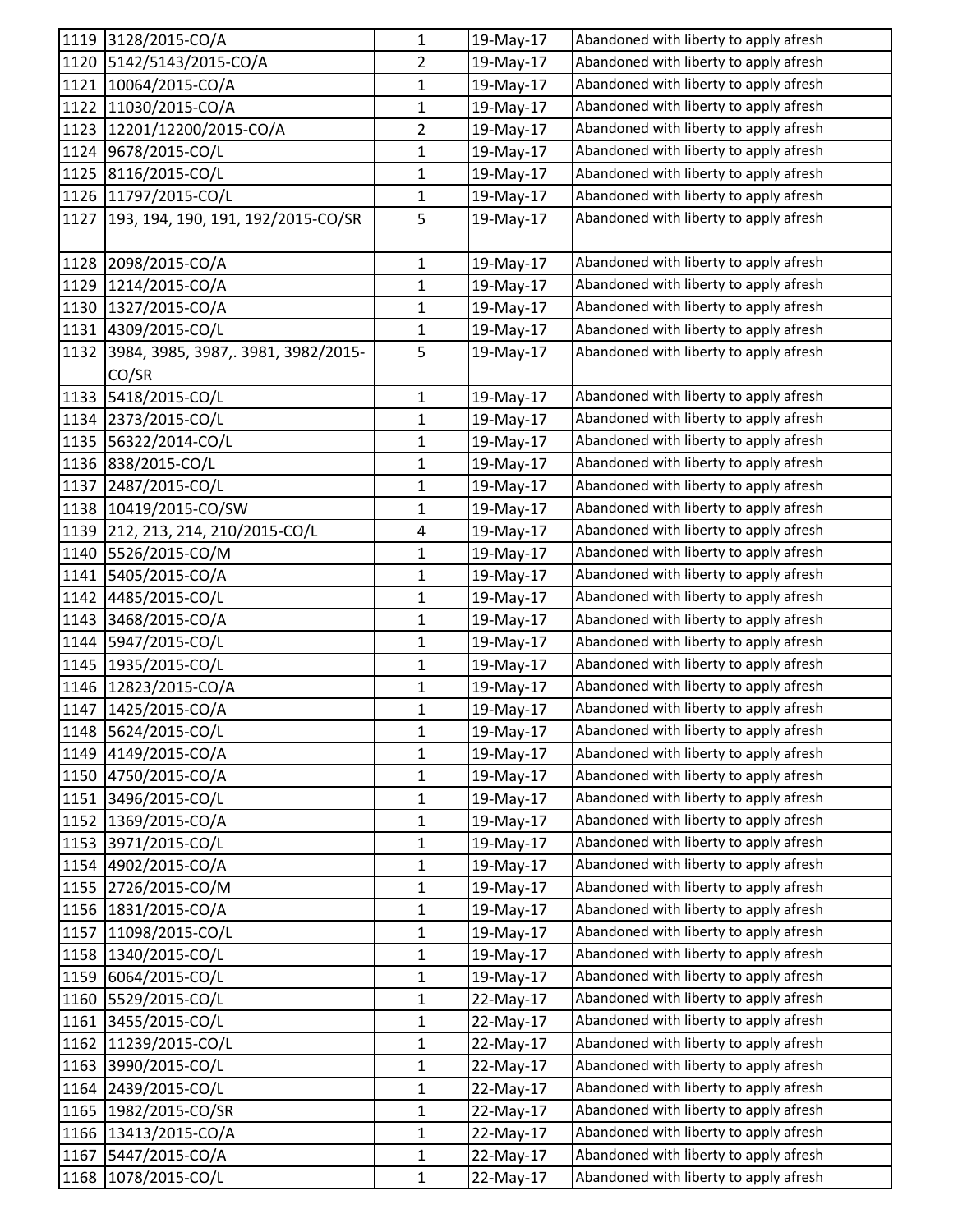| 1169 | 4073/2015-CO/L                  | 1              | 22-May-17 | Abandoned with liberty to apply afresh |
|------|---------------------------------|----------------|-----------|----------------------------------------|
|      | 1170 4486/2015-CO/L             | $\mathbf{1}$   | 22-May-17 | Abandoned with liberty to apply afresh |
| 1171 | 6050/6051/6053/6054/6056/2015-  | 5              | 22-May-17 | Abandoned with liberty to apply afresh |
|      | CO/A                            |                |           |                                        |
| 1172 | 55060/2015-CO/L                 | $\mathbf{1}$   | 22-May-17 | Abandoned with liberty to apply afresh |
| 1173 | 1381/1382/2015-CO/L             | $\overline{2}$ | 22-May-17 | Abandoned with liberty to apply afresh |
| 1174 | 5438/2015-CO/A                  | $\mathbf{1}$   | 22-May-17 | Abandoned with liberty to apply afresh |
| 1175 | 51008/2014-CO/L                 | $\mathbf 1$    | 22-May-17 | Abandoned with liberty to apply afresh |
| 1176 | 5191/2015-CO/A                  | 1              | 22-May-17 | Abandoned with liberty to apply afresh |
| 1177 | 1524/2015-CO/L                  | 1              | 22-May-17 | Abandoned with liberty to apply afresh |
| 1178 | 55921/2014-CO/L                 | $\mathbf 1$    | 22-May-17 | Abandoned with liberty to apply afresh |
| 1179 | 4018/2015-CO/L                  | $\mathbf{1}$   | 22-May-17 | Abandoned with liberty to apply afresh |
| 1180 | 1000/2015-CO/A                  | $\mathbf{1}$   | 22-May-17 | Abandoned with liberty to apply afresh |
| 1181 | 51057/2014-CO/A                 | $\mathbf{1}$   | 22-May-17 | Abandoned with liberty to apply afresh |
| 1182 | 1208/2015-CO/L                  | $\mathbf{1}$   | 22-May-17 | Abandoned with liberty to apply afresh |
| 1183 | 2026/2015-CO/SR                 | $\mathbf 1$    | 22-May-17 | Abandoned with liberty to apply afresh |
| 1184 | 11575/2015-CO/A                 | $\mathbf{1}$   | 22-May-17 | Abandoned with liberty to apply afresh |
| 1185 | 11616/2015-CO/A                 | 1              | 22-May-17 | Abandoned with liberty to apply afresh |
| 1186 | 8069/2015-CO/L                  | 1              | 22-May-17 | Abandoned with liberty to apply afresh |
| 1187 | 49552/2014-CO/L                 | $\mathbf{1}$   | 22-May-17 | Abandoned with liberty to apply afresh |
| 1188 | 51009/2014-CO/SW                | $\mathbf{1}$   | 22-May-17 | Abandoned with liberty to apply afresh |
| 1189 | 49250/2014-CO/CF                | $\mathbf{1}$   | 22-May-17 | Abandoned with liberty to apply afresh |
| 1190 | 56890/2014-CO/L                 | $\mathbf{1}$   | 22-May-17 | Abandoned with liberty to apply afresh |
| 1191 | 49405/2014-CO/SW                | $\mathbf 1$    | 22-May-17 | Abandoned with liberty to apply afresh |
| 1192 | 56615/2014-CO/SW                | 1              | 22-May-17 | Abandoned with liberty to apply afresh |
| 1193 | 55303/2014-CO/SW                | $\mathbf{1}$   | 22-May-17 | Abandoned with liberty to apply afresh |
| 1194 | 13111/2015-CO/L                 | $\mathbf{1}$   | 22-May-17 | Abandoned with liberty to apply afresh |
| 1195 | 4025/2015-CO/A                  | 1              | 22-May-17 | Abandoned with liberty to apply afresh |
| 1196 | 4558/2015-CO/A                  | $\mathbf 1$    | 22-May-17 | Abandoned with liberty to apply afresh |
| 1197 | 9440/2015-CO/CF                 | $\mathbf{1}$   | 22-May-17 | Abandoned with liberty to apply afresh |
| 1198 | 53798/2014-CO/SW                | $\mathbf 1$    | 22-May-17 | Abandoned with liberty to apply afresh |
|      | 1199 49428/49425/2014-CO/SW     | 2              | 22-May-17 | Abandoned with liberty to apply afresh |
| 1200 | 54538/2014-CO/SW                | $\mathbf{1}$   | 22-May-17 | Abandoned with liberty to apply afresh |
| 1201 | 1116/1113/2014-CO/L             | $\overline{2}$ | 22-May-17 | Abandoned with liberty to apply afresh |
| 1202 | 56738/2014-CO/L                 | 1              | 22-May-17 | Abandoned with liberty to apply afresh |
| 1203 | 6373/20154-CO/L                 | $\mathbf{1}$   | 22-May-17 | Abandoned with liberty to apply afresh |
| 1204 | 5570/2015-CO/L                  | $\mathbf{1}$   | 22-May-17 | Abandoned with liberty to apply afresh |
| 1205 | 6477/6476/6475/6473/6472/6387/6 | 10             | 22-May-17 | Abandoned with liberty to apply afresh |
|      | 386/6545/6541/6527/2015-CO/L    |                |           |                                        |
| 1206 | 53075/2015-CO/L                 | $\mathbf{1}$   | 22-May-17 | Abandoned with liberty to apply afresh |
| 1207 | 6416/2015-CO/L                  | $\mathbf{1}$   | 22-May-17 | Abandoned with liberty to apply afresh |
| 1208 | 7709/7708/7718/2015-CO/L        | 3              | 22-May-17 | Abandoned with liberty to apply afresh |
| 1209 | 8882/2015-CO/A                  | $\mathbf{1}$   | 22-May-17 | Abandoned with liberty to apply afresh |
| 1210 | 1932/2015-CO/L                  | $\mathbf 1$    | 22-May-17 | Abandoned with liberty to apply afresh |
| 1211 | 5991/5987/6147/2015-CO/L        | 3              | 22-May-17 | Abandoned with liberty to apply afresh |
| 1212 | 44838/43816/44844/44840/44837/2 | 5              | 22-May-17 | Abandoned with liberty to apply afresh |
|      | 014-CO/L                        |                |           |                                        |
| 1213 | 52466/2016-CO/L                 | $\mathbf 1$    | 22-May-17 | Abandoned with liberty to apply afresh |
| 1214 | 50706/50703/2014-CO/L           | $\overline{2}$ | 22-May-17 | Abandoned with liberty to apply afresh |
| 1215 | 6342/2015-CO/A                  | $\mathbf{1}$   | 22-May-17 | Abandoned with liberty to apply afresh |
| 1216 | 5520/2015-CO/A                  | $\mathbf{1}$   | 22-May-17 | Abandoned with liberty to apply afresh |
| 1217 | 2129/2015-CO/L                  | $\mathbf{1}$   | 22-May-17 | Abandoned with liberty to apply afresh |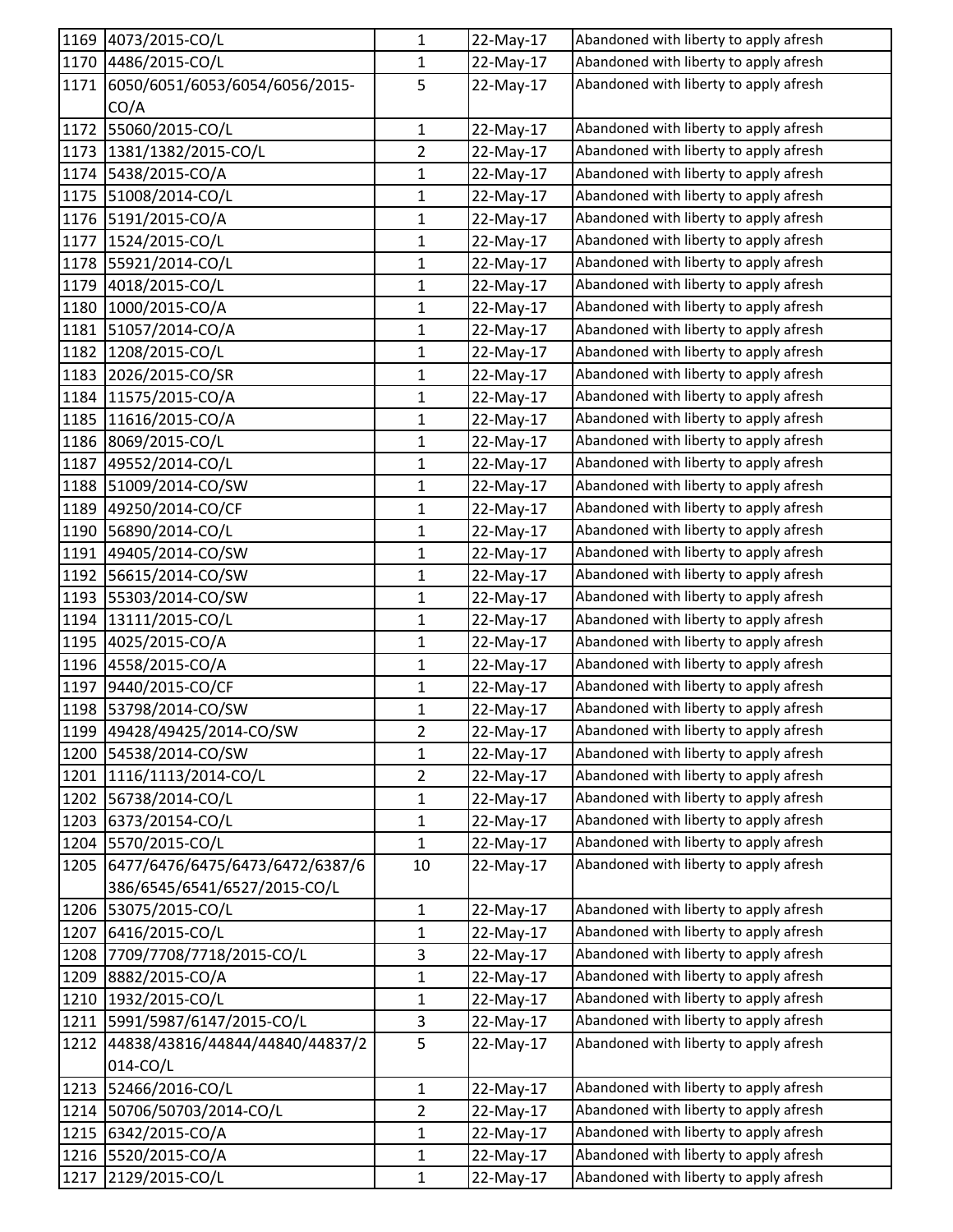|      | 1218 2529/2015-CO/L                | 1              | 22-May-17 | Abandoned with liberty to apply afresh |
|------|------------------------------------|----------------|-----------|----------------------------------------|
| 1219 | 5986/5957/2015-CO/A                | $\overline{2}$ | 22-May-17 | Abandoned with liberty to apply afresh |
| 1220 | 5996/2015-CO/A                     | 1              | 22-May-17 | Abandoned with liberty to apply afresh |
| 1221 | 2420/2015-CO/A                     | 1              | 22-May-17 | Abandoned with liberty to apply afresh |
| 1222 | 1224/2015-CO/A                     | $\mathbf{1}$   | 22-May-17 | Abandoned with liberty to apply afresh |
| 1223 | 10197/2015-CO/L                    | $\mathbf 1$    | 22-May-17 | Abandoned with liberty to apply afresh |
| 1224 | 7714/7715/7712/7710/7711/7713/2    | 6              | 22-May-17 | Abandoned with liberty to apply afresh |
|      | 015-CO/L                           |                |           |                                        |
| 1225 | 9620/9696/9429/9698/9624/2015-     | 5              | 22-May-17 | Abandoned with liberty to apply afresh |
|      | CO/L                               |                |           |                                        |
| 1226 | 10565/10566/10568/10569/10564/2    | 5              | 22-May-17 | Abandoned with liberty to apply afresh |
|      | 015-CO/A                           |                |           |                                        |
| 1227 | 9612/2015-CO/L                     | 1              | 22-May-17 | Abandoned with liberty to apply afresh |
| 1228 | 2024/2015-CO/SR                    | $\mathbf 1$    | 22-May-17 | Abandoned with liberty to apply afresh |
| 1229 | 4505/2015-CO/L                     | $\mathbf 1$    | 22-May-17 | Abandoned with liberty to apply afresh |
| 1230 | 7660/2015-CO/L                     | $\mathbf 1$    | 23-May-17 | Abandoned with liberty to apply afresh |
| 1231 | 3018/2015-CO/A                     | 1              | 23-May-17 | Abandoned with liberty to apply afresh |
| 1232 | 1940/2015-CO/L                     | $\mathbf{1}$   | 23-May-17 | Abandoned with liberty to apply afresh |
| 1233 | 659/2015-CO/A                      | 1              | 23-May-17 | Abandoned with liberty to apply afresh |
| 1234 | 1199/2015-CO/A                     | $\mathbf{1}$   | 23-May-17 | Abandoned with liberty to apply afresh |
| 1235 | 468/2015-CO/L                      | 1              | 23-May-17 | Abandoned with liberty to apply afresh |
| 1236 | 663/2015-CO/M                      | $\mathbf{1}$   | 23-May-17 | Abandoned with liberty to apply afresh |
| 1237 | 29811, 2983/2015-CO/A, 2984, 2986, | $\overline{7}$ | 23-May-17 | Abandoned with liberty to apply afresh |
|      | 2995, 2990, 2993/2015-CO/L         |                |           |                                        |
| 1238 | 4497/2015-CO/L                     | $\mathbf 1$    | 23-May-17 | Abandoned with liberty to apply afresh |
| 1239 | 2864/2015-CO/L                     | 1              | 23-May-17 | Abandoned with liberty to apply afresh |
| 1240 | 5928/2015-CO/L                     | $\mathbf{1}$   | 23-May-17 | Abandoned with liberty to apply afresh |
| 1241 | 6575/6574/6573/6572/6571/6529/6    | $\overline{7}$ | 23-May-17 | Abandoned with liberty to apply afresh |
|      | 578/2015-CO/A                      |                |           |                                        |
|      | 1242 1195/2015-CO/L                | $\mathbf 1$    | 23-May-17 | Abandoned with liberty to apply afresh |
| 1243 | 3845/2015-CO/L                     | 1              | 23-May-17 | Abandoned with liberty to apply afresh |
|      | 1244 4010/2015-CO/A                | 1              | 23-May-17 | Abandoned with liberty to apply afresh |
|      | 1245 4423/2015-CO/L                | 1              | 23-May-17 | Abandoned with liberty to apply afresh |
| 1246 | 3138/2015-CO/L                     | $\mathbf{1}$   | 23-May-17 | Abandoned with liberty to apply afresh |
| 1247 | 4002/2015-CO/A                     | 1              | 23-May-17 | Abandoned with liberty to apply afresh |
| 1248 | 3789/2015-CO/L                     | $\mathbf{1}$   | 23-May-17 | Abandoned with liberty to apply afresh |
| 1249 | 3847/2015-CO/L                     | $\mathbf{1}$   | 23-May-17 | Abandoned with liberty to apply afresh |
| 1250 | 43473/43474/43475/2014-CO/SR       | 3              | 23-May-17 | Abandoned with liberty to apply afresh |
| 1251 | 4381/2015-CO/L                     | $\mathbf 1$    | 23-May-17 | Abandoned with liberty to apply afresh |
| 1252 | 1001/1002/2015-CO/M                | $\overline{2}$ | 23-May-17 | Abandoned with liberty to apply afresh |
| 1253 | 11781/2015-CO/M                    | $\mathbf{1}$   | 23-May-17 | Abandoned with liberty to apply afresh |
| 1254 | 4190/2015-CO/L                     | $\mathbf 1$    | 23-May-17 | Abandoned with liberty to apply afresh |
| 1255 | 5512/2015-CO/L                     | $\mathbf{1}$   | 23-May-17 | Abandoned with liberty to apply afresh |
| 1256 | 11751/2015-CO/A                    | 1              | 23-May-17 | Abandoned with liberty to apply afresh |
| 1257 | 10487/2015-CO/A                    | $\mathbf{1}$   | 23-May-17 | Abandoned with liberty to apply afresh |
| 1258 | 10544/2015-CO/L                    | 1              | 23-May-17 | Abandoned with liberty to apply afresh |
| 1259 | 3775/2015-CO/L                     | $\mathbf 1$    | 23-May-17 | Abandoned with liberty to apply afresh |
| 1260 | 51500 & 51504/2014-CO/SW           | $\overline{2}$ | 23-May-17 | Abandoned with liberty to apply afresh |
| 1261 | 11510/2015-CO/L                    | 1              | 23-May-17 | Abandoned with liberty to apply afresh |
| 1262 | 10056/2015-CO/A                    | $\mathbf 1$    | 23-May-17 | Abandoned with liberty to apply afresh |
| 1263 | 3945/2015-CO/A                     | $\mathbf{1}$   | 23-May-17 | Abandoned with liberty to apply afresh |
| 1264 | 4674/4675/2015-CO/M                | $\overline{2}$ | 23-May-17 | Abandoned with liberty to apply afresh |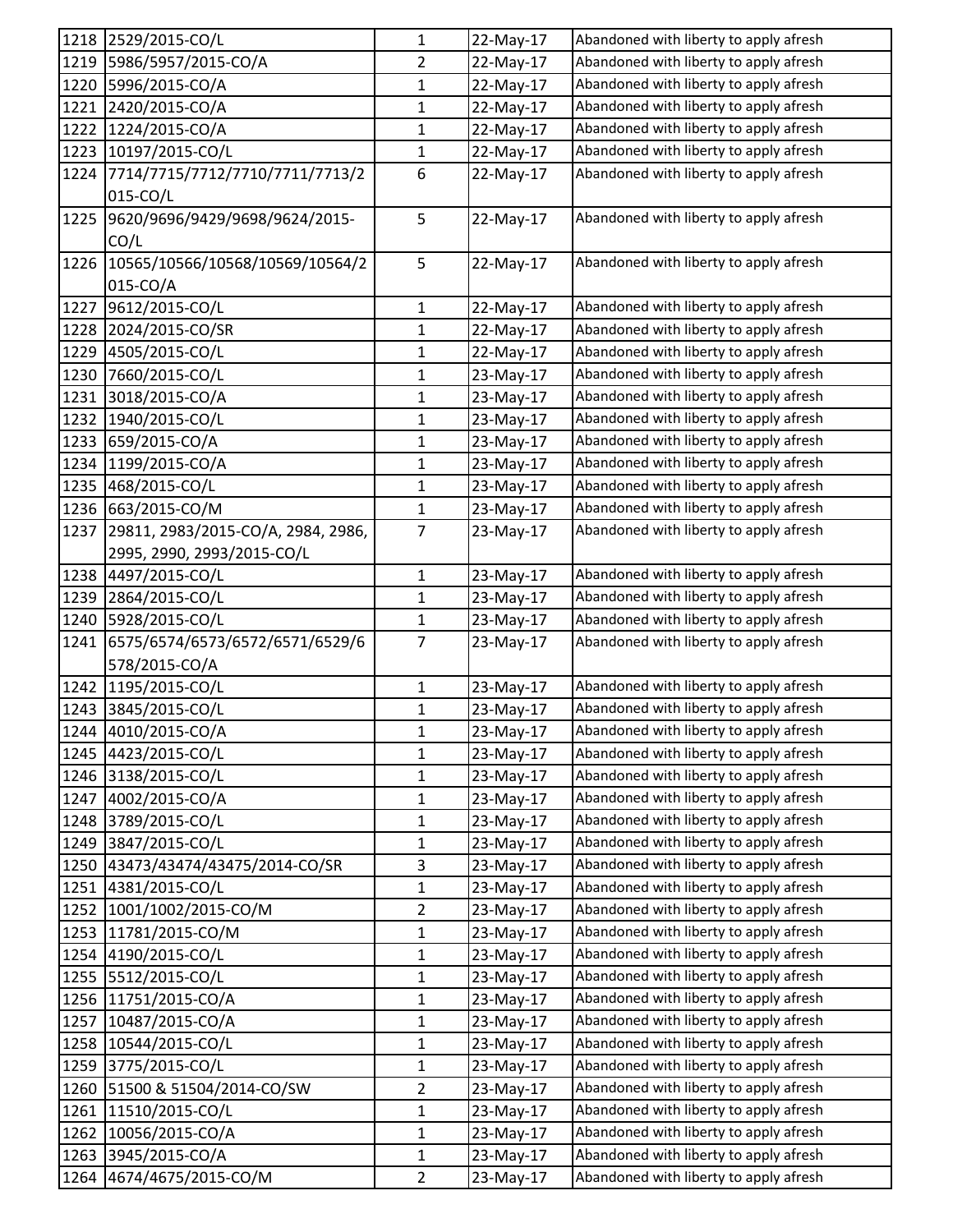| 1265 | 7085/2015-CO/A                   | $\mathbf{1}$   | 23-May-17 | Abandoned with liberty to apply afresh |
|------|----------------------------------|----------------|-----------|----------------------------------------|
| 1266 | 13887/2015-CO/A                  | 1              | 23-May-17 | Abandoned with liberty to apply afresh |
| 1267 | 8906/2015-CO/A                   | $\mathbf{1}$   | 23-May-17 | Abandoned with liberty to apply afresh |
| 1268 | 8719/8704/8684/8709/8727/2015-   | 5              | 23-May-17 | Abandoned with liberty to apply afresh |
|      | CO/SR                            |                |           |                                        |
| 1269 | 9017/2015-CO/L                   | $\mathbf 1$    | 23-May-17 | Abandoned with liberty to apply afresh |
| 1270 | 3988/2015-CO/A                   | 1              | 23-May-17 | Abandoned with liberty to apply afresh |
| 1271 | 8852/2015-CO/A                   | $\mathbf{1}$   | 23-May-17 | Abandoned with liberty to apply afresh |
| 1272 | 1067/1066/1065/1064/1063/2015-   | 5              | 23-May-17 | Abandoned with liberty to apply afresh |
|      | CO/L                             |                |           |                                        |
| 1273 | 7881/2015-CO/A                   | $\mathbf{1}$   | 23-May-17 | Abandoned with liberty to apply afresh |
| 1274 | 1380/1381/1383/1385/2015-CO/A    | 4              | 23-May-17 | Abandoned with liberty to apply afresh |
| 1275 | 9437/2015-CO/L                   | 1              | 23-May-17 | Abandoned with liberty to apply afresh |
| 1276 | 13685/2015-CO/L                  | 1              | 23-May-17 | Abandoned with liberty to apply afresh |
| 1277 | 5919/5934/5935/5936/5944/2015-   | 5              | 23-May-17 | Abandoned with liberty to apply afresh |
|      | CO/L                             |                |           |                                        |
| 1278 | 3959/2015-CO/L                   | $\mathbf{1}$   | 23-May-17 | Abandoned with liberty to apply afresh |
| 1279 | 8689/2015-CO/A                   | 1              | 24-May-17 | Abandoned with liberty to apply afresh |
| 1280 | 5950/2015-CO/A                   | $\mathbf{1}$   | 24-May-17 | Abandoned with liberty to apply afresh |
| 1281 | 13128-29/2015-CO/L               | $\overline{2}$ | 24-May-17 | Abandoned with liberty to apply afresh |
| 1282 | 560/2015-CO/A                    | $\mathbf{1}$   | 24-May-17 | Abandoned with liberty to apply afresh |
| 1283 | 620/2015-CO/L                    | 1              | 24-May-17 | Abandoned with liberty to apply afresh |
| 1284 | 597/2015-CO/L                    | 1              | 24-May-17 | Abandoned with liberty to apply afresh |
| 1285 | 642/2015-CO/L                    | $\mathbf 1$    | 24-May-17 | Abandoned with liberty to apply afresh |
| 1286 | 4030/2015-CO/L                   | $\mathbf{1}$   | 24-May-17 | Abandoned with liberty to apply afresh |
| 1287 | 9714/9709/2015-CO/L              | $\overline{2}$ | 24-May-17 | Abandoned with liberty to apply afresh |
| 1288 | 461/2015-CO/L                    | 1              | 24-May-17 | Abandoned with liberty to apply afresh |
| 1289 | 6749/2015-CO/L                   | $\mathbf{1}$   | 24-May-17 | Abandoned with liberty to apply afresh |
| 1290 | 12434/2015-CO/SR                 | $\mathbf{1}$   | 24-May-17 | Abandoned with liberty to apply afresh |
| 1291 | 7853/2015-CO/L                   | $\mathbf{1}$   | 24-May-17 | Abandoned with liberty to apply afresh |
| 1292 | 13406,13414,13451,13416,13419,13 | 9              | 24-May-17 | Abandoned with liberty to apply afresh |
|      | 55,,3425,13421,13435/2015-CO/SR  |                |           |                                        |
|      |                                  |                |           |                                        |
|      | 1293 299/2015-CO/M               | $\mathbf{1}$   | 24-May-17 | Abandoned with liberty to apply afresh |
| 1294 | 50264-50277/2014-CO/A            | 4              | 24-May-17 | Abandoned with liberty to apply afresh |
| 1295 | 710/2015-CO/L                    | $\mathbf{1}$   | 24-May-17 | Abandoned with liberty to apply afresh |
| 1296 | 641/2015-CO/L                    | $\mathbf{1}$   | 24-May-17 | Abandoned with liberty to apply afresh |
| 1297 | 5/2015-CO/L                      | $\mathbf{1}$   | 24-May-17 | Abandoned with liberty to apply afresh |
| 1298 | 30/2015-CO/M                     | $\mathbf 1$    | 24-May-17 | Abandoned with liberty to apply afresh |
| 1299 | 3944/2015-CO/A                   | $\mathbf{1}$   | 24-May-17 | Abandoned with liberty to apply afresh |
| 1300 | 10452/2015-CO/L                  | $\mathbf{1}$   | 24-May-17 | Abandoned with liberty to apply afresh |
| 1301 | 2540/2015-CO/A                   | $\mathbf 1$    | 24-May-17 | Abandoned with liberty to apply afresh |
| 1302 | 9154/2015-CO/SR                  | $\mathbf{1}$   | 24-May-17 | Abandoned with liberty to apply afresh |
| 1303 | 389-391/2015-CO/A                | 3              | 24-May-17 | Abandoned with liberty to apply afresh |
| 1304 | 1881/1901/1905/1907/1912/1913/2  | 6              | 24-May-17 | Abandoned with liberty to apply afresh |
|      | 015-CO/L                         |                |           |                                        |
| 1305 | 15/2015-CO/A                     | $\mathbf 1$    | 24-May-17 | Abandoned with liberty to apply afresh |
| 1306 | 7482/2015-CO/A                   | $\mathbf{1}$   | 24-May-17 | Abandoned with liberty to apply afresh |
| 1307 | 121/2015-CO/L                    | $\mathbf{1}$   | 24-May-17 | Abandoned with liberty to apply afresh |
| 1308 | 123/2015-CO/A                    | $\mathbf{1}$   | 24-May-17 | Abandoned with liberty to apply afresh |
| 1309 | 4841/2015-CO/L                   | $\mathbf{1}$   | 24-May-17 | Abandoned with liberty to apply afresh |
| 1310 | 3873/2015-CO/L                   | $\mathbf 1$    | 24-May-17 | Abandoned with liberty to apply afresh |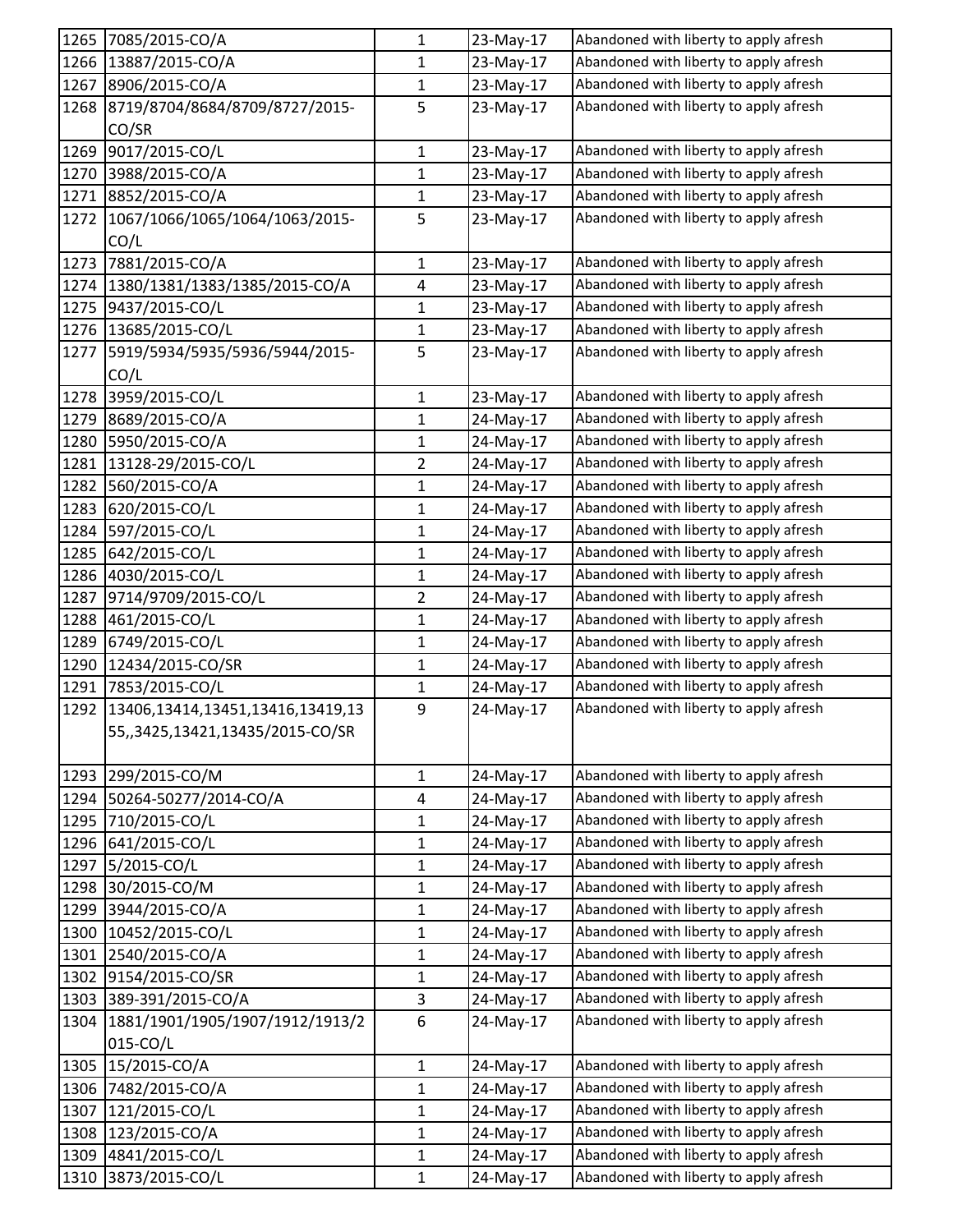|      | 1311 1144/2015-CO/A      | 1              | 24-May-17 | Abandoned with liberty to apply afresh |
|------|--------------------------|----------------|-----------|----------------------------------------|
|      | 1312 5211/2015-CO/A      | 1              | 24-May-17 | Abandoned with liberty to apply afresh |
|      | 1313 1924/2015-CO/CF     | $\mathbf{1}$   | 24-May-17 | Abandoned with liberty to apply afresh |
|      | 1314 5605/2015-CO/A      | 1              | 24-May-17 | Abandoned with liberty to apply afresh |
| 1315 | 12913/2015-CO/A          | 1              | 24-May-17 | Abandoned with liberty to apply afresh |
| 1316 | 5404/2016-CO/A           | $\mathbf{1}$   | 24-May-17 | Abandoned with liberty to apply afresh |
| 1317 | 2149/2015-CO/L           | 1              | 24-May-17 | Abandoned with liberty to apply afresh |
| 1318 | 3860/2015-CO/L           | $\mathbf{1}$   | 24-May-17 | Abandoned with liberty to apply afresh |
| 1319 | 4930/2015-CO/L           | $\mathbf{1}$   | 24-May-17 | Abandoned with liberty to apply afresh |
| 1320 | 12818/2015-CO/A          | 1              | 24-May-17 | Abandoned with liberty to apply afresh |
| 1321 | 11167/11170/2015-CO/A    | $\overline{2}$ | 24-May-17 | Abandoned with liberty to apply afresh |
|      | 1322 3124/2015-CO/L      | 1              | 24-May-17 | Abandoned with liberty to apply afresh |
|      | 1323 11529/2015-CO/L     | 1              | 24-May-17 | Abandoned with liberty to apply afresh |
|      | 1324 5551/2015-CO/L      | 1              | 24-May-17 | Abandoned with liberty to apply afresh |
| 1325 | 5383/2015-CO/L           | $\mathbf{1}$   | 24-May-17 | Abandoned with liberty to apply afresh |
| 1326 | 6223/2015-CO/L           | $\mathbf 1$    | 24-May-17 | Abandoned with liberty to apply afresh |
| 1327 | 12051/2015-CO/M          | 1              | 24-May-17 | Abandoned with liberty to apply afresh |
| 1328 | 532/533/2015-CO/L        | $\overline{2}$ | 24-May-17 | Abandoned with liberty to apply afresh |
| 1329 | 11006/2015-CO/A          | 1              | 24-May-17 | Abandoned with liberty to apply afresh |
| 1330 | 11768/2015-CO/SW         | 1              | 24-May-17 | Abandoned with liberty to apply afresh |
| 1331 | 13422/2015-CO/SR         | $\mathbf{1}$   | 24-May-17 | Abandoned with liberty to apply afresh |
|      | 1332 56395/2014-CO/SW    | $\mathbf{1}$   | 24-May-17 | Abandoned with liberty to apply afresh |
| 1333 | 56384/2014-CO/SR         | 1              | 24-May-17 | Abandoned with liberty to apply afresh |
|      | 1334 5341/5336/2015-CO/L | $\overline{2}$ | 24-May-17 | Abandoned with liberty to apply afresh |
| 1335 | 994/2015-CO/M            | 1              | 24-May-17 | Abandoned with liberty to apply afresh |
| 1336 | 4824/2015-CO/SW          | $\mathbf{1}$   | 24-May-17 | Abandoned with liberty to apply afresh |
| 1337 | 3921/2015-CO/A           | $\mathbf{1}$   | 24-May-17 | Abandoned with liberty to apply afresh |
| 1338 | 55589/2014-CO/A          | 1              | 24-May-17 | Abandoned with liberty to apply afresh |
| 1339 | 56671/2014-CO/A          | $\mathbf{1}$   | 24-May-17 | Abandoned with liberty to apply afresh |
| 1340 | 45441/2014-CO/A          | 1              | 24-May-17 | Abandoned with liberty to apply afresh |
| 1341 | 2044/2015-CO/A           | $\mathbf{1}$   | 24-May-17 | Abandoned with liberty to apply afresh |
|      | 1342 1532/2015-CO/L      | 1              | 24-May-17 | Abandoned with liberty to apply afresh |
|      | 1343 11533/2015-CO/SR    | $\mathbf{1}$   | 24-May-17 | Abandoned with liberty to apply afresh |
|      | 1344 5136/2015-CO/A      | $\mathbf{1}$   | 24-May-17 | Abandoned with liberty to apply afresh |
|      | 1345 9867/2015-CO/M      | 1              | 24-May-17 | Abandoned with liberty to apply afresh |
| 1346 | 1236/2015-CO/A           | 1              | 24-May-17 | Abandoned with liberty to apply afresh |
| 1347 | 4916/2015-CO/A           | 1              | 24-May-17 | Abandoned with liberty to apply afresh |
| 1348 | 4876,4873/2015-CO/L      | $\overline{2}$ | 24-May-17 | Abandoned with liberty to apply afresh |
| 1349 | 2383/2013-CO/A           | $\mathbf{1}$   | 24-May-17 | Abandoned with liberty to apply afresh |
| 1350 | 12820/2015-CO/A          | 1              | 24-May-17 | Abandoned with liberty to apply afresh |
| 1351 | 3714/2015-CO/L           | 1              | 24-May-17 | Abandoned with liberty to apply afresh |
|      | 1352 5917,5918/2015-CO/L | $\overline{2}$ | 24-May-17 | Abandoned with liberty to apply afresh |
| 1353 | 7991/2015-CO/A           | 1              | 24-May-17 | Abandoned with liberty to apply afresh |
| 1354 | 7993/2015-CO/L           | $\mathbf{1}$   | 24-May-17 | Abandoned with liberty to apply afresh |
| 1355 | 2971/2015-CO/A           | $\mathbf{1}$   | 24-May-17 | Abandoned with liberty to apply afresh |
| 1356 | 3386/2015-CO/L           | 1              | 24-May-17 | Abandoned with liberty to apply afresh |
| 1357 | 1117/2015-CO/A           | $\mathbf 1$    | 24-May-17 | Abandoned with liberty to apply afresh |
| 1358 | 8966/2015-CO/CF          | 1              | 24-May-17 | Abandoned with liberty to apply afresh |
| 1359 | 6862/2015-CO/M           | $\mathbf{1}$   | 24-May-17 | Abandoned with liberty to apply afresh |
| 1360 | 7939/2015-CO/A           | 1              | 24-May-17 | Abandoned with liberty to apply afresh |
| 1361 | 10378/2015-CO/L          | $\mathbf{1}$   | 24-May-17 | Abandoned with liberty to apply afresh |
| 1362 | 8991/2015-CO/L           | $\mathbf{1}$   | 24-May-17 | Abandoned with liberty to apply afresh |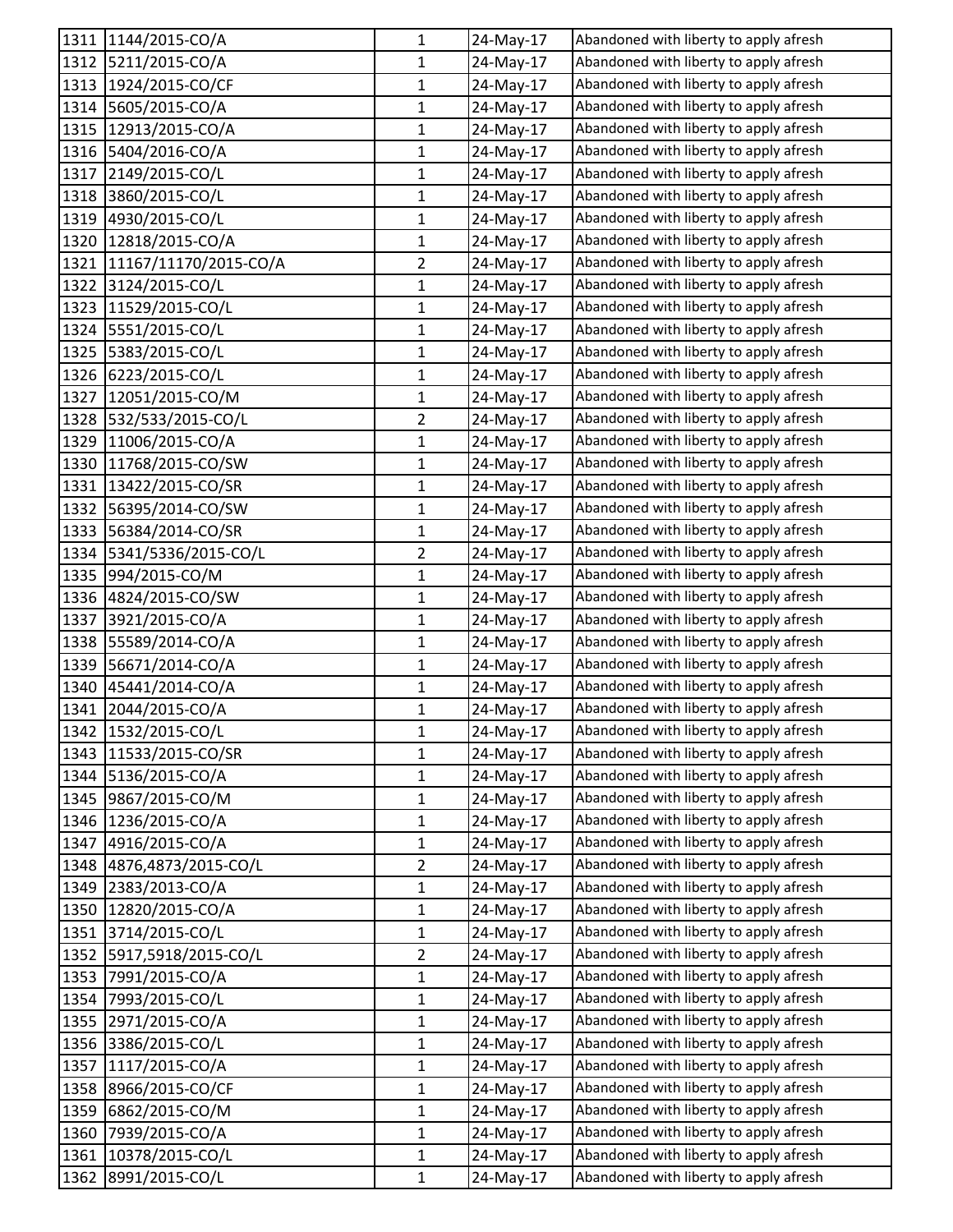| Abandoned with liberty to apply afresh<br>1364<br>8163,8177,8178,8175,8161/2015-<br>5<br>24-May-17<br>CO/L<br>1365<br>2747/2015-CO/M<br>Abandoned with liberty to apply afresh<br>$\mathbf 1$<br>24-May-17<br>Abandoned with liberty to apply afresh<br>1366<br>56182/2014-CO/SW<br>1<br>24-May-17<br>Abandoned with liberty to apply afresh<br>1367<br>10543/2015-CO/SW<br>1<br>24-May-17<br>Abandoned with liberty to apply afresh<br>1368<br>122/2015-CO/L<br>1<br>24-May-17 |  |
|---------------------------------------------------------------------------------------------------------------------------------------------------------------------------------------------------------------------------------------------------------------------------------------------------------------------------------------------------------------------------------------------------------------------------------------------------------------------------------|--|
|                                                                                                                                                                                                                                                                                                                                                                                                                                                                                 |  |
|                                                                                                                                                                                                                                                                                                                                                                                                                                                                                 |  |
|                                                                                                                                                                                                                                                                                                                                                                                                                                                                                 |  |
|                                                                                                                                                                                                                                                                                                                                                                                                                                                                                 |  |
|                                                                                                                                                                                                                                                                                                                                                                                                                                                                                 |  |
|                                                                                                                                                                                                                                                                                                                                                                                                                                                                                 |  |
| Abandoned with liberty to apply afresh<br>1369<br>4779/2015-CO/L<br>1<br>24-May-17                                                                                                                                                                                                                                                                                                                                                                                              |  |
| 1370<br>3510/2015-CO/L<br>Abandoned with liberty to apply afresh<br>24-May-17<br>1                                                                                                                                                                                                                                                                                                                                                                                              |  |
| Abandoned with liberty to apply afresh<br>1371<br>$\mathbf{1}$<br>10468/2015-CO/SW<br>24-May-17                                                                                                                                                                                                                                                                                                                                                                                 |  |
| 1372<br>9300/2015-CO/L<br>24-May-17<br>Abandoned with liberty to apply afresh<br>1                                                                                                                                                                                                                                                                                                                                                                                              |  |
| Abandoned with liberty to apply afresh<br>1373<br>543/2015-CO/M<br>1<br>24-May-17                                                                                                                                                                                                                                                                                                                                                                                               |  |
| Abandoned with liberty to apply afresh<br>1374<br>11608/2015-CO/A<br>1<br>24-May-17                                                                                                                                                                                                                                                                                                                                                                                             |  |
| Abandoned with liberty to apply afresh<br>1375<br>11869/2015-CO/A<br>1<br>24-May-17                                                                                                                                                                                                                                                                                                                                                                                             |  |
| Abandoned with liberty to apply afresh<br>1376<br>11921/2015-CO/SW<br>$\mathbf{1}$<br>24-May-17                                                                                                                                                                                                                                                                                                                                                                                 |  |
| 1377<br>24-May-17<br>Abandoned with liberty to apply afresh<br>12118/2015-CO/SW<br>1                                                                                                                                                                                                                                                                                                                                                                                            |  |
| Abandoned with liberty to apply afresh<br>1378<br>493/2015-CO/A<br>1<br>24-May-17                                                                                                                                                                                                                                                                                                                                                                                               |  |
| 1379<br>11123-24/2015-CO/L<br>$\overline{2}$<br>Abandoned with liberty to apply afresh<br>24-May-17                                                                                                                                                                                                                                                                                                                                                                             |  |
| Abandoned with liberty to apply afresh<br>1380<br>633/2015-CO/L<br>$\mathbf 1$<br>24-May-17                                                                                                                                                                                                                                                                                                                                                                                     |  |
| 1381<br>Abandoned with liberty to apply afresh<br>397/2015-CO/L<br>1<br>24-May-17                                                                                                                                                                                                                                                                                                                                                                                               |  |
| 1382<br>Abandoned with liberty to apply afresh<br>82/2015-CO/A<br>$\mathbf{1}$<br>24-May-17                                                                                                                                                                                                                                                                                                                                                                                     |  |
| 1383<br>Abandoned with liberty to apply afresh<br>10377/2015-CO/M<br>1<br>24-May-17                                                                                                                                                                                                                                                                                                                                                                                             |  |
| Abandoned with liberty to apply afresh<br>1384<br>6871/2015-CO/A<br>24-May-17<br>1                                                                                                                                                                                                                                                                                                                                                                                              |  |
| 1385<br>48836/2014-CO/L<br>Abandoned with liberty to apply afresh<br>1<br>24-May-17                                                                                                                                                                                                                                                                                                                                                                                             |  |
| 1386<br>Abandoned with liberty to apply afresh<br>49373/2014-CO/A<br>$\mathbf{1}$<br>24-May-17                                                                                                                                                                                                                                                                                                                                                                                  |  |
| 1387<br>$\mathbf 1$<br>Abandoned with liberty to apply afresh<br>54228/2014-CO/SW<br>24-May-17                                                                                                                                                                                                                                                                                                                                                                                  |  |
| Abandoned with liberty to apply afresh<br>1388<br>49206/2014-CO/A<br>24-May-17<br>1                                                                                                                                                                                                                                                                                                                                                                                             |  |
| Abandoned with liberty to apply afresh<br>1389<br>49311/2014-CO/M<br>$\mathbf 1$<br>24-May-17                                                                                                                                                                                                                                                                                                                                                                                   |  |
| Abandoned with liberty to apply afresh<br>1390<br>44655/2014-CO/M<br>$\mathbf{1}$<br>24-May-17                                                                                                                                                                                                                                                                                                                                                                                  |  |
| 1391<br>49455/2014-CO/L<br>Abandoned with liberty to apply afresh<br>$\mathbf 1$<br>24-May-17                                                                                                                                                                                                                                                                                                                                                                                   |  |
| Abandoned with liberty to apply afresh<br>1392<br>49612,50026/2014-CO/A<br>$\overline{2}$<br>24-May-17                                                                                                                                                                                                                                                                                                                                                                          |  |
| Abandoned with liberty to apply afresh<br>1393<br>56672/2014-CO/A<br>1<br>24-May-17                                                                                                                                                                                                                                                                                                                                                                                             |  |
| 54215/2014-CO/L<br>Abandoned with liberty to apply afresh<br>1394<br>$\mathbf{1}$<br>24-May-17                                                                                                                                                                                                                                                                                                                                                                                  |  |
| Abandoned with liberty to apply afresh<br>1395<br>54193-54196/2014-CO/CF<br>$\overline{\mathbf{4}}$<br>24-May-17                                                                                                                                                                                                                                                                                                                                                                |  |
| Abandoned with liberty to apply afresh<br>1396<br>56491, 56494/2014-CO/A<br>$\overline{2}$<br>24-May-17                                                                                                                                                                                                                                                                                                                                                                         |  |
| Abandoned with liberty to apply afresh<br>1397<br>53787/2014-CO/M<br>24-May-17<br>1                                                                                                                                                                                                                                                                                                                                                                                             |  |
| 1398<br>632/2015-CO/L<br>Abandoned with liberty to apply afresh<br>$\mathbf{1}$<br>24-May-17                                                                                                                                                                                                                                                                                                                                                                                    |  |
| Abandoned with liberty to apply afresh<br>1399<br>4050,4404/2015-CO/A<br>$\overline{2}$<br>24-May-17                                                                                                                                                                                                                                                                                                                                                                            |  |
| Abandoned with liberty to apply afresh<br>1400<br>15653-55/2012-CO/L<br>$\mathbf{3}$<br>24-May-17                                                                                                                                                                                                                                                                                                                                                                               |  |
| Abandoned with liberty to apply afresh<br>13973/2015-CO/L<br>1401<br>24-May-17<br>1                                                                                                                                                                                                                                                                                                                                                                                             |  |
| Abandoned with liberty to apply afresh<br>1402<br>9735/2015-CO/SR<br>24-May-17<br>1                                                                                                                                                                                                                                                                                                                                                                                             |  |
| 13260/2015-CO/A<br>$\mathbf 1$<br>Abandoned with liberty to apply afresh<br>1403<br>24-May-17                                                                                                                                                                                                                                                                                                                                                                                   |  |
| Abandoned with liberty to apply afresh<br>1404<br>13714/2015-CO/SR<br>$\mathbf{1}$<br>24-May-17                                                                                                                                                                                                                                                                                                                                                                                 |  |
| Abandoned with liberty to apply afresh<br>1405<br>4777/2015-CO/L<br>$\mathbf 1$<br>24-May-17                                                                                                                                                                                                                                                                                                                                                                                    |  |
| Abandoned with liberty to apply afresh<br>5462/2015-CO/L<br>1406<br>24-May-17<br>$\mathbf{1}$                                                                                                                                                                                                                                                                                                                                                                                   |  |
| Abandoned with liberty to apply afresh<br>1407<br>54179/2014-CO/L<br>1<br>24-May-17                                                                                                                                                                                                                                                                                                                                                                                             |  |
| Abandoned with liberty to apply afresh<br>1408<br>4982/2015-CO/A<br>$\mathbf{1}$<br>24-May-17                                                                                                                                                                                                                                                                                                                                                                                   |  |
| Abandoned with liberty to apply afresh<br>1409<br>4740/2015-CO/A<br>1<br>24-May-17                                                                                                                                                                                                                                                                                                                                                                                              |  |
| Abandoned with liberty to apply afresh<br>24-May-17<br>1410<br>5235/2015-CO/L<br>$\mathbf{1}$                                                                                                                                                                                                                                                                                                                                                                                   |  |
| Abandoned with liberty to apply afresh<br>55651/2014-CO/SW<br>1411<br>$\mathbf{1}$<br>24-May-17                                                                                                                                                                                                                                                                                                                                                                                 |  |
| Abandoned with liberty to apply afresh<br>538, 47671/2014-CO/SR<br>$\overline{2}$<br>1412<br>24-May-17                                                                                                                                                                                                                                                                                                                                                                          |  |
| Abandoned with liberty to apply afresh<br>1442/2015-CO/A<br>1413<br>$\mathbf{1}$<br>25-May-17                                                                                                                                                                                                                                                                                                                                                                                   |  |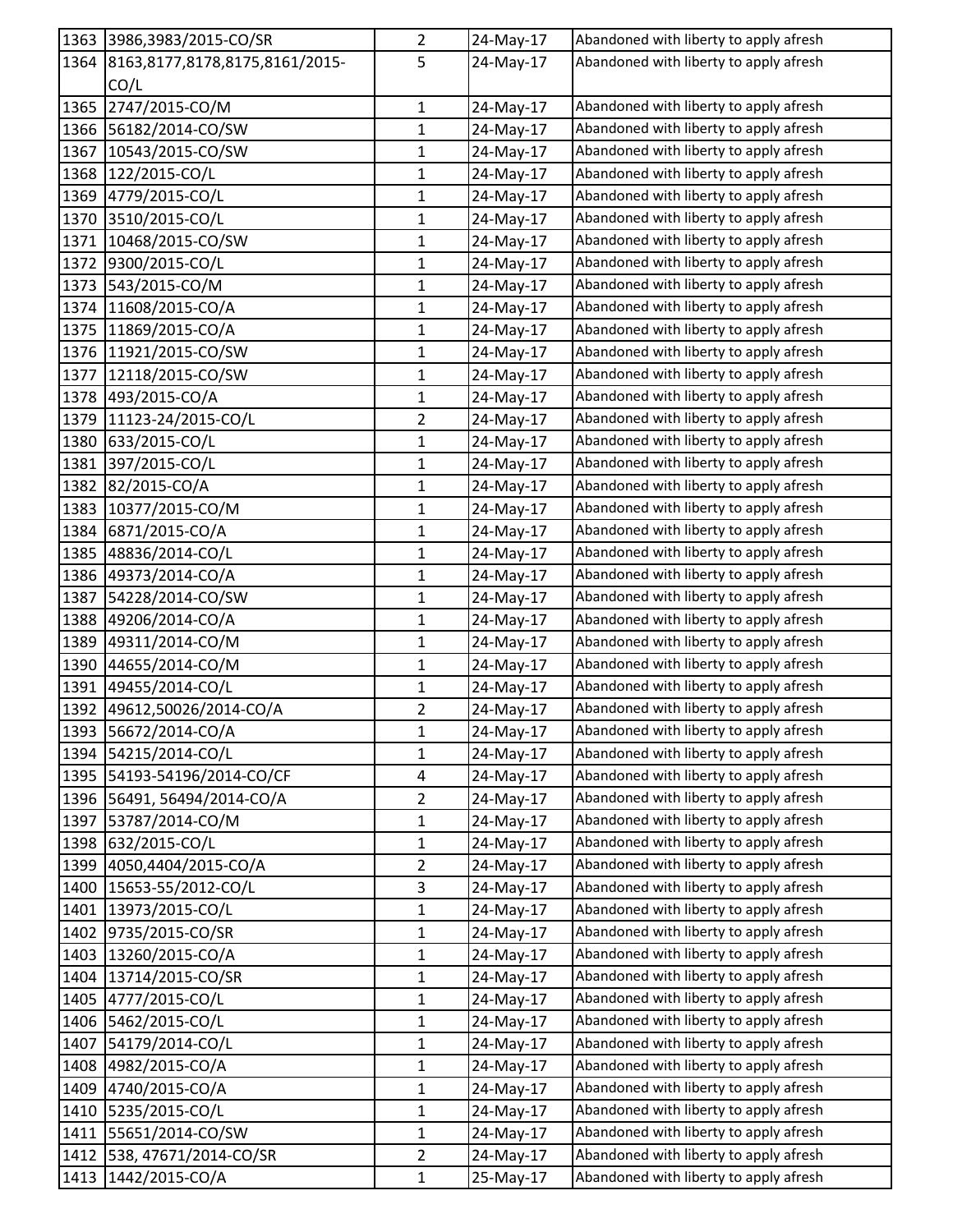|      | 1414 1455/2015-CO/L           | 1              | 25-May-17 | Abandoned with liberty to apply afresh |
|------|-------------------------------|----------------|-----------|----------------------------------------|
| 1415 | 1914/2015-CO/L                | 1              | 25-May-17 | Abandoned with liberty to apply afresh |
| 1416 | 606/607/2015-CO/L             | $\overline{2}$ | 25-May-17 | Abandoned with liberty to apply afresh |
| 1417 | 1808/2015-CO/L                | 1              | 25-May-17 | Abandoned with liberty to apply afresh |
| 1418 | 1501/2015-CO/A                | 1              | 25-May-17 | Abandoned with liberty to apply afresh |
|      | 1419 356/2015-CO/SW           | $\mathbf{1}$   | 25-May-17 | Abandoned with liberty to apply afresh |
| 1420 | 1468/2015-CO/L                | 1              | 25-May-17 | Abandoned with liberty to apply afresh |
| 1421 | 6108/2015-CO/L                | $\mathbf{1}$   | 25-May-17 | Abandoned with liberty to apply afresh |
| 1422 | 952/2016-CO/SW                | 1              | 25-May-17 | Abandoned with liberty to apply afresh |
| 1423 | 4036/2015-CO/SW               | 1              | 25-May-17 | Abandoned with liberty to apply afresh |
| 1424 | 4830/2015-CO/SW               | $\mathbf{1}$   | 25-May-17 | Abandoned with liberty to apply afresh |
|      | 1425 9393/2015-CO/L           | 1              | 25-May-17 | Abandoned with liberty to apply afresh |
|      | 1426 1193/1201/2015-CO/CF     | $\overline{2}$ | 25-May-17 | Abandoned with liberty to apply afresh |
| 1427 | 1203/2015-CO/A                | 1              | 25-May-17 | Abandoned with liberty to apply afresh |
| 1428 | 6313/2015-CO/L                | $\mathbf{1}$   | 25-May-17 | Abandoned with liberty to apply afresh |
| 1429 | 13669/13659/2015-CO/SW        | $\overline{2}$ | 25-May-17 | Abandoned with liberty to apply afresh |
| 1430 | 2515/2015-CO/A                | 1              | 25-May-17 | Abandoned with liberty to apply afresh |
| 1431 | 946/2015-CO/L                 | 1              | 25-May-17 | Abandoned with liberty to apply afresh |
| 1432 | 6087/2015-CO/L                | 1              | 25-May-17 | Abandoned with liberty to apply afresh |
| 1433 | 5421/2015-CO/L                | 1              | 25-May-17 | Abandoned with liberty to apply afresh |
| 1434 | 4179/2015-CO/CF               | $\mathbf{1}$   | 25-May-17 | Abandoned with liberty to apply afresh |
|      | 1435 2237/2015-CO/L           | $\mathbf{1}$   | 25-May-17 | Abandoned with liberty to apply afresh |
| 1436 | 10308/10309/10307/2015-CO/SR  | 3              | 25-May-17 | Abandoned with liberty to apply afresh |
| 1437 | 10171/10172/10170/2015-CO/L   | 3              | 25-May-17 | Abandoned with liberty to apply afresh |
| 1438 | 2591/2015-CO/A                | $\mathbf 1$    | 25-May-17 | Abandoned with liberty to apply afresh |
| 1439 | 1294/2015-CO/L                | $\mathbf{1}$   | 25-May-17 | Abandoned with liberty to apply afresh |
| 1440 | 2630/2015-CO/L                | 1              | 25-May-17 | Abandoned with liberty to apply afresh |
| 1441 | 1608/2015-CO/L                | 1              | 25-May-17 | Abandoned with liberty to apply afresh |
| 1442 | 343/2015-CO/L                 | $\mathbf{1}$   | 25-May-17 | Abandoned with liberty to apply afresh |
| 1443 | 5554/2015-CO/L                | 1              | 25-May-17 | Abandoned with liberty to apply afresh |
|      | 1444 5912/2015-CO/L           | $\mathbf{1}$   | 25-May-17 | Abandoned with liberty to apply afresh |
|      | 1445 7375/2015-CO/A           | 1              | 25-May-17 | Abandoned with liberty to apply afresh |
| 1446 | 4358/2015-CO/L                | $\mathbf{1}$   | 25-May-17 | Abandoned with liberty to apply afresh |
| 1447 | 1499/2015-CO/SR               | $\mathbf{1}$   | 25-May-17 | Abandoned with liberty to apply afresh |
| 1448 | 9070/2015-CO/A                | 1              | 25-May-17 | Abandoned with liberty to apply afresh |
| 1449 | 6799/2015-CO/L                | 1              | 25-May-17 | Abandoned with liberty to apply afresh |
|      | 1450 8641/2015-CO/L           | 1              | 25-May-17 | Abandoned with liberty to apply afresh |
| 1451 | 39/2015-CO/L                  | $\mathbf{1}$   | 25-May-17 | Abandoned with liberty to apply afresh |
| 1452 | 2814/2015-CO/A                | 1              | 25-May-17 | Abandoned with liberty to apply afresh |
|      | 1453 10972/10973/2015-CO/A    | $\overline{2}$ | 25-May-17 | Abandoned with liberty to apply afresh |
| 1454 | 11361/2015-CO/A               | 1              | 25-May-17 | Abandoned with liberty to apply afresh |
| 1455 | 5729/2015-CO/M                | $\mathbf{1}$   | 25-May-17 | Abandoned with liberty to apply afresh |
| 1456 | 27/40/2015-CO/SR              | 1              | 25-May-17 | Abandoned with liberty to apply afresh |
| 1457 | 9135/2016-CO/CF               | $\mathbf{1}$   | 25-May-17 | Abandoned with liberty to apply afresh |
| 1458 | 8682/2016-CO/M                | 1              | 25-May-17 | Abandoned with liberty to apply afresh |
| 1459 | 5050/2015-CO/CF               | 1              | 25-May-17 | Abandoned with liberty to apply afresh |
| 1460 | 4542/2015-CO/L                | $\mathbf 1$    | 25-May-17 | Abandoned with liberty to apply afresh |
| 1461 | 8790/2015-CO/CF               | 1              | 25-May-17 | Abandoned with liberty to apply afresh |
| 1462 | 4376/2015-CO/L                | $\mathbf 1$    | 25-May-17 | Abandoned with liberty to apply afresh |
| 1463 | 4406/4337/2015-CO/L           | $\overline{2}$ | 25-May-17 | Abandoned with liberty to apply afresh |
| 1464 | 1964/1965/1966/1967/2015-CO/L | 4              | 25-May-17 | Abandoned with liberty to apply afresh |
| 1465 | 6214/2015-CO/SW               | $\mathbf{1}$   | 25-May-17 | Abandoned with liberty to apply afresh |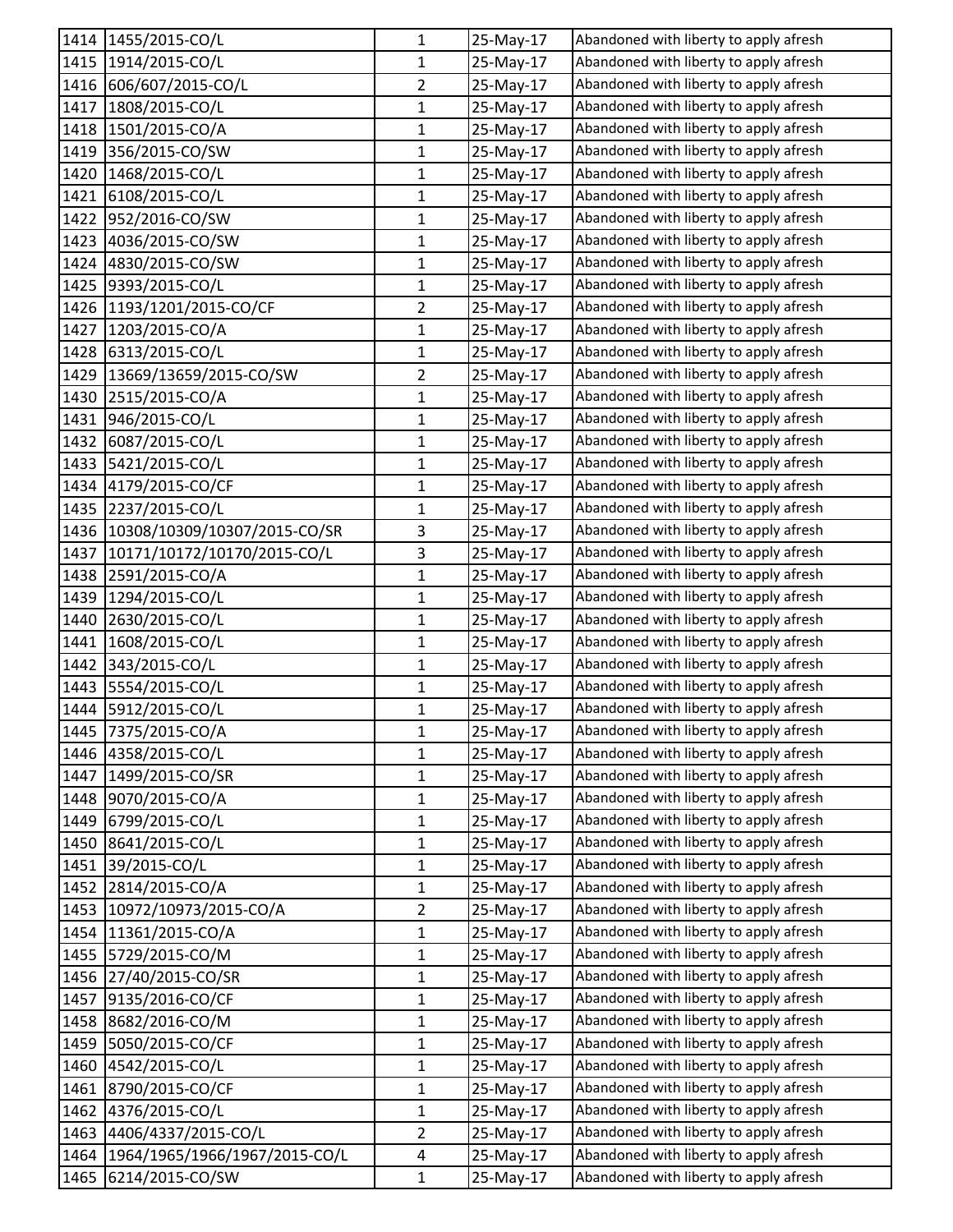|      | 1466 1927/1928/1930/2015-CO/A        | 3              | 25-May-17 | Abandoned with liberty to apply afresh |
|------|--------------------------------------|----------------|-----------|----------------------------------------|
| 1467 | 1957/2015-CO/L                       | 1              | 25-May-17 | Abandoned with liberty to apply afresh |
|      | 1468 5657/2015-CO/A                  | $\mathbf{1}$   | 25-May-17 | Abandoned with liberty to apply afresh |
|      | 1469 2104/2015-CO/A                  | 1              | 25-May-17 | Abandoned with liberty to apply afresh |
| 1470 | 2139/2015-CO/L                       | $\mathbf 1$    | 25-May-17 | Abandoned with liberty to apply afresh |
| 1471 | 2498/2015-CO/CF                      | $\mathbf 1$    | 25-May-17 | Abandoned with liberty to apply afresh |
| 1472 | 5658/2015-CO/A                       | 1              | 25-May-17 | Abandoned with liberty to apply afresh |
|      | 1473 5568/2016-CO/A                  | $\mathbf{1}$   | 25-May-17 | Abandoned with liberty to apply afresh |
| 1474 | 7669/7770/7667/7668/2015-CO/A        | 4              | 25-May-17 | Abandoned with liberty to apply afresh |
| 1475 | 4004/4008/3999/3998/2015-CO/A        | 4              | 25-May-17 | Abandoned with liberty to apply afresh |
| 1476 | 8201/2015-CO/L                       | $\mathbf 1$    | 25-May-17 | Abandoned with liberty to apply afresh |
| 1477 | 11053/2015-CO/L                      | 1              | 25-May-17 | Abandoned with liberty to apply afresh |
| 1478 | 6928/2015-CO/L                       | 1              | 25-May-17 | Abandoned with liberty to apply afresh |
| 1479 | 2651/2015-CO/L                       | 1              | 25-May-17 | Abandoned with liberty to apply afresh |
| 1480 | 2753/2015-CO/A                       | $\mathbf{1}$   | 25-May-17 | Abandoned with liberty to apply afresh |
| 1481 | 5754/2015-CO/L                       | $\mathbf{1}$   | 25-May-17 | Abandoned with liberty to apply afresh |
| 1482 | 6953/2015-CO/A                       | 1              | 25-May-17 | Abandoned with liberty to apply afresh |
| 1483 | 2831/2015-CO/M                       | 1              | 25-May-17 | Abandoned with liberty to apply afresh |
| 1484 | 7336/7341/7345/7347/7351/7370/7      | 8              | 25-May-17 | Abandoned with liberty to apply afresh |
|      | 310/7313/2015-CO/A                   |                |           |                                        |
| 1485 | 3378/3377/2015-CO/A                  | $\overline{2}$ | 25-May-17 | Abandoned with liberty to apply afresh |
|      | 1486 2431/2434/2441/2429/2015-CO/L   | 4              | 25-May-17 | Abandoned with liberty to apply afresh |
|      | 1487 11059/11072/11055/11062/11066/1 | 12             | 25-May-17 | Abandoned with liberty to apply afresh |
|      | 1070/11075/11068/11079/11063/11      |                |           |                                        |
|      | 061/11065/2015-CO/A                  |                |           |                                        |
| 1488 | 8570/2015-CO/A                       | $\mathbf{1}$   | 25-May-17 | Abandoned with liberty to apply afresh |
| 1489 | 4743/2015-CO/L                       | 1              | 25-May-17 | Abandoned with liberty to apply afresh |
| 1490 | 10965/2015-CO/A                      | $\mathbf{1}$   | 25-May-17 | Abandoned with liberty to apply afresh |
| 1491 | 11193/2015-CO/A                      | $\mathbf{1}$   | 25-May-17 | Abandoned with liberty to apply afresh |
| 1492 | 9706/2015-CO/CF                      | $\mathbf{1}$   | 25-May-17 | Abandoned with liberty to apply afresh |
| 1493 | 3370/2015-CO/A                       | $\mathbf{1}$   | 25-May-17 | Abandoned with liberty to apply afresh |
|      | 1494 7183/2015-CO/A                  | 1              | 25-May-17 | Abandoned with liberty to apply afresh |
| 1495 | 3297/2015-CO/L                       | 1              | 25-May-17 | Abandoned with liberty to apply afresh |
| 1496 | 12220/2015-CO/L                      | $\mathbf{1}$   | 25-May-17 | Abandoned with liberty to apply afresh |
|      | 1497 11933/2015-CO/L                 | $\mathbf{1}$   | 25-May-17 | Abandoned with liberty to apply afresh |
|      | 1498 5047/2015-CO/L                  | 1              | 25-May-17 | Abandoned with liberty to apply afresh |
|      | 1499 7468/7469/7467/2015-CO/L        | $\mathbf{3}$   | 25-May-17 | Abandoned with liberty to apply afresh |
| 1500 | 5952/2015-CO/L                       | 1              | 25-May-17 | Abandoned with liberty to apply afresh |
| 1501 | 6360/2015-CO/L                       | $\mathbf{1}$   | 25-May-17 | Abandoned with liberty to apply afresh |
|      | 1502 2557/2015-CO/L                  | $\mathbf{1}$   | 25-May-17 | Abandoned with liberty to apply afresh |
| 1503 | 10992/10994/2015-CO/A                | $\overline{2}$ | 25-May-17 | Abandoned with liberty to apply afresh |
|      | 1504 6381/2015-CO/L                  | $\mathbf{1}$   | 25-May-17 | Abandoned with liberty to apply afresh |
| 1505 | 11840/2015-CO/L                      | 1              | 25-May-17 | Abandoned with liberty to apply afresh |
| 1506 | 7846/2015-CO/A                       | $\mathbf{1}$   | 25-May-17 | Abandoned with liberty to apply afresh |
| 1507 | 5412/2015-CO/L                       | 1              | 25-May-17 | Abandoned with liberty to apply afresh |
| 1508 | 53022/2015-CO/L                      | 1              | 25-May-17 | Abandoned with liberty to apply afresh |
| 1509 | 235/2015-CO/L                        | $\mathbf{1}$   | 25-May-17 | Abandoned with liberty to apply afresh |
| 1510 | 8835/8837/8838/8844/2015-CO/A        | 4              | 25-May-17 | Abandoned with liberty to apply afresh |
| 1511 | 2780/2015-CO/L                       | $\mathbf{1}$   | 25-May-17 | Abandoned with liberty to apply afresh |
| 1512 | 2304/2306/2310/2311/2320/2299/2      | 6              | 25-May-17 | Abandoned with liberty to apply afresh |
|      | 015-CO/L                             |                |           |                                        |
| 1513 | 8649/2015-CO/L                       | $\mathbf{1}$   | 25-May-17 | Abandoned with liberty to apply afresh |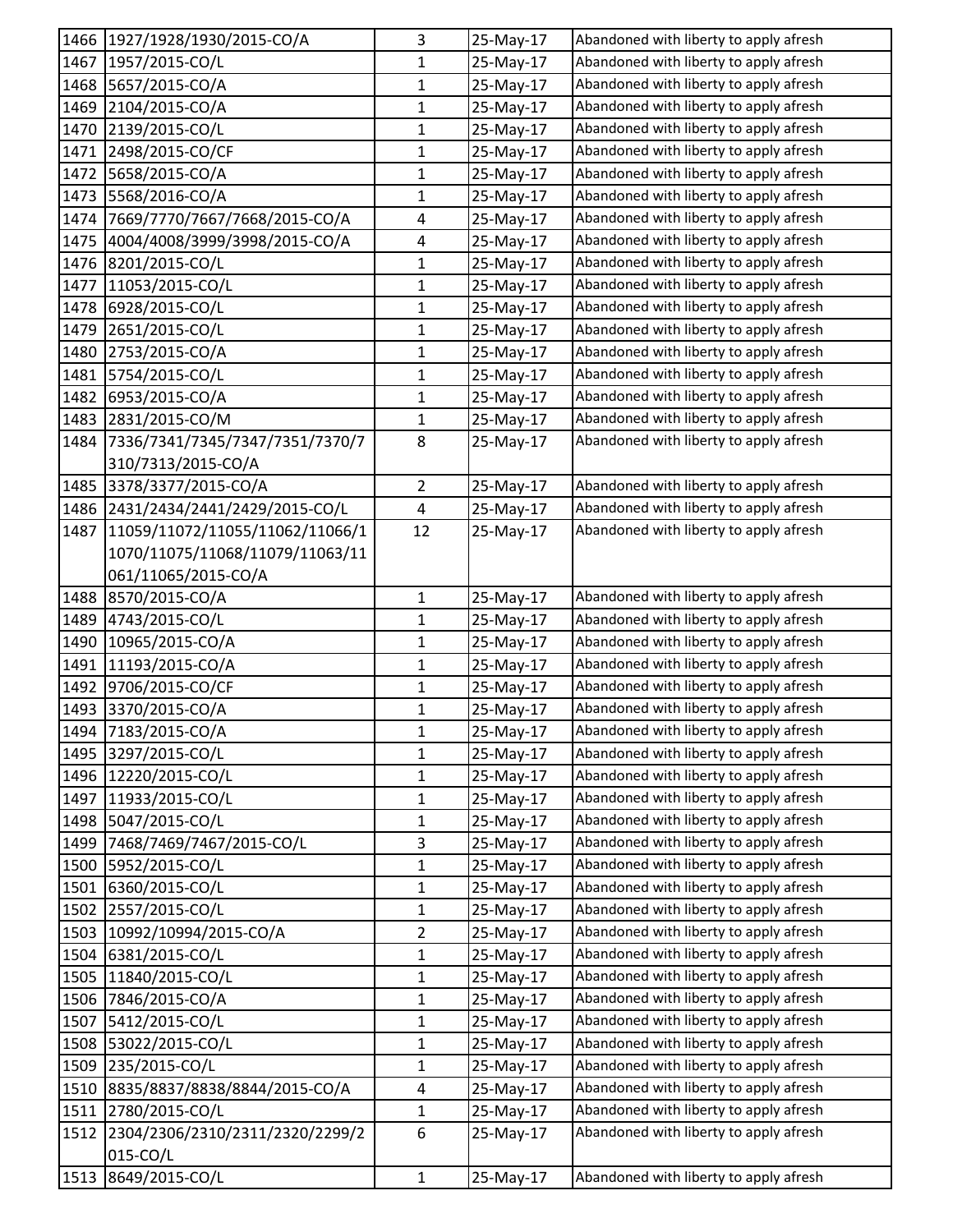| 1514 | 8892/2015-CO/L                  | $\mathbf{1}$   | 25-May-17 | Abandoned with liberty to apply afresh |
|------|---------------------------------|----------------|-----------|----------------------------------------|
| 1515 | 10274/2015-CO/L                 | $\mathbf{1}$   | 25-May-17 | Abandoned with liberty to apply afresh |
| 1516 | 239/2015-CO/L                   | $\mathbf{1}$   | 25-May-17 | Abandoned with liberty to apply afresh |
| 1517 | 1082/2015-CO/A                  | $\mathbf{1}$   | 25-May-17 | Abandoned with liberty to apply afresh |
| 1518 | 1070/1071/1072/1073/1157/1069/2 | 6              | 25-May-17 | Abandoned with liberty to apply afresh |
|      | 015-CO/SR                       |                |           |                                        |
| 1519 | 3416/2015-CO/A                  | $\mathbf{1}$   | 25-May-17 | Abandoned with liberty to apply afresh |
| 1520 | 1035/2015-CO/A                  | $\mathbf{1}$   | 25-May-17 | Abandoned with liberty to apply afresh |
| 1521 | 7595/2015-CO/A                  | $\mathbf{1}$   | 25-May-17 | Abandoned with liberty to apply afresh |
| 1522 | 9710/2015-CO/SR                 | $\mathbf{1}$   | 25-May-17 | Abandoned with liberty to apply afresh |
| 1523 | 14054/2015-CO/L                 | $\mathbf{1}$   | 25-May-17 | Abandoned with liberty to apply afresh |
| 1524 | 5831/2015-CO/L                  | 1              | 25-May-17 | Abandoned with liberty to apply afresh |
| 1525 | 12190/2015-CO/A                 | $\mathbf{1}$   | 25-May-17 | Abandoned with liberty to apply afresh |
| 1526 | 10333/2015-CO/A                 | $\mathbf{1}$   | 25-May-17 | Abandoned with liberty to apply afresh |
| 1527 | 897/2015-CO/L                   | 1              | 25-May-17 | Abandoned with liberty to apply afresh |
| 1528 | 1099/2015-CO/A                  | $\mathbf{1}$   | 25-May-17 | Abandoned with liberty to apply afresh |
| 1529 | 11535/2015-CO/L                 | 1              | 25-May-17 | Abandoned with liberty to apply afresh |
| 1530 | 9974/2015-CO/L                  | $\mathbf{1}$   | 25-May-17 | Abandoned with liberty to apply afresh |
| 1531 | 1162/2015-CO/L                  | $\mathbf{1}$   | 25-May-17 | Abandoned with liberty to apply afresh |
| 1532 | 2120/2121/2015-CO/A             | $\overline{2}$ | 26-May-17 | Abandoned with liberty to apply afresh |
| 1533 | 3472/2015-CO/A                  | $\mathbf{1}$   | 26-May-17 | Abandoned with liberty to apply afresh |
| 1534 | 4669/2015-CO/L                  | 1              | 26-May-17 | Abandoned with liberty to apply afresh |
| 1535 | 6594/6583/2015-CO/L             | 2              | 26-May-17 | Abandoned with liberty to apply afresh |
| 1536 | 6159/6156/6160/2015-CO/A        | $\mathbf{3}$   | 26-May-17 | Abandoned with liberty to apply afresh |
| 1537 | 1781/2015-CO/L                  | $\mathbf{1}$   | 26-May-17 | Abandoned with liberty to apply afresh |
| 1538 | 7075/2015-CO/SW                 | 1              | 26-May-17 | Abandoned with liberty to apply afresh |
| 1539 | 3660/2015-CO/A                  | 1              | 26-May-17 | Abandoned with liberty to apply afresh |
| 1540 | 10193/2015-CO/A                 | $\mathbf{1}$   | 26-May-17 | Abandoned with liberty to apply afresh |
| 1541 | 2032/2040/2063/2015-CO/L        | $\overline{3}$ | 26-May-17 | Abandoned with liberty to apply afresh |
| 1542 | 13621/2015-CO/L                 | $\mathbf 1$    | 26-May-17 | Abandoned with liberty to apply afresh |
| 1543 | 9824/2015-CO/A                  | $\mathbf{1}$   | 26-May-17 | Abandoned with liberty to apply afresh |
|      | 1544 11231/2015-CO/L            | 1              | 26-May-17 | Abandoned with liberty to apply afresh |
| 1545 | 3110/2015-CO/A                  | 1              | 26-May-17 | Abandoned with liberty to apply afresh |
| 1546 | 7810/2015-CO/A                  | $\mathbf 1$    | 26-May-17 | Abandoned with liberty to apply afresh |
| 1547 | 2041/2015-CO/L                  | $\mathbf{1}$   | 26-May-17 | Abandoned with liberty to apply afresh |
| 1548 | 4657/2015-CO/A                  | $\mathbf{1}$   | 26-May-17 | Abandoned with liberty to apply afresh |
| 1549 | 5188/5190/5189/2015-CO/A        | 3              | 26-May-17 | Abandoned with liberty to apply afresh |
| 1550 | 9261/9264/2015-CO/A             | $\overline{2}$ | 26-May-17 | Abandoned with liberty to apply afresh |
| 1551 | 767/2015-CO/A                   | $\mathbf{1}$   | 26-May-17 | Abandoned with liberty to apply afresh |
| 1552 | 1952/2015-CO/L, 1951/1974/2015- | $\overline{4}$ | 26-May-17 | Abandoned with liberty to apply afresh |
|      | CO/M, 1958/2015-CO/SR           |                |           |                                        |
| 1553 | 3293/2015-CO/L                  | $\mathbf{1}$   | 26-May-17 | Abandoned with liberty to apply afresh |
| 1554 | 8569/2015-CO/L                  | $\mathbf{1}$   | 26-May-17 | Abandoned with liberty to apply afresh |
| 1555 | 7804/2015-CO/L                  | $\mathbf{1}$   | 26-May-17 | Abandoned with liberty to apply afresh |
| 1556 | 5628/5627/2015-CO/A             | $\overline{2}$ | 26-May-17 | Abandoned with liberty to apply afresh |
| 1557 | 4865/2015-CO/L                  | $\mathbf{1}$   | 26-May-17 | Abandoned with liberty to apply afresh |
| 1558 | 4419/2015-CO/L                  | $\mathbf{1}$   | 26-May-17 | Abandoned with liberty to apply afresh |
| 1559 | 592/2015-CO/A                   | $\mathbf{1}$   | 26-May-17 | Abandoned with liberty to apply afresh |
| 1560 | 3488/2015-CO/CF                 | $\mathbf{1}$   | 26-May-17 | Abandoned with liberty to apply afresh |
| 1561 | 1563/2015-CO/L                  | $\mathbf{1}$   | 26-May-17 | Abandoned with liberty to apply afresh |
| 1562 | 2245/2015-CO/L                  | $\mathbf{1}$   | 26-May-17 | Abandoned with liberty to apply afresh |
| 1563 | 2151/2015-CO/A                  | $\mathbf{1}$   | 26-May-17 | Abandoned with liberty to apply afresh |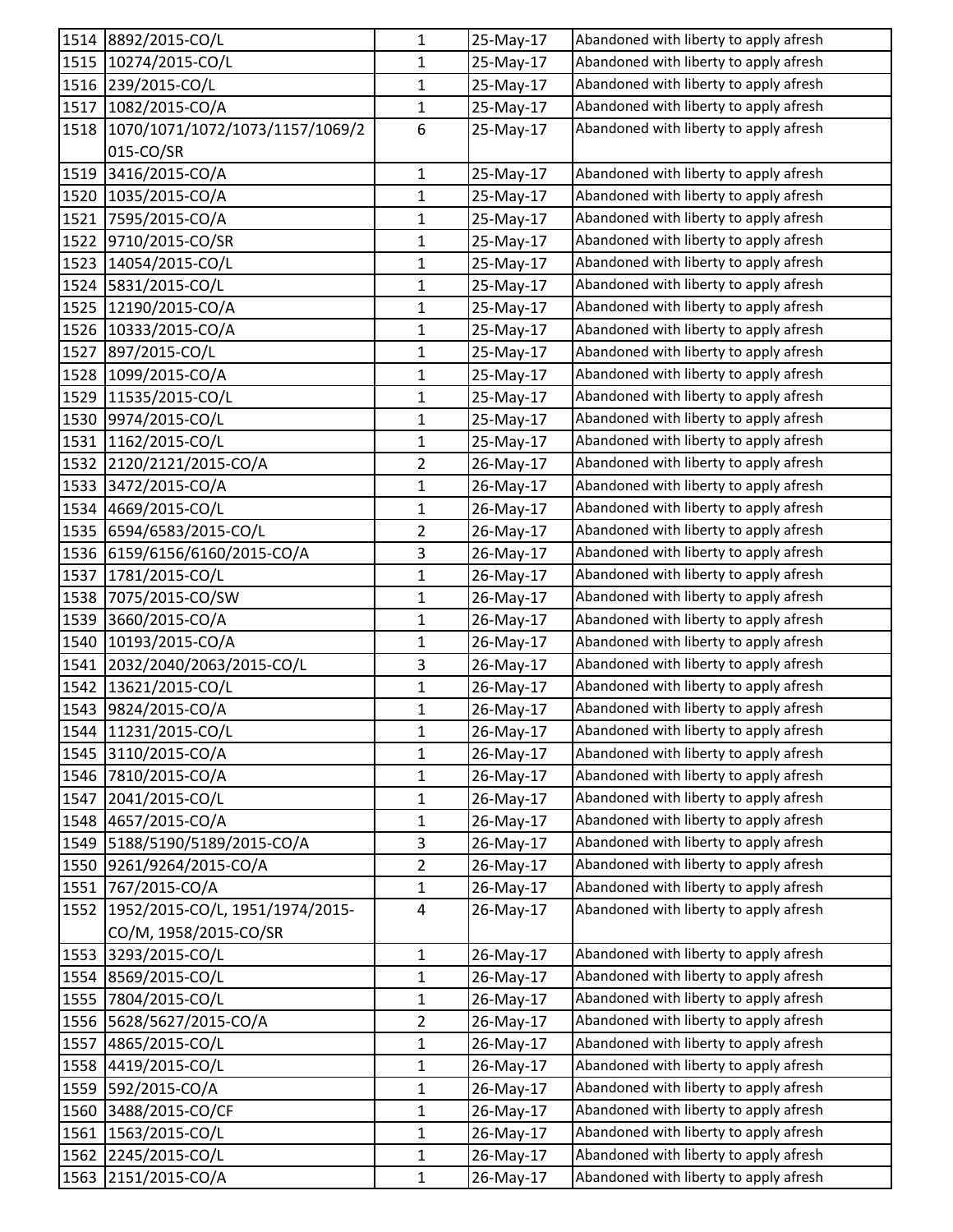|      | 1564 4794/2015-CO/SW                        | 1              | 26-May-17 | Abandoned with liberty to apply afresh |
|------|---------------------------------------------|----------------|-----------|----------------------------------------|
|      | 1565 3109/2015-CO/SW                        | 1              | 26-May-17 | Abandoned with liberty to apply afresh |
| 1566 | 137/2015-CO/SW                              | $\mathbf{1}$   | 26-May-17 | Abandoned with liberty to apply afresh |
| 1567 | 14084/2015-CO/L                             | $\mathbf{1}$   | 26-May-17 | Abandoned with liberty to apply afresh |
| 1568 | 13824/2015-CO/L                             | 1              | 26-May-17 | Abandoned with liberty to apply afresh |
| 1569 | 6464/2015-CO/SW                             | $\mathbf{1}$   | 26-May-17 | Abandoned with liberty to apply afresh |
| 1570 | 7816TO7819/2015-CO/A                        | 4              | 26-May-17 | Abandoned with liberty to apply afresh |
| 1571 | 7470 TO 7473/2015-CO/SW                     | 4              | 26-May-17 | Abandoned with liberty to apply afresh |
|      | 1572 3223 TO 3227/2015-CO/M                 | 5              | 26-May-17 | Abandoned with liberty to apply afresh |
| 1573 | 54410/54409/2014-CO/L                       | $\overline{2}$ | 26-May-17 | Abandoned with liberty to apply afresh |
| 1574 | 43864 - 43866/2014-CO/L                     | $\mathbf{3}$   | 26-May-17 | Abandoned with liberty to apply afresh |
| 1575 | 4284/4285/2015-CO/A                         | $\overline{2}$ | 26-May-17 | Abandoned with liberty to apply afresh |
| 1576 | 5604/5608/2015-CO/L                         | $\mathbf{1}$   | 26-May-17 | Abandoned with liberty to apply afresh |
| 1577 | 10537/2015-CO/A                             | 1              | 26-May-17 | Abandoned with liberty to apply afresh |
| 1578 | 9695/2015-CO/L                              | 5              | 26-May-17 | Abandoned with liberty to apply afresh |
| 1579 | 7692/7694/7696/7698/7699/2015-              | 5              | 26-May-17 | Abandoned with liberty to apply afresh |
|      | CO/SR                                       |                |           |                                        |
| 1580 | 4949/4950/4951/4952/4953/2015-              | 5              | 26-May-17 | Abandoned with liberty to apply afresh |
|      | CO/L                                        |                |           |                                        |
|      | 1581 5493/2015-CO/A                         | $\mathbf 1$    | 26-May-17 | Abandoned with liberty to apply afresh |
| 1582 | 51919/51948/51959/51955/51957/5             | 9              | 26-May-17 | Abandoned with liberty to apply afresh |
|      | 196/51961/51967/51965/2014-CO/L             |                |           |                                        |
|      |                                             |                |           |                                        |
|      | 1583 2453/2015-CO/CF                        | $\mathbf{1}$   | 26-May-17 | Abandoned with liberty to apply afresh |
| 1584 | 4835/2015-CO/L                              | 1              | 26-May-17 | Abandoned with liberty to apply afresh |
| 1585 | 11041/2015-CO/CF                            | $\mathbf{1}$   | 26-May-17 | Abandoned with liberty to apply afresh |
| 1586 | 4214/2015-CO/A                              | 1              | 26-May-17 | Abandoned with liberty to apply afresh |
| 1587 | 1584/2015-CO/L                              | 1              | 26-May-17 | Abandoned with liberty to apply afresh |
| 1588 | 5711/2015-CO/M                              | $\mathbf{1}$   | 26-May-17 | Abandoned with liberty to apply afresh |
| 1589 | 6627/2015-CO/A                              | 1              | 26-May-17 | Abandoned with liberty to apply afresh |
| 1590 | 5638/2015-CO/A                              | $\mathbf{1}$   | 26-May-17 | Abandoned with liberty to apply afresh |
|      | 1591 12734/2015-CO/L                        | 1              | 26-May-17 | Abandoned with liberty to apply afresh |
|      | 1592 3515/2015-CO/L                         | $\mathbf{1}$   | 26-May-17 | Abandoned with liberty to apply afresh |
|      | 1593 10795/2015-CO/A                        | $\mathbf{1}$   | 26-May-17 | Abandoned with liberty to apply afresh |
|      | 1594 8016/2015-CO/L                         | 1              | 26-May-17 | Abandoned with liberty to apply afresh |
| 1595 | 46216/2014-CO/A                             | $\mathbf{1}$   |           | Abandoned with liberty to apply afresh |
|      |                                             | $\overline{2}$ | 26-May-17 | Abandoned with liberty to apply afresh |
| 1597 | 1596 6113/6115/2015-CO/SW<br>8815/2015-CO/A | $\mathbf{1}$   | 26-May-17 | Abandoned with liberty to apply afresh |
|      |                                             |                | 26-May-17 | Abandoned with liberty to apply afresh |
| 1598 | 7704/2015-CO/L<br>12690/2015-CO/SW          | 1              | 26-May-17 | Abandoned with liberty to apply afresh |
| 1599 |                                             | 1              | 26-May-17 | Abandoned with liberty to apply afresh |
| 1600 | 47015/47016/2014-CO/SR                      | $\overline{2}$ | 26-May-17 |                                        |
| 1601 | 11679/11683/2015-CO/A                       | $\overline{2}$ | 26-May-17 | Abandoned with liberty to apply afresh |
| 1602 | 12124/2015-CO/M                             | 1              | 26-May-17 | Abandoned with liberty to apply afresh |
| 1603 | 4778/2015-CO/A                              | $\mathbf 1$    | 26-May-17 | Abandoned with liberty to apply afresh |
| 1604 | 5424/2015-CO/L                              | 1              | 26-May-17 | Abandoned with liberty to apply afresh |
| 1605 | 1484/2015-CO/A                              | 1              | 26-May-17 | Abandoned with liberty to apply afresh |
| 1606 | 7787/2015-CO/A                              | $\mathbf 1$    | 26-May-17 | Abandoned with liberty to apply afresh |
| 1607 | 53638/53633/2014-CO/A                       | $\overline{2}$ | 26-May-17 | Abandoned with liberty to apply afresh |
| 1608 | 57039/2014-CO/A                             | $\mathbf{1}$   | 29-May-17 | Abandoned with liberty to apply afresh |
| 1609 | 50695/2014-CO/L                             | 1              | 29-May-17 | Abandoned with liberty to apply afresh |
| 1610 | 50859/2014-CO/L                             | $\mathbf{1}$   | 29-May-17 | Abandoned with liberty to apply afresh |
| 1611 | 55585/55582/2014-CO/SR                      | $\overline{2}$ | 29-May-17 | Abandoned with liberty to apply afresh |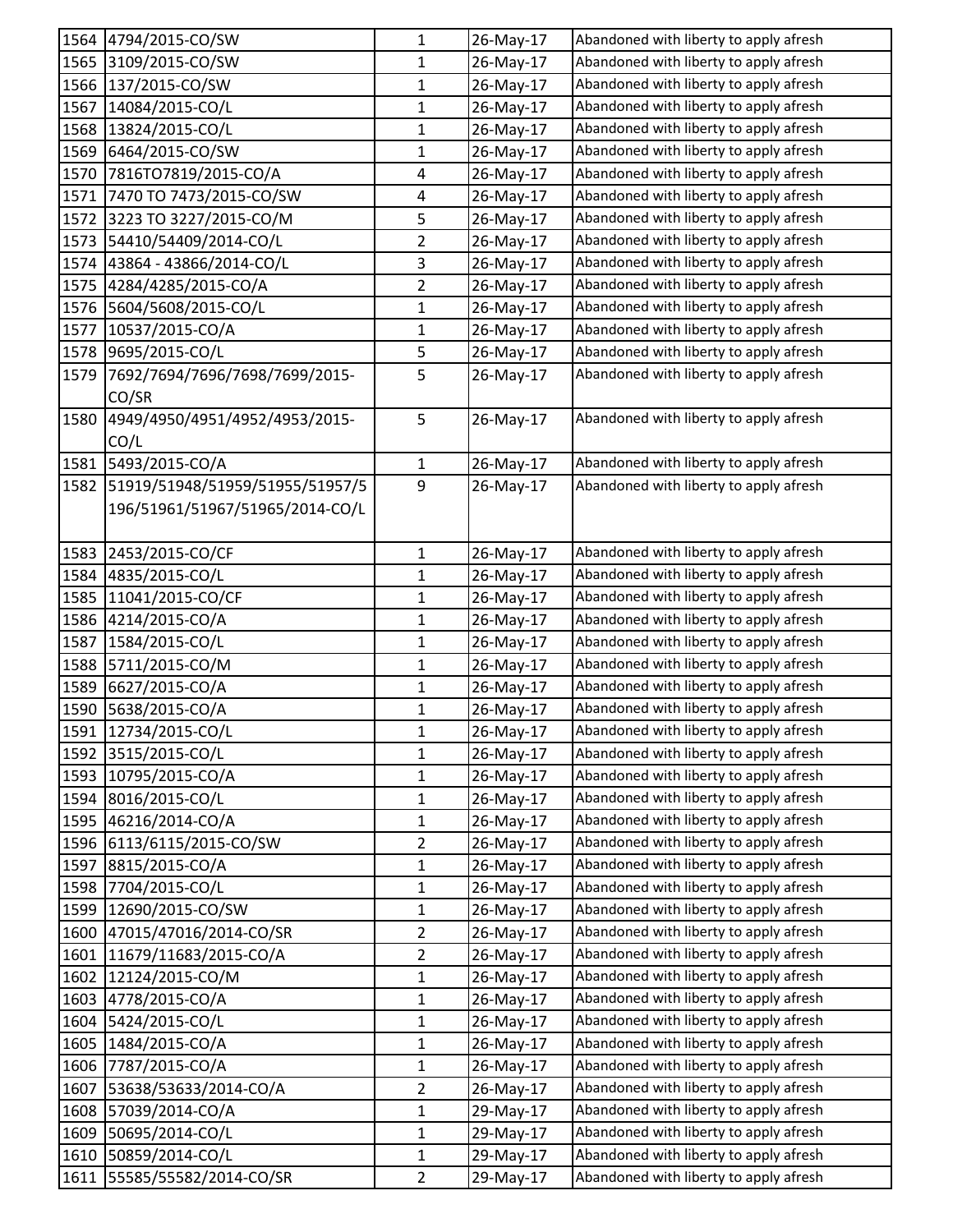| 1612 | 11043/11044/11045/11046/11047/1 | 7              | 29-May-17 | Abandoned with liberty to apply afresh |
|------|---------------------------------|----------------|-----------|----------------------------------------|
|      | 1048/11042/2015-CO/CF           |                |           |                                        |
| 1613 | 6532/6701/2015-CO/A             | $\overline{2}$ | 29-May-17 | Abandoned with liberty to apply afresh |
| 1614 | 94/2015-CO/A                    | $\mathbf{1}$   | 29-May-17 | Abandoned with liberty to apply afresh |
| 1615 | 3239/3268/3269/3260/3271/3272/3 | $\overline{7}$ | 29-May-17 | Abandoned with liberty to apply afresh |
|      | 239/2015-CO/A                   |                |           |                                        |
| 1616 | 3670/2015-CO/SW                 | $\mathbf{1}$   | 29-May-17 | Abandoned with liberty to apply afresh |
| 1617 | 10751/10754/2015-CO/L           | $\overline{2}$ | 29-May-17 | Abandoned with liberty to apply afresh |
| 1618 | 4019/2015-CO/L                  | 1              | 29-May-17 | Abandoned with liberty to apply afresh |
| 1619 | 10157 & 10156/2015-CO/L         | $\overline{2}$ | 29-May-17 | Abandoned with liberty to apply afresh |
| 1620 | 50564/2014-CO/SW                | 1              | 29-May-17 | Abandoned with liberty to apply afresh |
| 1621 | 5099/5101/2015-CO/L             | 2              | 29-May-17 | Abandoned with liberty to apply afresh |
| 1622 | 51340/2014-CO/SW                | 1              | 29-May-17 | Abandoned with liberty to apply afresh |
| 1623 | 4923/4921/2015-CO/L             | $\overline{2}$ | 29-May-17 | Abandoned with liberty to apply afresh |
| 1624 | 5192/5185/5186/5289/5286/2015-  | 5              | 29-May-17 | Abandoned with liberty to apply afresh |
|      | CO/A                            |                |           |                                        |
| 1625 | 6014/2014-CO/L, 6015/6016-2014- | 3              | 29-May-17 | Abandoned with liberty to apply afresh |
|      | CO/SR                           |                |           |                                        |
|      | 1626 51438/2014-CO/L            | $\mathbf{1}$   | 29-May-17 | Abandoned with liberty to apply afresh |
| 1627 | 3115/2015-CO/A                  | $\mathbf{1}$   | 29-May-17 | Abandoned with liberty to apply afresh |
| 1628 | 3009/2015CO/A                   | $\mathbf{1}$   | 29-May-17 | Abandoned with liberty to apply afresh |
| 1629 | 10196/2015-CO/L                 | 1              | 29-May-17 | Abandoned with liberty to apply afresh |
| 1630 | 11617/2015-CO/A                 | 1              | 29-May-17 | Abandoned with liberty to apply afresh |
| 1631 | 12819/2015-CO/A                 | 1              | 29-May-17 | Abandoned with liberty to apply afresh |
| 1632 | 12168/2015-CO/L                 | $\mathbf{1}$   | 29-May-17 | Abandoned with liberty to apply afresh |
| 1633 | 12988/12990/12991/2015-CO/L     | $\mathbf{3}$   | 29-May-17 | Abandoned with liberty to apply afresh |
| 1634 | 11563/11599/11600/2015-CO/L     | $\mathbf{3}$   | 29-May-17 | Abandoned with liberty to apply afresh |
| 1635 | 10260/2015-CO/A                 | 1              | 29-May-17 | Abandoned with liberty to apply afresh |
| 1636 | 3410/2015CO/SR                  | $\mathbf{1}$   | 29-May-17 | Abandoned with liberty to apply afresh |
| 1637 | 3428/3725/2015-CO/A             | $\overline{2}$ | 29-May-17 | Abandoned with liberty to apply afresh |
| 1638 | 3868/2015-CO/A                  | 1              | 29-May-17 | Abandoned with liberty to apply afresh |
|      | 1639 3849/2015-CO/L             | 1              | 29-May-17 | Abandoned with liberty to apply afresh |
| 1640 | 875/874/873/872/2015-CO/L       | 4              | 29-May-17 | Abandoned with liberty to apply afresh |
| 1641 | 12080/2015-CO/L                 | $\mathbf 1$    | 29-May-17 | Abandoned with liberty to apply afresh |
| 1642 | 10576/2015-CO/L                 | $\mathbf{1}$   | 29-May-17 | Abandoned with liberty to apply afresh |
| 1643 | 11667/2015-CO/A                 | $\mathbf{1}$   | 29-May-17 | Abandoned with liberty to apply afresh |
| 1644 | 12868/2015-CO/L                 | $\mathbf{1}$   | 29-May-17 | Abandoned with liberty to apply afresh |
| 1645 | 12780/2015-CO/L                 | 1              | 29-May-17 | Abandoned with liberty to apply afresh |
| 1646 | 13186/2015-CO/L                 | $\mathbf{1}$   | 29-May-17 | Abandoned with liberty to apply afresh |
| 1647 | 12069/11952 & 12982/2015-CO/SW  | 3              | 29-May-17 | Abandoned with liberty to apply afresh |
|      |                                 |                |           |                                        |
|      | 1648 3857/2015-CO/A             | 1              | 29-May-17 | Abandoned with liberty to apply afresh |
| 1649 | 10582/10583/10584/10645/10646/2 | 5              | 30-May-17 | Abandoned with liberty to apply afresh |
|      | 015-CO/A                        |                |           |                                        |
| 1650 | 2217/2015-CO/A                  | $\mathbf{1}$   | 30-May-17 | Abandoned with liberty to apply afresh |
| 1651 | 8482/2015-CO/L                  | $\mathbf{1}$   | 30-May-17 | Abandoned with liberty to apply afresh |
| 1652 | 7964/2015-CO/A                  | $\mathbf{1}$   | 30-May-17 | Abandoned with liberty to apply afresh |
| 1653 | 1033/2015-CO/L                  | $\mathbf{1}$   | 30-May-17 | Abandoned with liberty to apply afresh |
| 1654 | 5392/2015-CO/L                  | $\mathbf{1}$   | 30-May-17 | Abandoned with liberty to apply afresh |
| 1655 | 10827/10828/2015-CO/A           | $\overline{2}$ | 30-May-17 | Abandoned with liberty to apply afresh |
| 1656 | 8643/2015-CO/A                  | 1              | 30-May-17 | Abandoned with liberty to apply afresh |
| 1657 | 57199/2015-CO/M                 | $\mathbf{1}$   | 30-May-17 | Abandoned with liberty to apply afresh |
|      |                                 |                |           |                                        |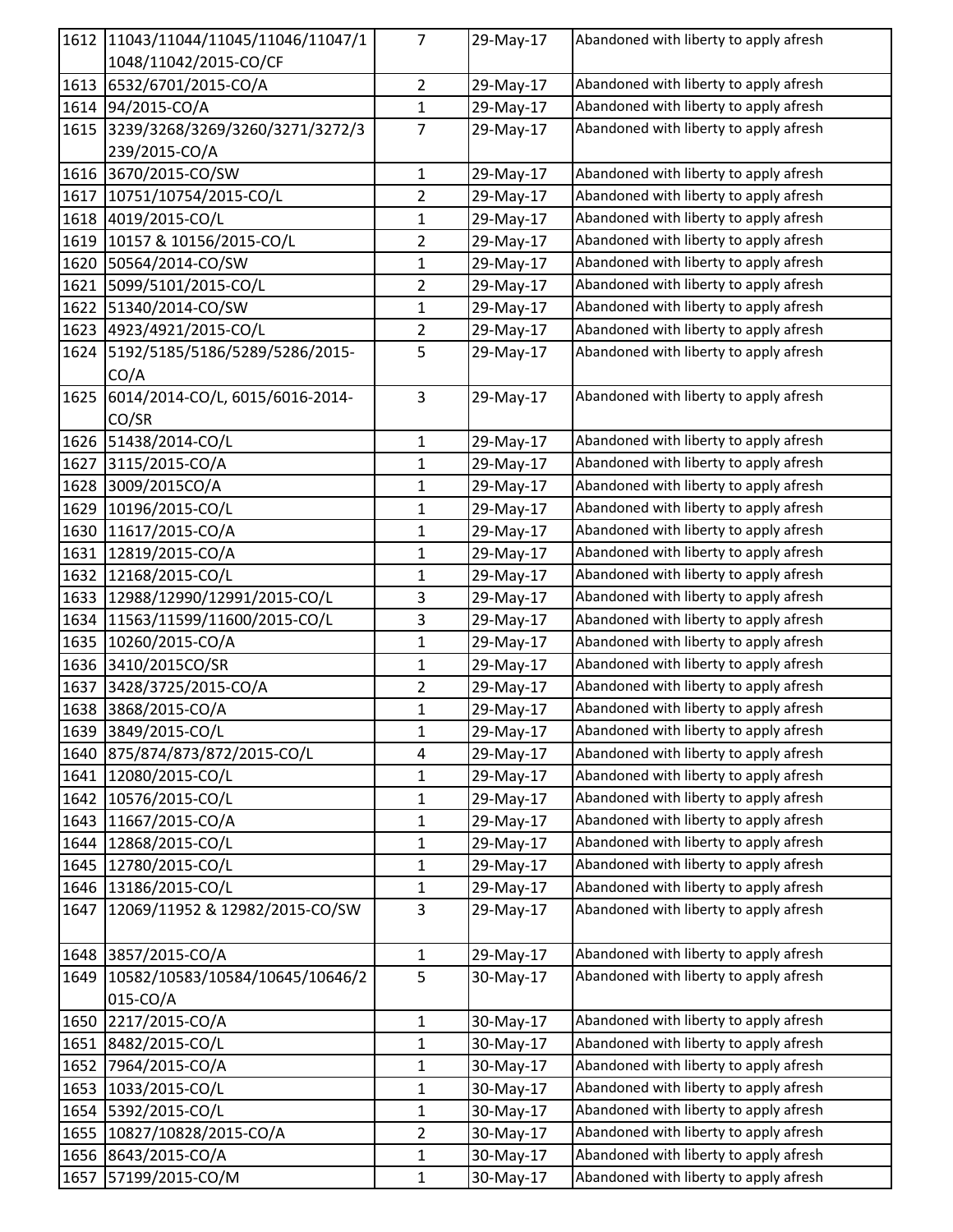| 1658 | 10677/10678/10679/10680/10681/1 | 10           | 30-May-17 | Abandoned with liberty to apply afresh |
|------|---------------------------------|--------------|-----------|----------------------------------------|
|      | 0682/10683/10684/10685/10676/20 |              |           |                                        |
|      | $15-CO/A$                       |              |           |                                        |
| 1659 | 5521/2015-CO/A                  | $\mathbf{1}$ | 30-May-17 | Abandoned with liberty to apply afresh |
| 1660 | 5654/2015-CO/SW                 | $\mathbf{1}$ | 30-May-17 | Abandoned with liberty to apply afresh |
| 1661 | 10791/2015-CO/L                 | 1            | 30-May-17 | Abandoned with liberty to apply afresh |
| 1662 | 8340/2015-CO/SW                 | $\mathbf{1}$ | 30-May-17 | Abandoned with liberty to apply afresh |
| 1663 | 8051/2015-CO/L                  | 1            | 30-May-17 | Abandoned with liberty to apply afresh |
| 1664 | 1585/2015-CO/L                  | 1            | 30-May-17 | Abandoned with liberty to apply afresh |
| 1665 | 1509/2015-CO/A                  | 1            | 30-May-17 | Abandoned with liberty to apply afresh |
| 1666 | 2624/2015-CO/L                  | 1            | 30-May-17 | Abandoned with liberty to apply afresh |
| 1667 | 9129/2015-CO/L                  | 1            | 30-May-17 | Abandoned with liberty to apply afresh |
| 1668 | 1422/2015-CO/L                  | $\mathbf{1}$ | 30-May-17 | Abandoned with liberty to apply afresh |
| 1669 | 9862/2015-CO/L                  | 1            | 30-May-17 | Abandoned with liberty to apply afresh |
| 1670 | 50119/2016-CO/L                 | 1            | 30-May-17 | Abandoned with liberty to apply afresh |
| 1671 | 51789/51792/51794/51810 TO      | 28           | 30-May-17 | Abandoned with liberty to apply afresh |
|      | 51813/51816 TO 51817/51783 TO   |              |           |                                        |
|      | 51786/51930 TO                  |              |           |                                        |
|      | 51940/51906/51907/51908/51942/5 |              |           |                                        |
|      | 1901/2014-CO/L                  |              |           |                                        |
| 1672 | 2095/2015-CO/L                  | $\mathbf{1}$ | 30-May-17 | Abandoned with liberty to apply afresh |
| 1673 | 680/2015-CO/L                   | 1            | 30-May-17 | Abandoned with liberty to apply afresh |
| 1674 | 1097/2015-CO/L                  | 1            | 30-May-17 | Abandoned with liberty to apply afresh |
| 1675 | 345/2015-CO/A                   | 1            | 30-May-17 | Abandoned with liberty to apply afresh |
| 1676 | 2106/2015-CO/M                  | $\mathbf{1}$ | 30-May-17 | Abandoned with liberty to apply afresh |
| 1677 | 9465/2015-CO/A                  | 1            | 30-May-17 | Abandoned with liberty to apply afresh |
|      | 1678 1269/2015-CO/SR            | 1            | 30-May-17 | Abandoned with liberty to apply afresh |
| 1679 | 1859/1880/1886/1889/1891/2015-  | 5            | 30-May-17 | Abandoned with liberty to apply afresh |
|      | CO/L                            |              |           |                                        |
| 1680 | 1436/2015-CO/M                  | $\mathbf{1}$ | 30-May-17 | Abandoned with liberty to apply afresh |
| 1681 | 1438/2015-CO/A                  | $\mathbf{1}$ | 30-May-17 | Abandoned with liberty to apply afresh |
|      | 1682 789/790/2015-CO/SR         | 2            | 30-May-17 | Abandoned with liberty to apply afresh |
| 1683 | 2315/2015-CO/L                  | 1            | 30-May-17 | Abandoned with liberty to apply afresh |
| 1684 | 9343/2015-CO/SR                 | $\mathbf 1$  | 30-May-17 | Abandoned with liberty to apply afresh |
| 1685 | 4925/2015-CO/L                  | $\mathbf{1}$ | 30-May-17 | Abandoned with liberty to apply afresh |
| 1686 | 295/2015-CO/L                   | $\mathbf{1}$ | 30-May-17 | Abandoned with liberty to apply afresh |
| 1687 | 56977/2014-CO/L                 | $\mathbf{1}$ | 30-May-17 | Abandoned with liberty to apply afresh |
| 1688 | 605/2015-CO/L                   | 1            | 30-May-17 | Abandoned with liberty to apply afresh |
| 1689 | 614/2015-CO/A                   | $\mathbf{1}$ | 30-May-17 | Abandoned with liberty to apply afresh |
| 1690 | 602/2015-CO/A                   | 1            | 30-May-17 | Abandoned with liberty to apply afresh |
| 1691 | 9857/2015-CO/L                  | $\mathbf{1}$ | 30-May-17 | Abandoned with liberty to apply afresh |
| 1692 | 6555/2015-CO/A                  | $\mathbf{1}$ | 30-May-17 | Abandoned with liberty to apply afresh |
| 1693 | 7598/2015-CO/L                  | $\mathbf{1}$ | 30-May-17 | Abandoned with liberty to apply afresh |
| 1694 | 7826/2015-CO/L                  | $\mathbf{1}$ | 30-May-17 | Abandoned with liberty to apply afresh |
| 1695 | 7880/2015-CO/A                  | 1            | 30-May-17 | Abandoned with liberty to apply afresh |
| 1696 | 1938/2015-CO/A                  | 1            | 30-May-17 | Abandoned with liberty to apply afresh |
| 1697 | 2064/2015-CO/A                  | $\mathbf{1}$ | 30-May-17 | Abandoned with liberty to apply afresh |
| 1698 | 5740/2015-CO/L                  | $\mathbf{1}$ | 30-May-17 | Abandoned with liberty to apply afresh |
| 1699 | 1394/2015-CO/A                  | 1            | 30-May-17 | Abandoned with liberty to apply afresh |
| 1700 | 4877/2015-CO/A                  | $\mathbf{1}$ | 30-May-17 | Abandoned with liberty to apply afresh |
| 1701 | 5081/2015-CO/A                  | $\mathbf{1}$ | 30-May-17 | Abandoned with liberty to apply afresh |
| 1702 | 1617/2015-CO/A                  | $\mathbf{1}$ | 30-May-17 | Abandoned with liberty to apply afresh |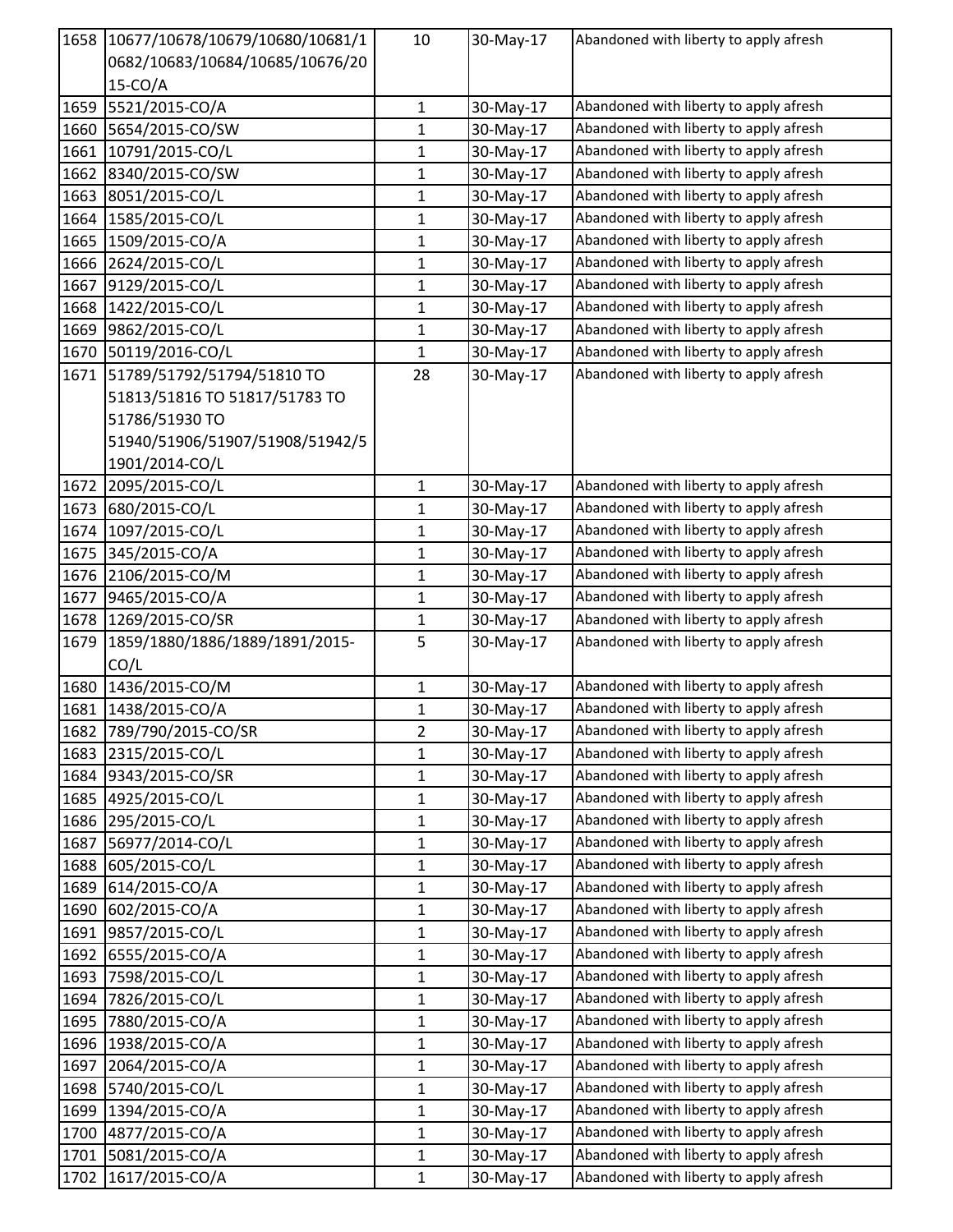|      | 1703 1569/2015-CO/L             | 1              | 30-May-17 | Abandoned with liberty to apply afresh |
|------|---------------------------------|----------------|-----------|----------------------------------------|
| 1704 | 658/2015-CO/A                   | $\mathbf{1}$   | 30-May-17 | Abandoned with liberty to apply afresh |
| 1705 | 13645/2015-CO/L                 | $\mathbf{1}$   | 30-May-17 | Abandoned with liberty to apply afresh |
| 1706 | 4880/2015-CO/A                  | $\mathbf{1}$   | 30-May-17 | Abandoned with liberty to apply afresh |
| 1707 | 11595/2015-CO/L                 | $\mathbf{1}$   | 30-May-17 | Abandoned with liberty to apply afresh |
| 1708 | 788/2015-CO/L                   | 1              | 30-May-17 | Abandoned with liberty to apply afresh |
| 1709 | 715/2015-CO/A                   | $\mathbf{1}$   | 30-May-17 | Abandoned with liberty to apply afresh |
| 1710 | 9452/2016-CO/L                  | $\mathbf{1}$   | 30-May-17 | Abandoned with liberty to apply afresh |
|      | 1711 1515/2015-CO/SR            | $\mathbf{1}$   | 30-May-17 | Abandoned with liberty to apply afresh |
| 1712 | 12838/12840/12841/12837/12836/2 | 5              | 30-May-17 | Abandoned with liberty to apply afresh |
|      | 015-CO/A                        |                |           |                                        |
| 1713 | 6409/2015-CO/L                  | $\mathbf 1$    | 30-May-17 | Abandoned with liberty to apply afresh |
| 1714 | 7705/7701/2015-CO/SR            | $\overline{2}$ | 30-May-17 | Abandoned with liberty to apply afresh |
| 1715 | 1395/1396/2015-CO/A             | $\overline{2}$ | 30-May-17 | Abandoned with liberty to apply afresh |
| 1716 | 9158/9159/9160/9151/2015-CO/L   | 4              | 30-May-17 | Abandoned with liberty to apply afresh |
| 1717 | 6822/6821/2015-CO/A             | $\overline{2}$ | 30-May-17 | Abandoned with liberty to apply afresh |
| 1718 | 4005/4003/4007/2015-CO/A        | 3              | 30-May-17 | Abandoned with liberty to apply afresh |
| 1719 | 6834/6843/6845/6832/2015-CO/A   | 4              | 30-May-17 | Abandoned with liberty to apply afresh |
| 1720 | 12263/2015-CO/L                 | 1              | 30-May-17 | Abandoned with liberty to apply afresh |
| 1721 | 5863/2015-CO/SW                 | $\mathbf{1}$   | 30-May-17 | Abandoned with liberty to apply afresh |
| 1722 | 3920/2015-CO/SW                 | 1              | 30-May-17 | Abandoned with liberty to apply afresh |
| 1723 | 8108/2015-CO/L                  | $\mathbf{1}$   | 30-May-17 | Abandoned with liberty to apply afresh |
| 1724 | 12504/2015-CO/A                 | 1              | 30-May-17 | Abandoned with liberty to apply afresh |
| 1725 | 5378/2015-CO/A                  | 1              | 30-May-17 | Abandoned with liberty to apply afresh |
| 1726 | 5148/2015-CO/A                  | $\mathbf{1}$   | 30-May-17 | Abandoned with liberty to apply afresh |
| 1727 | 56744/56757/56745/56755/56754/5 | 6              | 30-May-17 | Abandoned with liberty to apply afresh |
|      | 6758/2014-CO/L                  |                |           |                                        |
| 1728 | 49752/2014-CO/L                 | 1              | 30-May-17 | Abandoned with liberty to apply afresh |
| 1729 | 6172/2015-CO/A                  | $\mathbf{1}$   | 31-May-17 | Abandoned with liberty to apply afresh |
| 1730 | 10733/2015-CO/A                 | 1              | 31-May-17 | Abandoned with liberty to apply afresh |
| 1731 | 3770/2016-CO/L                  | $\mathbf{1}$   | 31-May-17 | Abandoned with liberty to apply afresh |
|      | 1732 51344/2014-CO/SW           | 1              | 31-May-17 | Abandoned with liberty to apply afresh |
| 1733 | 5423/2015-CO/L                  | $\mathbf{1}$   | 31-May-17 | Abandoned with liberty to apply afresh |
|      | 1734 4537/2015-CO/L             | $\mathbf 1$    | 31-May-17 | Abandoned with liberty to apply afresh |
|      | 1735 1127/2014-CO/L             | $\mathbf{1}$   | 31-May-17 | Abandoned with liberty to apply afresh |
| 1736 | 52889/2014-CO/L                 | $\mathbf{1}$   | 31-May-17 | Abandoned with liberty to apply afresh |
| 1737 | 53523/2014-CO/L                 | $\mathbf{1}$   | 31-May-17 | Abandoned with liberty to apply afresh |
| 1738 | 53873/2014-CO/L                 | $\mathbf{1}$   |           | Abandoned with liberty to apply afresh |
|      |                                 |                | 31-May-17 | Abandoned with liberty to apply afresh |
| 1739 | 55693/2014-CO/L                 | $\mathbf{1}$   | 31-May-17 | Abandoned with liberty to apply afresh |
| 1740 | 44264/2014-CO/L                 | 1              | 31-May-17 | Abandoned with liberty to apply afresh |
| 1741 | 54674/2014-CO/A                 | $\mathbf{1}$   | 31-May-17 | Abandoned with liberty to apply afresh |
| 1742 | 117/2014-CO/A                   | $\mathbf{1}$   | 31-May-17 |                                        |
| 1743 | 43775/43784/2014-CO/A           | $\overline{2}$ | 31-May-17 | Abandoned with liberty to apply afresh |
| 1744 | 46745/2014-CO/A                 | $\mathbf 1$    | 31-May-17 | Abandoned with liberty to apply afresh |
| 1745 | 48525/2014-CO/SW                | $\mathbf{1}$   | 31-May-17 | Abandoned with liberty to apply afresh |
| 1746 | 5052/2013-CO/A                  | $\mathbf{1}$   | 31-May-17 | Abandoned with liberty to apply afresh |
| 1747 | 55849/2014-CO/SR                | $\mathbf{1}$   | 31-May-17 | Abandoned with liberty to apply afresh |
| 1748 | 52080/2014-CO/SR                | $\mathbf{1}$   | 31-May-17 | Abandoned with liberty to apply afresh |
| 1749 | 51233/2014-CO/A                 | $\mathbf{1}$   | 31-May-17 | Abandoned with liberty to apply afresh |
| 1750 | 53576/2014-CO/L                 | $\mathbf{1}$   | 31-May-17 | Abandoned with liberty to apply afresh |
| 1751 | 12870/2015-CO/A                 | $\mathbf{1}$   | 31-May-17 | Abandoned with liberty to apply afresh |
| 1752 | 5731/2015-CO/CF                 | $\mathbf{1}$   | 31-May-17 | Abandoned with liberty to apply afresh |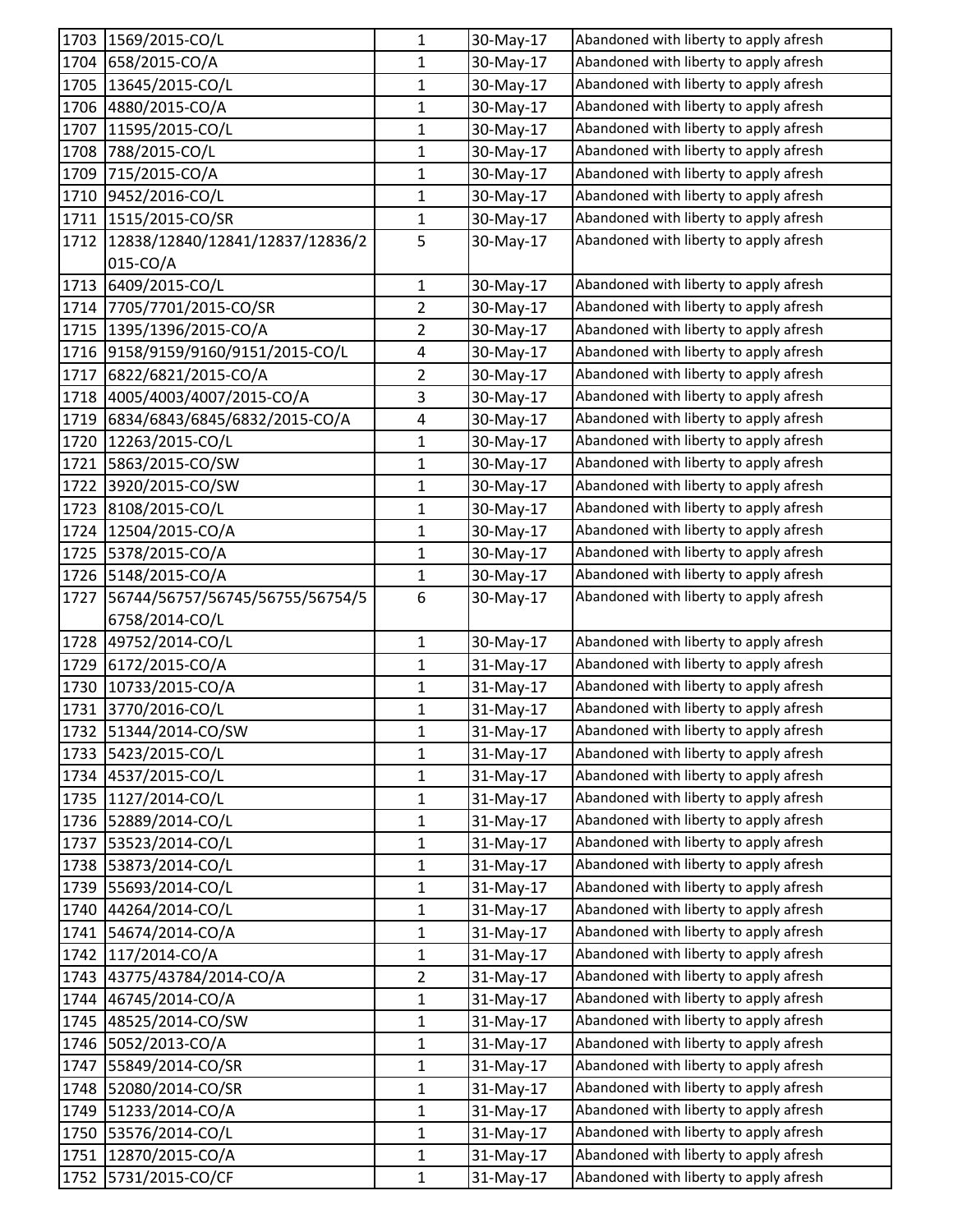| 1753 | 51691/2014-CO/L                     | $\mathbf{1}$   | 31-May-17 | Abandoned with liberty to apply afresh |
|------|-------------------------------------|----------------|-----------|----------------------------------------|
| 1754 | 53835/2014-CO/M                     | 1              | 31-May-17 | Abandoned with liberty to apply afresh |
| 1755 | 55190/2014-CO/SW                    | $\mathbf{1}$   | 31-May-17 | Abandoned with liberty to apply afresh |
| 1756 | 49852/2014-CO/L                     | $\mathbf{1}$   | 31-May-17 | Abandoned with liberty to apply afresh |
| 1757 | 10533/10532/2015-CO/A               | $\overline{2}$ | 31-May-17 | Abandoned with liberty to apply afresh |
| 1758 | 12941/2015-CO/L                     | $\mathbf{1}$   | 31-May-17 | Abandoned with liberty to apply afresh |
| 1759 | 5422/2015-CO/L                      | 1              | 31-May-17 | Abandoned with liberty to apply afresh |
| 1760 | 4293/2015-CO/L                      | $\mathbf{1}$   | 31-May-17 | Abandoned with liberty to apply afresh |
| 1761 | 50639/2014-CO/A                     | $\mathbf{1}$   | 31-May-17 | Abandoned with liberty to apply afresh |
| 1762 | 46232/2014-CO/L                     | $\mathbf{1}$   | 31-May-17 | Abandoned with liberty to apply afresh |
| 1763 | 1669/2015-CO/L                      | $\mathbf{1}$   | 31-May-17 | Abandoned with liberty to apply afresh |
| 1764 | 5634/2015-CO/L                      | $\mathbf{1}$   | 31-May-17 | Abandoned with liberty to apply afresh |
| 1765 | 50227/2014-CO/SR                    | 1              | 31-May-17 | Abandoned with liberty to apply afresh |
| 1766 | 54054/2014-CO/SW                    | 1              | 31-May-17 | Abandoned with liberty to apply afresh |
| 1767 | 49316/49317/2014-CO/A               | $\overline{2}$ | 31-May-17 | Abandoned with liberty to apply afresh |
| 1768 | 9384/2015-CO/SW                     | $\mathbf 1$    | 31-May-17 | Abandoned with liberty to apply afresh |
| 1769 | 49446/2014-CO/L                     | $\mathbf{1}$   | 31-May-17 | Abandoned with liberty to apply afresh |
| 1770 | 51617/2014-CO/L                     | 1              | 31-May-17 | Abandoned with liberty to apply afresh |
| 1771 | 724/2014-CO/A                       | $\mathbf 1$    | 31-May-17 | Abandoned with liberty to apply afresh |
| 1772 | 1970/2014/2015-CO/A                 | 1              | 31-May-17 | Abandoned with liberty to apply afresh |
| 1773 | 52724/2014-CO/SW                    | $\mathbf 1$    | 31-May-17 | Abandoned with liberty to apply afresh |
| 1774 | 56585/2014-CO/A                     | 1              | 31-May-17 | Abandoned with liberty to apply afresh |
| 1775 | 52546/2014-CO/SW                    | 1              | 31-May-17 | Abandoned with liberty to apply afresh |
| 1776 | 42804/42805/2014-CO/A               | $\overline{2}$ | 31-May-17 | Abandoned with liberty to apply afresh |
| 1777 | 1156/2015-CO/SW                     | 1              | 31-May-17 | Abandoned with liberty to apply afresh |
| 1778 | 9394/2016-CO/M                      | $\mathbf{1}$   | 31-May-17 | Abandoned with liberty to apply afresh |
| 1779 | 2601/2015-CO/SW                     | $\mathbf{1}$   | 31-May-17 | Abandoned with liberty to apply afresh |
| 1780 | 8233/2016-CO/L                      | $\mathbf{1}$   | 31-May-17 | Abandoned with liberty to apply afresh |
| 1781 | 2112/2015-CO/SW                     | $\mathbf{1}$   | 31-May-17 | Abandoned with liberty to apply afresh |
| 1782 | 6153/2015-CO/A                      | $\mathbf{1}$   | 31-May-17 | Abandoned with liberty to apply afresh |
| 1783 | 4162/2015-CO/SW                     | $\mathbf 1$    | 31-May-17 | Abandoned with liberty to apply afresh |
|      | 1784 12536/2015-CO/A                | 1              | 31-May-17 | Abandoned with liberty to apply afresh |
| 1785 | 12764/2015-CO/L                     | $\mathbf{1}$   | 31-May-17 | Abandoned with liberty to apply afresh |
| 1786 | 3106/2015-CO/L                      | $\mathbf 1$    | 31-May-17 | Abandoned with liberty to apply afresh |
| 1787 | 4034/2015-CO/SW                     | $\mathbf{1}$   | 31-May-17 | Abandoned with liberty to apply afresh |
| 1788 | 5508/2015-CO/L                      | 1              | 31-May-17 | Abandoned with liberty to apply afresh |
| 1789 | 45802/2014-CO/L                     | $\mathbf{1}$   | 31-May-17 | Abandoned with liberty to apply afresh |
| 1790 | 55536/2014-CO/A                     | 1              | 31-May-17 | Abandoned with liberty to apply afresh |
| 1791 | 3027/2015-CO/A                      | 1              | 31-May-17 | Abandoned with liberty to apply afresh |
| 1792 | 3514/2015-CO/SR                     | $\mathbf{1}$   | 31-May-17 | Abandoned with liberty to apply afresh |
| 1793 | 12939/2015-CO/A                     | $\mathbf{1}$   | 31-May-17 | Abandoned with liberty to apply afresh |
|      | 1794 7097/2015-CO/SR                | $\mathbf 1$    | 31-May-17 | Abandoned with liberty to apply afresh |
| 1795 | 3021/2015-CO/A                      | $\mathbf{1}$   | 31-May-17 | Abandoned with liberty to apply afresh |
| 1796 | 9983/2015-CO/A                      | $\mathbf 1$    | 31-May-17 | Abandoned with liberty to apply afresh |
| 1797 | 4600/4601/2015-CO/L                 | $\overline{2}$ | 31-May-17 | Abandoned with liberty to apply afresh |
| 1798 | 53409/2015-CO/A                     | $\mathbf{1}$   | 31-May-17 | Abandoned with liberty to apply afresh |
| 1799 | 7073/7072/2015-CO/A                 | $\overline{2}$ | 31-May-17 | Abandoned with liberty to apply afresh |
| 1800 | 6614/2015-CO/L                      | $\mathbf{1}$   | 31-May-17 | Abandoned with liberty to apply afresh |
| 1801 | 47813/47814/2014-CO/L               | $\overline{2}$ | 31-May-17 | Abandoned with liberty to apply afresh |
| 1802 | 11994/11995/11997/2015-CO/A         | 3              | 31-May-17 | Abandoned with liberty to apply afresh |
|      | 1803 1821/11943/11945/11947/11948/1 | 6              | 31-May-17 | Abandoned with liberty to apply afresh |
|      | 2057/2015-CO/L                      |                |           |                                        |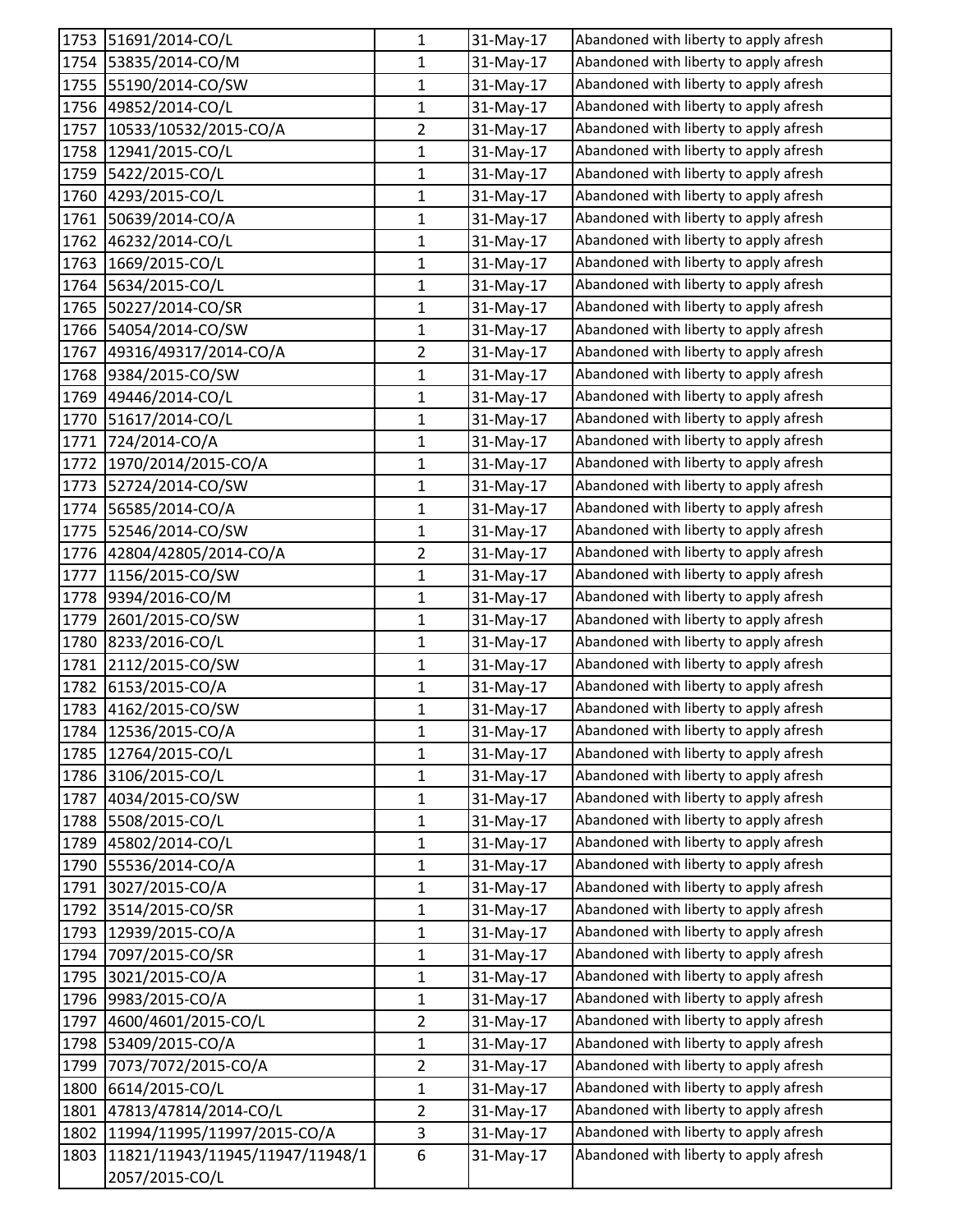|      | 1804 12181/2015-CO/L                   | 1              | 31-May-17 | Abandoned with liberty to apply afresh |
|------|----------------------------------------|----------------|-----------|----------------------------------------|
| 1805 | 10350/2015-CO/L                        | $\mathbf{1}$   | 31-May-17 | Abandoned with liberty to apply afresh |
| 1806 | 11654/11650/2015-CO/A                  | $\overline{2}$ | 31-May-17 | Abandoned with liberty to apply afresh |
| 1807 | 56736/56732/2014-CO/L                  | $\overline{2}$ | 31-May-17 | Abandoned with liberty to apply afresh |
| 1808 | 54784/2014-CO/SR                       | $\mathbf 1$    | 31-May-17 | Abandoned with liberty to apply afresh |
| 1809 | 55800/2014-CO/A                        | 1              | 31-May-17 | Abandoned with liberty to apply afresh |
| 1810 | 56180/2014-CO/L                        | 1              | 31-May-17 | Abandoned with liberty to apply afresh |
| 1811 | 8218/2015-CO/L                         | $\mathbf{1}$   | 31-May-17 | Abandoned with liberty to apply afresh |
|      | 1812 51393/2014-CO/A                   | 1              | 31-May-17 | Abandoned with liberty to apply afresh |
| 1813 | 53868/2014-CO/L                        | 1              | 31-May-17 | Abandoned with liberty to apply afresh |
| 1814 | 4199/2015-CO/L                         | $\mathbf{1}$   | 31-May-17 | Abandoned with liberty to apply afresh |
| 1815 | 48176/2014-CO/L                        | 1              | 31-May-17 | Abandoned with liberty to apply afresh |
|      | 1816 8122/8119/2015-CO/L               | $\overline{2}$ | 31-May-17 | Abandoned with liberty to apply afresh |
| 1817 | 8926/8925/8924/8923/8922/8921/2        | 6              | 31-May-17 | Abandoned with liberty to apply afresh |
|      | 013-CO/L                               |                |           |                                        |
|      | 1818 53524/2014-CO/L                   | $\mathbf{1}$   | 31-May-17 | Abandoned with liberty to apply afresh |
| 1819 | 4764/4851/4850/4857/4861/2015-         | 5              | 31-May-17 | Abandoned with liberty to apply afresh |
|      | CO/L                                   |                |           |                                        |
|      | 1820 6164/2015-CO/SR                   | $\mathbf{1}$   | 31-May-17 | Abandoned with liberty to apply afresh |
|      | 1821 3458/2015-CO/A                    | $\mathbf{1}$   | 31-May-17 | Abandoned with liberty to apply afresh |
| 1822 | 3904/2015-CO/A                         | $\mathbf 1$    | 31-May-17 | Abandoned with liberty to apply afresh |
| 1823 | 5046/2015-CO/L                         | 1              | 31-May-17 | Abandoned with liberty to apply afresh |
| 1824 | 5652/2015-CO/L                         | 1              | 31-May-17 | Abandoned with liberty to apply afresh |
| 1825 | 893/2014-CO/SR                         | 1              | 31-May-17 | Abandoned with liberty to apply afresh |
| 1826 | 5723/5722/2015-CO/L                    | $\overline{2}$ | 31-May-17 | Abandoned with liberty to apply afresh |
| 1827 | 6239/6240/6243/6234/2015-CO/A          | 4              | 31-May-17 | Abandoned with liberty to apply afresh |
|      | 1828 11173/2015-CO/L                   | 1              | 31-May-17 | Abandoned with liberty to apply afresh |
| 1829 | 7399/2015-CO/SW                        | 1              | 31-May-17 | Abandoned with liberty to apply afresh |
| 1830 | 56249/2014-CO/A                        | $\mathbf{1}$   | 31-May-17 | Abandoned with liberty to apply afresh |
| 1831 | 5458/2015-CO/M                         | 1              | 31-May-17 | Abandoned with liberty to apply afresh |
| 1832 | 5655/2015-CO/SW                        | $\mathbf 1$    | 31-May-17 | Abandoned with liberty to apply afresh |
|      | 1833 12025/2013-CO/L                   | 1              | 31-May-17 | Abandoned with liberty to apply afresh |
| 1834 | 5126/2015-CO/L                         | 1              | 31-May-17 | Abandoned with liberty to apply afresh |
| 1835 | 10534/2015-CO/A                        | $\mathbf{1}$   | 31-May-17 | Abandoned with liberty to apply afresh |
|      | 1836 5480/2015-CO/A                    | 1              | 31-May-17 | Abandoned with liberty to apply afresh |
|      | 1837   1674/1677/1678/1679/1681/1670/1 | 8              | 31-May-17 | Abandoned with liberty to apply afresh |
|      | 673/1687/2015-CO/L                     |                |           |                                        |
| 1838 | 12435/2015-CO/L                        | $\mathbf{1}$   | 31-May-17 | Abandoned with liberty to apply afresh |
| 1839 | 3769/2015-CO/L                         | $\mathbf{1}$   | 31-May-17 | Abandoned with liberty to apply afresh |
| 1840 | 8478/2015-CO/L                         | 1              | 31-May-17 | Abandoned with liberty to apply afresh |
| 1841 | 9719/2015-CO/L                         | $\mathbf{1}$   | 31-May-17 | Abandoned with liberty to apply afresh |
| 1842 | 10990/10993/2015-CO/A                  | $\overline{2}$ | 31-May-17 | Abandoned with liberty to apply afresh |
| 1843 | 55511/2014-CO/M                        | $\mathbf{1}$   | 31-May-17 | Abandoned with liberty to apply afresh |
| 1844 | 7592/2015-CO/L                         | $\mathbf 1$    | 31-May-17 | Abandoned with liberty to apply afresh |
| 1845 | 13356/2015-CO/L                        | $\mathbf{1}$   | 31-May-17 | Abandoned with liberty to apply afresh |
| 1846 | 4364/2015-CO/L                         | 1              | 31-May-17 | Abandoned with liberty to apply afresh |
| 1847 | 5430/2015-CO/L                         | 1              | 31-May-17 | Abandoned with liberty to apply afresh |
| 1848 | 13292/1290/2015-CO/A                   | $\overline{2}$ | 31-May-17 | Abandoned with liberty to apply afresh |
| 1849 | 56155/2014-CO/L                        | $\mathbf{1}$   | 31-May-17 | Abandoned with liberty to apply afresh |
| 1850 | 1643/2015-CO/SW                        | $\mathbf{1}$   | 31-May-17 | Abandoned with liberty to apply afresh |
| 1851 | 8579/2013-CO/L                         | 1              | 31-May-17 | Abandoned with liberty to apply afresh |
| 1852 | 12345/2015-CO/SW                       | $\mathbf{1}$   | 31-May-17 | Abandoned with liberty to apply afresh |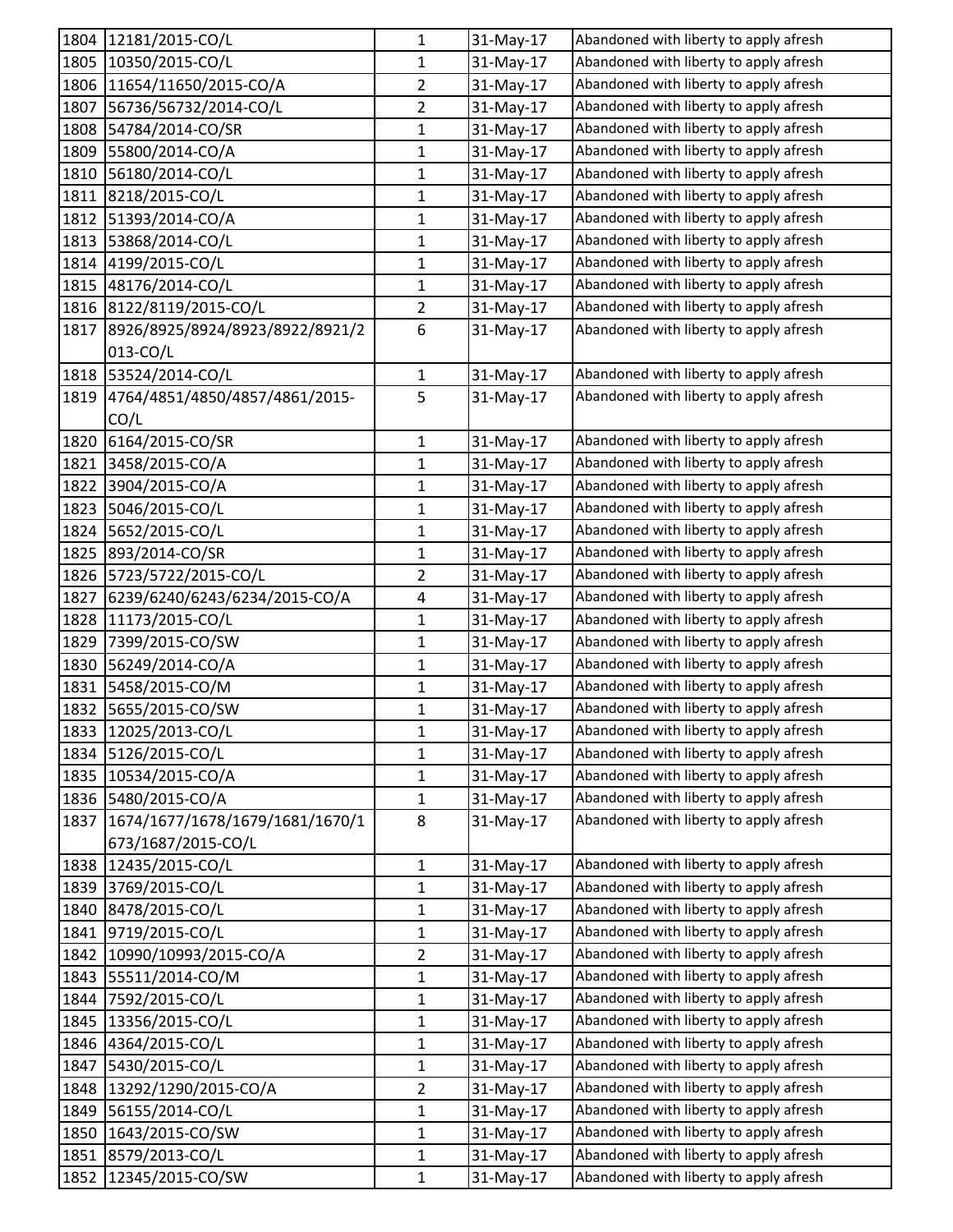| 1853 | 8127/8137/8133/8139/8132/2015-  | 5              | 31-May-17 | Abandoned with liberty to apply afresh |
|------|---------------------------------|----------------|-----------|----------------------------------------|
|      | CO/L                            |                |           |                                        |
| 1854 | 54313/2014-CO/L                 | $\mathbf{1}$   | 31-May-17 | Abandoned with liberty to apply afresh |
| 1855 | 45893/2014-CO/L, 45896/2014-    | $\overline{2}$ | 31-May-17 | Abandoned with liberty to apply afresh |
|      | CO/CF                           |                |           |                                        |
| 1856 | 42937/2014-CO/A                 | 1              | 31-May-17 | Abandoned with liberty to apply afresh |
| 1857 | 50329/2014-CO/L                 | $\mathbf{1}$   | 31-May-17 | Abandoned with liberty to apply afresh |
| 1858 | 50458/50459/2014-CO/SW          | $\overline{2}$ | 31-May-17 | Abandoned with liberty to apply afresh |
| 1859 | 50171/2014-CO/L                 | $\mathbf{1}$   | 31-May-17 | Abandoned with liberty to apply afresh |
| 1860 | 13603/2015-CO/A                 | $\mathbf{1}$   | 31-May-17 | Abandoned with liberty to apply afresh |
| 1861 | 2875/2773/2774/2772/2770/2877/2 | 8              | 31-May-17 | Abandoned with liberty to apply afresh |
|      | 876/2874/2015-CO/A              |                |           |                                        |
| 1862 | 5747/2015-CO/L                  | $\mathbf 1$    | 31-May-17 | Abandoned with liberty to apply afresh |
| 1863 | 61/2014-CO/L                    | $\mathbf{1}$   | 31-May-17 | Abandoned with liberty to apply afresh |
| 1864 | 52078/2014-CO/CF                | 1              | 31-May-17 | Abandoned with liberty to apply afresh |
| 1865 | 56421/2014-CO/SW                | 1              | 31-May-17 | Abandoned with liberty to apply afresh |
| 1866 | 4534/2015-CO/A                  | $\mathbf{1}$   | 31-May-17 | Abandoned with liberty to apply afresh |
| 1867 | 6242/6237/2015-CO/A             | $\mathbf{1}$   | 31-May-17 | Abandoned with liberty to apply afresh |
| 1868 | 1709/1714/1715/1717/1721/1769/2 | 6              | 31-May-17 | Abandoned with liberty to apply afresh |
|      | 015-CO/SR                       |                |           |                                        |
| 1869 | 1512/2015-CO/A                  | $\mathbf{1}$   | 31-May-17 | Abandoned with liberty to apply afresh |
| 1870 | 43480/2014-CO/L                 | $\mathbf{1}$   | 31-May-17 | Abandoned with liberty to apply afresh |
| 1871 | 4311/4312/2015-CO/CF            | $\overline{2}$ | 31-May-17 | Abandoned with liberty to apply afresh |
| 1872 | 1566/2015-CO/A                  | 1              | 31-May-17 | Abandoned with liberty to apply afresh |
| 1873 | 4366/2015-CO/A                  | $\mathbf{1}$   | 31-May-17 | Abandoned with liberty to apply afresh |
| 1874 | 1353/2015-CO/L                  | 1              | 31-May-17 | Abandoned with liberty to apply afresh |
| 1875 | 1336/2015-CO/L                  | $\mathbf{1}$   | 31-May-17 | Abandoned with liberty to apply afresh |
| 1876 | 9823/2015-CO/A                  | 1              | 31-May-17 | Abandoned with liberty to apply afresh |
| 1877 | 7841/2015-CO/L                  | $\mathbf{1}$   | 31-May-17 | Abandoned with liberty to apply afresh |
| 1878 | 6150/2015-CO/A                  | 1              | 31-May-17 | Abandoned with liberty to apply afresh |
| 1879 | 54291/2014-CO/A                 | $\mathbf{1}$   | 31-May-17 | Abandoned with liberty to apply afresh |
|      | 1880 3638/2015-CO/A             | 1              | 31-May-17 | Abandoned with liberty to apply afresh |
| 1881 | 7132/2015-CO/SR                 | 1              | 31-May-17 | Abandoned with liberty to apply afresh |
| 1882 | 5642/2015-CO/SW                 | $\mathbf 1$    | 31-May-17 | Abandoned with liberty to apply afresh |
| 1883 | 10573/10572/10696/2015-CO/A     | 3              | 31-May-17 | Abandoned with liberty to apply afresh |
| 1884 | 3651/3396/3628/2015-CO/L        | 3              | 31-May-17 | Abandoned with liberty to apply afresh |
| 1885 | 4596/2015-CO/L                  | $\mathbf{1}$   | 31-May-17 | Abandoned with liberty to apply afresh |
| 1886 | 4377/2015-CO/L                  | $\mathbf{1}$   | 31-May-17 | Abandoned with liberty to apply afresh |
| 1887 | 5466/2015-CO/M                  | $\mathbf{1}$   | 31-May-17 | Abandoned with liberty to apply afresh |
| 1888 | 7219/2015-CO/L                  | 1              | 31-May-17 | Abandoned with liberty to apply afresh |
| 1889 | 3017/2015-CO/CF                 | $\mathbf{1}$   | 31-May-17 | Abandoned with liberty to apply afresh |
| 1890 | 6126/2015-CO/L                  | $\mathbf{1}$   | 31-May-17 | Abandoned with liberty to apply afresh |
| 1891 | 5457/2015-CO/L                  | $\mathbf{1}$   | 31-May-17 | Abandoned with liberty to apply afresh |
| 1892 | 11056/2015-CO/SW                | $\mathbf{1}$   | 31-May-17 | Abandoned with liberty to apply afresh |
| 1893 | 4271/2015-CO/A                  | $\mathbf{1}$   | 31-May-17 | Abandoned with liberty to apply afresh |
| 1894 | 7789/2015-CO/A                  | $\mathbf{1}$   | 31-May-17 | Abandoned with liberty to apply afresh |
| 1895 | 6954/2015-CO/A                  | $\mathbf{1}$   | 31-May-17 | Abandoned with liberty to apply afresh |
| 1896 | 6390/2015-CO/A                  | $\mathbf{1}$   | 31-May-17 | Abandoned with liberty to apply afresh |
| 1897 | 8894/2015-CO/SW                 | $\mathbf 1$    | 31-May-17 | Abandoned with liberty to apply afresh |
| 1898 | 49854/49856/49857/2014-CO/L     | 3              | 31-May-17 | Abandoned with liberty to apply afresh |
| 1899 | 13466/13464/2014-CO/A           | $\overline{2}$ | 31-May-17 | Abandoned with liberty to apply afresh |
| 1900 | 13334/2014-CO/A                 | $\mathbf 1$    | 31-May-17 | Abandoned with liberty to apply afresh |